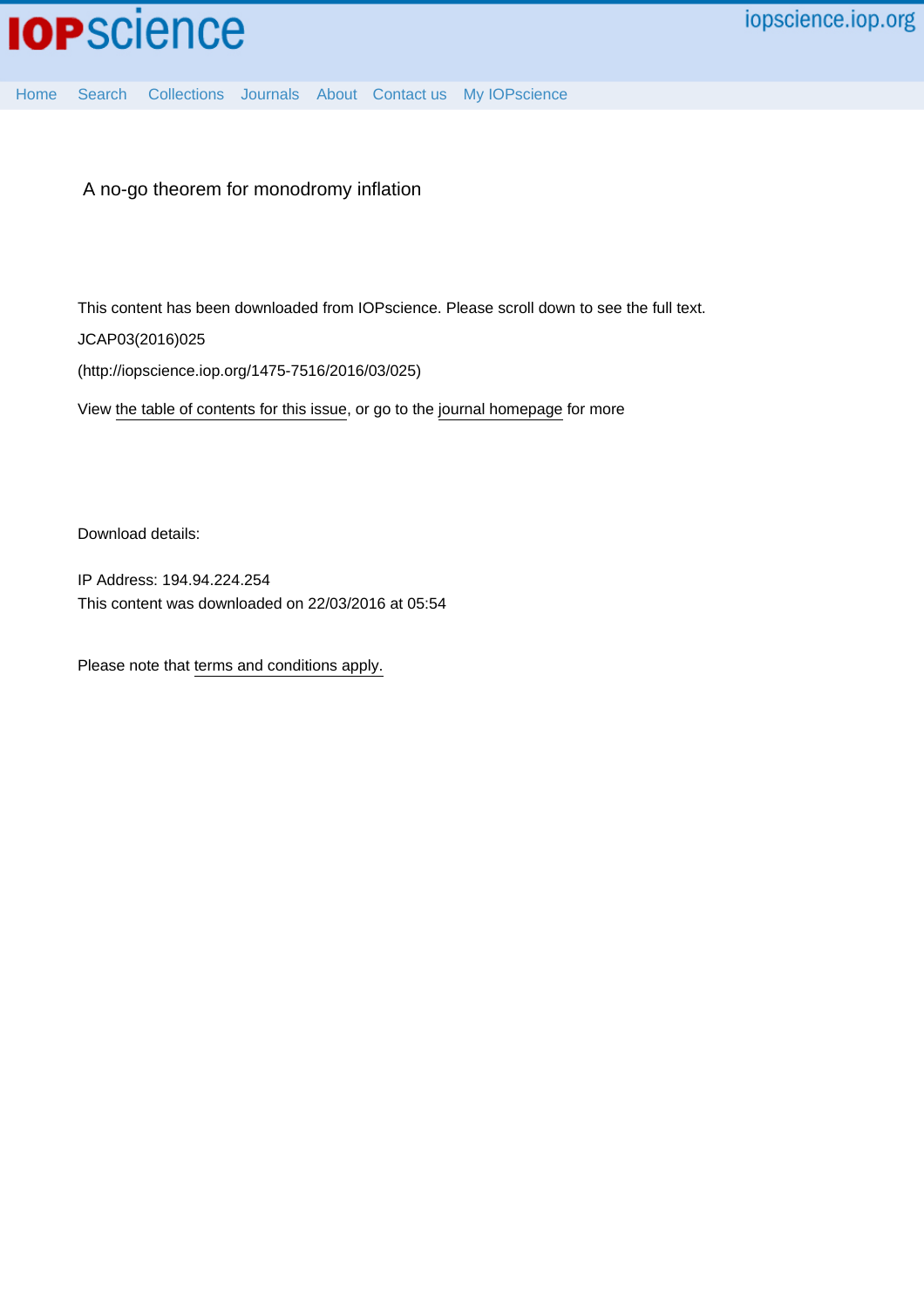

# A no-go theorem for monodromy inflation

# David Andriot

Max-Planck-Institut für Gravitationsphysik, Albert-Einstein-Institut, Am Mühlenberg 1, 14467 Potsdam-Golm, Germany Institut für Mathematik, Humboldt-Universität zu Berlin, IRIS-Adlershof, Zum Großen Windkanal 6, 12489 Berlin, Germany

E-mail: [david.andriot@aei.mpg.de](mailto:david.andriot@aei.mpg.de)

Received November 23, 2015 Accepted March 1, 2016 Published March 14, 2016

**Abstract.** We study the embedding of the monodromy inflation mechanism by E. Silverstein and A. Westphal (2008) in a concrete compactification setting. To that end, we look for an appropriate vacuum of type IIA supergravity, corresponding to the minimum of the inflaton potential. We prove a no-go theorem on the existence of such a vacuum, using ten-dimensional equations of motion. Anti-de Sitter and Minkowski vacua are ruled out; de Sitter vacua are not excluded, but have a lower bound on their cosmological constant which is too high for phenomenology.

Keywords: string theory and cosmology, inflation, axions

ArXiv ePrint: [1510.02005](http://arxiv.org/abs/1510.02005)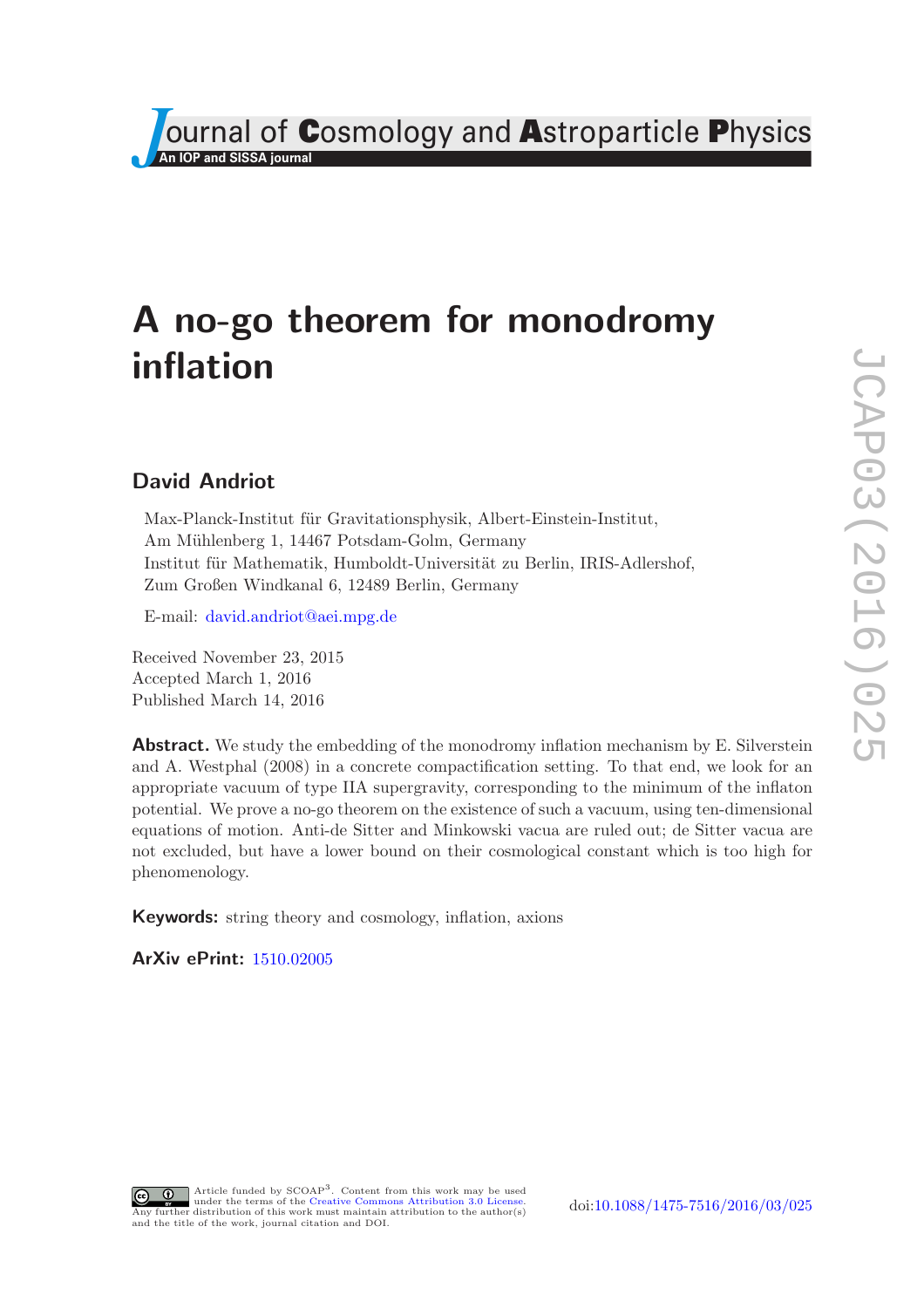## **Contents**

|   | 1 Introduction                                                      |                         |
|---|---------------------------------------------------------------------|-------------------------|
|   | 2 The monodromy inflation mechanism and its embedding               | 3                       |
|   | The internal geometry<br>2.1                                        | 3                       |
|   | The monodromy inflation mechanism<br>2.2                            | 4                       |
|   | Strategy for the embedding: the vacuum<br>2.3                       | $\overline{5}$          |
| 3 | Warm-up: looking for an appropriate supersymmetric Minkowski vacuum | $\overline{\mathbf{7}}$ |
|   | Conditions for supersymmetric Minkowski vacua<br>3.1                |                         |
|   | A vacuum and a first no-go on $N_3 \times T^3$<br>3.2               | 9                       |
|   | 3.3<br>General analysis                                             | 12                      |
| 4 | General search for an appropriate vacuum                            | 14                      |
|   | Manipulations of the equations of motion<br>4.1                     | 14                      |
|   | No-go theorem<br>4.2                                                |                         |
|   |                                                                     |                         |

5 Conclusion [22](#page-23-0)

# <span id="page-2-0"></span>1 Introduction

The recent cosmological observations  $[1-8]$  (see also  $[9-11]$ ) have lead an important activity on the theoretical side. The power spectrum at low  $l$ , the tight constraints on non-gaussianities, and the precise values or bounds on the tensor-to-scalar ratio  $r$  and, for inflation, the scalar spectrum index  $n_s$ , are important features that a cosmological model must now respect. These experimental results have impacted the theoretical work at many levels, from general cosmological considerations to concrete models of inflation or alternatives to it, as well as embeddings of inflation in four- or ten-dimensional supergravities, or even string theory, and constraints to such models. On general aspects of cosmology, here are a few recent reviews: on the cosmological constant problem [\[12,](#page-26-4) [13](#page-26-5)], on perturbations [\[14](#page-26-6)] and non-gaussianities [\[15](#page-26-7)]. Reviews on inflation models and comparison to data can be found in [\[16](#page-26-8)[–19\]](#page-27-0) while recent work on alternatives to it was made in [\[20](#page-27-1)[–26\]](#page-27-2). Some classifications of inflation models were also proposed in [\[27](#page-27-3), [28](#page-27-4)]. Reviews on attempts to realise inflation in string theory can be found in [\[29](#page-27-5)[–32](#page-27-6)]. The tendency in supergravity or string theory is often to propose a mechanism, involving supergravity or stringy ingredients, that generates inflation in a way then tested upon the observations; in particular a single field inflaton potential is easily compared to the experimental constraints. A completion of the mechanism to a full model, with e.g. control on the various scalar fields, is however most of the time not realised; this will be the topic of this paper. Interesting examples of inflation within four-dimensional supergravities can be found in [\[33](#page-27-7)[–35\]](#page-27-8) (a older review is given in [\[36](#page-27-9)]); classifications of such models were proposed in [\[37,](#page-27-10) [38](#page-27-11)] while various constraints were pointed-out in [\[39,](#page-27-12) [40\]](#page-28-0). Embedding four-dimensional constructions in a concrete ten-dimensional compactification setting or even in string theory is not often achieved. For some constraints on doing so, see [\[41](#page-28-1)[–46\]](#page-28-2) as well as the recent use of the weak gravity conjecture [\[47\]](#page-28-3) and its relation to axion decay constants [\[48](#page-28-4)] (see e.g. [\[49–](#page-28-5) [51\]](#page-28-6) and references therein). Some four-dimensional examples with a possible ten-dimensional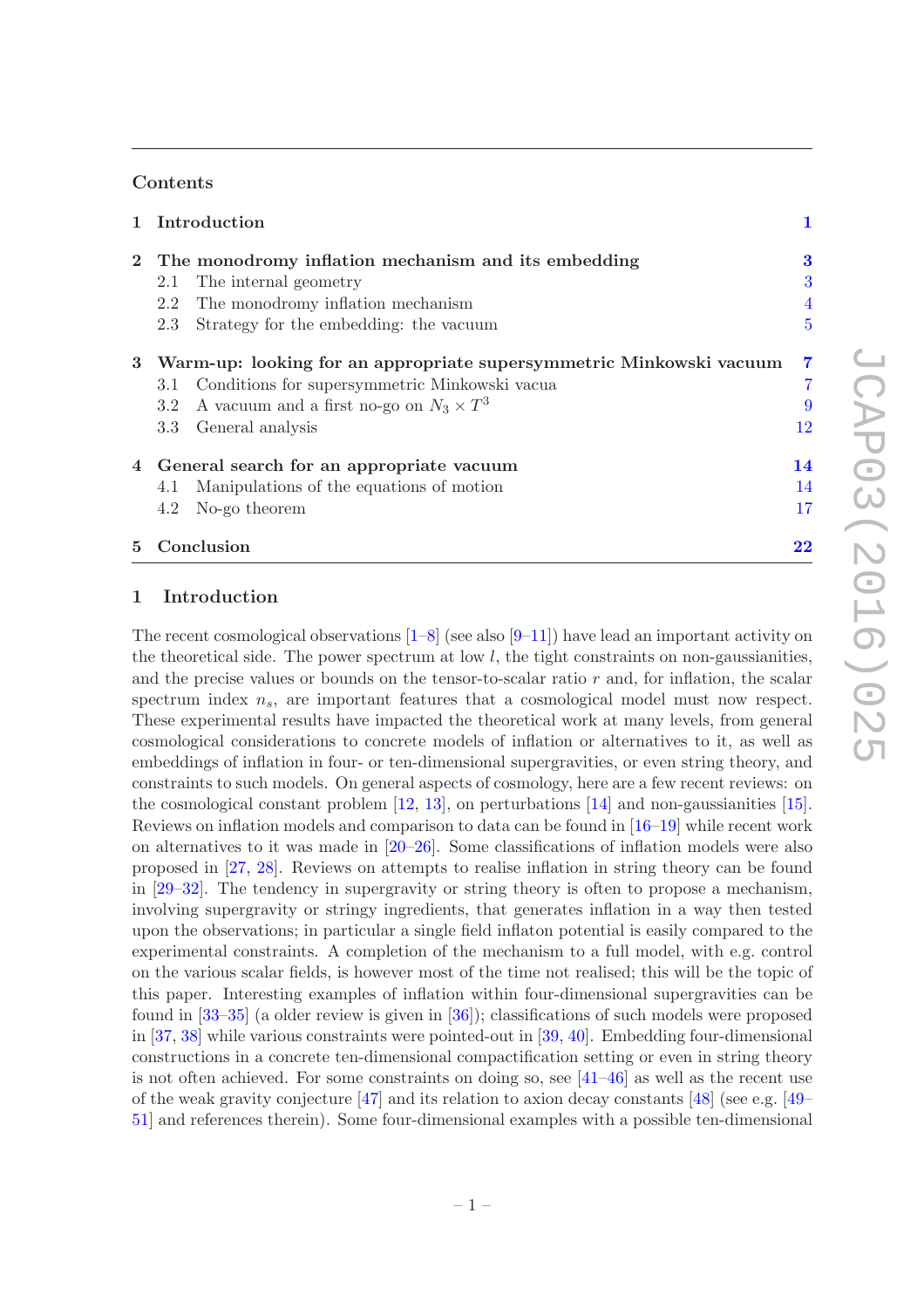origin can be found in  $[52-55]$ , while some more ten-dimensional mechanisms with possible compactifications are given in  $[56–64]$  $[56–64]$ . In particular, the mechanism of  $[65]$  (see also  $[66]$ ) has been embedded in several different manners in string theory [\[67](#page-29-3)[–71](#page-29-4)].

In the present paper, we are interested in embedding in a concrete compactification setting the famous monodromy inflation mechanism by E. Silverstein and A. Westphal [\[56](#page-28-9)]. This mechanism, reviewed in section [2.2,](#page-5-0) considers a  $D_4$ -brane wrapping a circle  $S_2^1$  inside a three-dimensional nilmanifold  $N_3$ , and moving along another circle  $S_1^1$ .  $N_3$  is a twisted torus, i.e. a non-trivial fibration of circles. Because of this fibration, a monodromy is occurring when moving around  $S_1^1$ . As a consequence, the  $D_4$  can travel many times around  $S_1^1$  without ending-up in the same position or configuration inside  $N_3$ . The volume of the brane evolves monotonously with the distance travelled, so the brane moves in the direction towards the minimum of its volume. These dynamics are captured by a potential and the whole scenario can then be interpreted as an inflation mechanism: relating the distance traveled along  $S_1^1$  to the inflaton  $\varphi$ , the potential is then in  $\varphi^{\frac{2}{3}}$  for large field values and  $\varphi^2$  close to the minimum. Such a potential is in good agreement with the observational constraints, making this simple mechanism very appealing. For this reason, it would be nice to embed it in a concrete compactification, where in particular global aspects are under control. This was the initial purpose of this work; however, we will rather conclude on a no-go theorem against such an embedding.

The strategy to embed the monodromy inflation mechanism in a compactification is presented in section [2.3.](#page-6-0) Because realising in one go the dynamical process looks too ambitious, the first idea is to study the static limit of the mechanism, where the brane simply stands in its vacuum configuration, or equivalently the inflaton sits at the minimum of the potential. Finding such an appropriate vacuum that contains all required elements by the mechanism is a first and necessary step in its embedding. Our study thus turns to finding such a vacuum. Among other things, it should be a vacuum of type IIA supergravity on the warp product of a four-dimensional space-time times a compact six-dimensional manifold  $\mathcal{M}$ . The  $D_4$ -brane is space-time filling, and wraps the specific internal circle inside  $N_3$ , the latter being contained in M. The cancelation of the RR tadpole along the wrapped internal dimension leads us to consider a parallel orientifold  $O_4$ -plane. This brings further constraints because of the  $O_4$ projection. Note that the backreaction of these two sources, the  $D_4$  and  $O_4$ , is taken into account through the warp factor, even though the mechanism originally only considers the  $D_4$ as a probe; this will not be in any manner constraining. The complete list of (very standard) assumptions or requirements made to find an appropriate vacuum is given in section [4.2.](#page-18-0)

Before making a general search, we first focus in section [3](#page-8-0) on supersymmetric vacua with a Minkowski four-dimensional space-time. For cosmological purposes, one would rather expect the vacuum to be on de Sitter, and thus not supersymmetric. However those are notoriously difficult to find; in addition, a technique to obtain them would be to deform a supersymmetric Minkowski vacuum. So focusing on the latter in section [3](#page-8-0) is an interesting first step, and provides some intuition on the vacua to expect or shows the difficulties encountered. The tools to find supersymmetric Minkowski flux vacua on twisted tori (or solvmanifolds, see section [2.1\)](#page-4-1) and an account on known, together with new, such vacua, were given in [\[72](#page-29-5)]. This work is thus very useful here. We then turn in section [4](#page-15-0) to a more general search for an appropriate vacuum: it does not have to be supersymmetric, and the four-dimensional spacetime can be anti-de Sitter, Minkowski or de Sitter. There, we essentially use the equations of motion: through various manipulations, we obtain the interesting relation [\(4.18\)](#page-17-0) or [\(4.27\)](#page-20-0). The various quantities entering it are computed making use of the assumptions, and this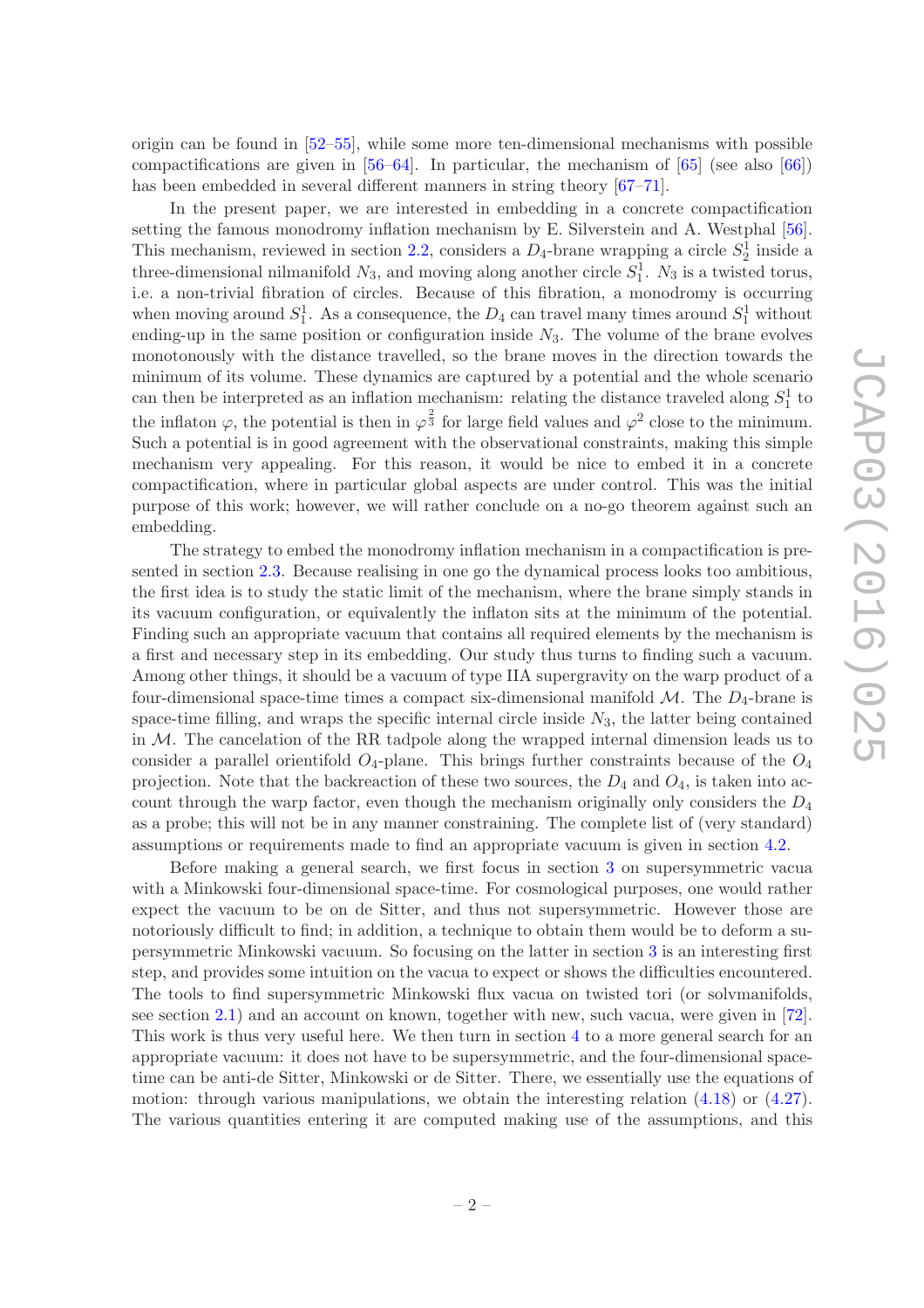gives the proof of a no-go theorem in section [4.2.](#page-18-0) This no-go theorem first states that anti-de Sitter and Minkowski vacua are completely excluded; secondly, a de Sitter vacuum is not excluded, but there is a lower bound on the value of its cosmological constant [\(4.48\)](#page-23-1), which is too high for any phenomenological purpose. This leads us to conclude negatively on any embedding of this inflation mechanism in a concrete compactification setting, at least in a phenomenologically viable manner. The reason for the absence of an appropriate vacuum was already identified in the supersymmetric case: it is discussed at the end of section [3.3](#page-13-0) and in the Conclusion. Consequences for other mechanisms are also discussed there.

In the final stage of this project, we became aware of the interesting paper [\[73\]](#page-29-6) that has some overlap with the present work. The existence of a vacuum allowing for an embedding of the inflation mechanism of [\[56\]](#page-28-9) is studied there as well, and a no-go theorem is derived. Its conclusion is also negative for a Minkowski vacuum, or a de Sitter one with "parametrically small" cosmological constant: this is certainly reminiscent of our results. However, the approaches of the two papers are very different: while we only work with ten-dimensional supergravity, there the study is made in four dimensions with a scalar potential analogous to that of [\[74\]](#page-29-7). This necessarily induces differences, sometimes detectable (we consider localized sources, while there, they are smeared; they consider more ingredients than we do, e.g. NS5branes and KK-monopoles), sometimes less clear (is the theory considered there a consistent truncation of our ten-dimensional configurations? If yes, our result would be more general by capturing additional modes potentially allowing for other vacua). It is also unclear, although unlikely, that the "parametrically small" cosmological constant considered there matches the high bound obtained here. In the end, these differences amount to different assumptions, i.e. ranges of validity, of the no-go theorems; it is interesting that the conclusions remain similar.

#### <span id="page-4-1"></span><span id="page-4-0"></span>2 The monodromy inflation mechanism and its embedding

#### 2.1 The internal geometry

The monodromy inflation mechanism requires a specific geometry for the internal compact manifold  $M$ . It involves a twisted torus, also known mathematically as a solvmanifold. Such manifolds are built starting from particular Lie algebras as we now summarize. Consider a Lie algebra with vector basis  $\{\tilde{E}_a\}$ 

$$
[\tilde{E}_b, \tilde{E}_c] = \tilde{f}^a{}_{bc} \tilde{E}_a \,, \tag{2.1}
$$

where  $\tilde{f}^a{}_{bc}$  are the structure constants. One can equivalently define dual one-forms  $\{\tilde{e}^a\}$ satisfying the relation

$$
d\tilde{e}^a = -\frac{1}{2}\tilde{f}^a{}_{bc}\tilde{e}^b \wedge \tilde{e}^c.
$$
\n(2.2)

With the exponential map, these one-forms and relation can be promoted to the cotangent bundle of the corresponding Lie group, viewed as a manifold. A solvable algebra or group is a particular class of the above; nilpotent algebras are a further subclass included in solvable algebras. A solvmanifold  $\mathcal M$  is made from the quotient of a solvable group  $G$  by a lattice Γ: the lattice is a discrete subgroup that makes identifications (essentially of coordinates) allowing to get a compact manifold  $\mathcal{M} = G/\Gamma$ . The resulting manifold is also called twisted torus, since it can be viewed as fibrations of tori over tori; the fibration is encoded in the structure constants. Given a solvable algebra, the existence of a lattice is not always guaranteed, and with it the compactness; a necessary requirement for compactness is still given by the unimodularity condition  $\sum_a \tilde{f}^a{}_{ab} = 0$ . For a review on solvmanifolds, see [\[75](#page-29-8), [76\]](#page-29-9).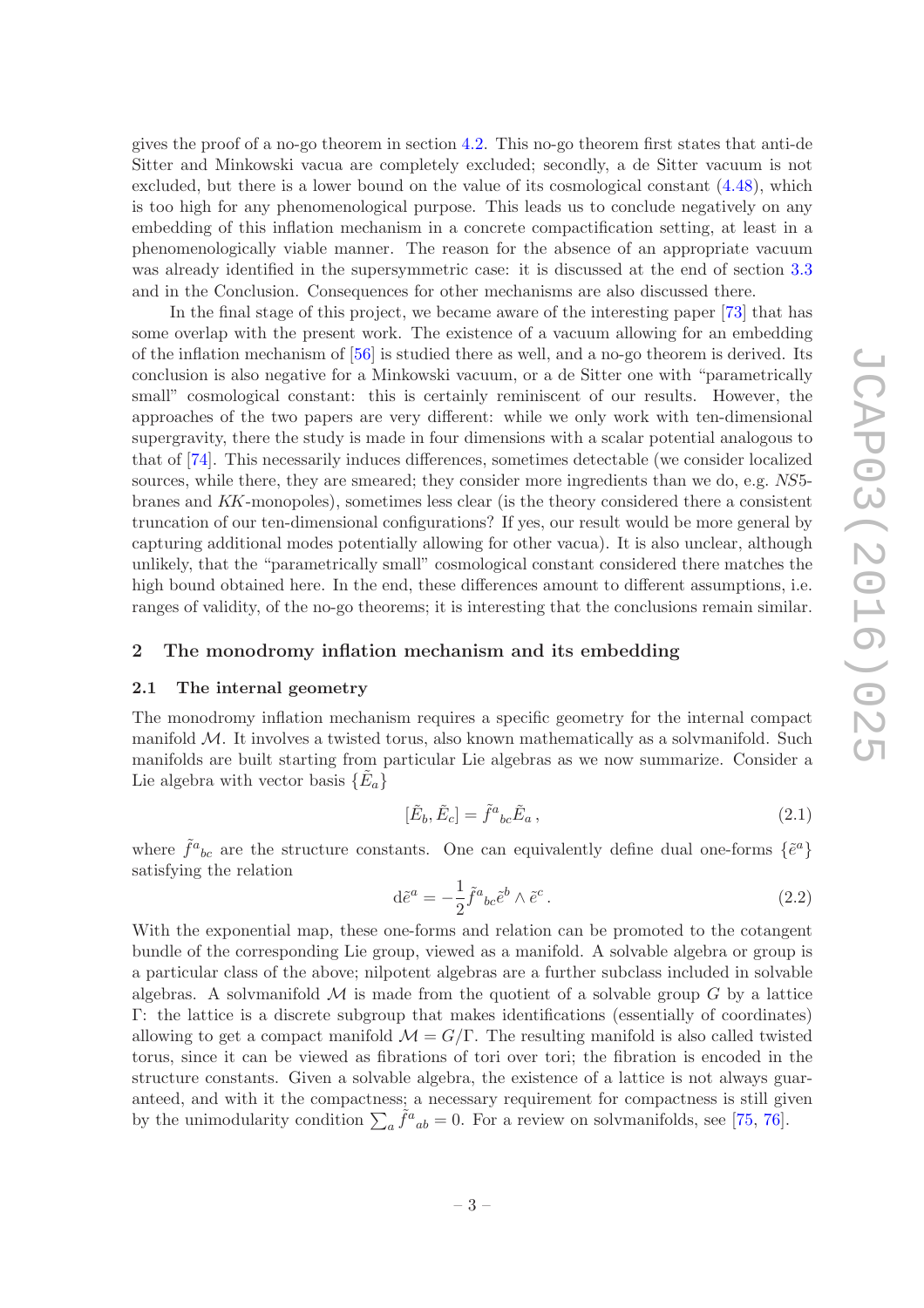The one-forms  $\tilde{e}^a$  of a solvmanifold are globally defined, i.e. invariant under the discrete identifications, and can be identified with the Maurer-Cartan one-forms  $e^a$ , although the latter are defined more generally as follows. Those are given locally in terms of the vielbein  $e^a{}_m$  (with flat metric  $\eta_{ab}$ ), as  $e^a = e^a{}_m dy^m$ . The dual vector  $\partial_a = e^m{}_a \partial_m$  matches the above  $E_a$  for a solvmanifold. The quantity  $f^a{}_{bc} = 2e^a{}_m \partial_{[b} e^m{}_{c]}$  matches as well the above  $\tilde{f}^a{}_{bc}$  (which is constant) for a solvmanifold; with some abuse, we will call both "structure constants". The spin connection for the Levi-Civita connection can be expressed in terms of the  $f^a{}_{bc}$ , and the same holds for the Ricci tensor and scalar (see e.g. [\[77\]](#page-29-10)); one has in particular

<span id="page-5-1"></span>
$$
\mathcal{R} = 2\eta^{ab}\partial_a f^c{}_{bc} - \eta^{cd} f^a{}_{ac} f^b{}_{bd} - \frac{1}{4} \left( 2\eta^{cd} f^a{}_{bc} f^b{}_{ad} + \eta_{ad} \eta^{be} \eta^{cg} f^a{}_{bc} f^d{}_{eg} \right) \,. \tag{2.3}
$$

This expression simplifies for a solvmanifold, using the unimodularity condition.

The monodromy inflation mechanism  $[56]$  requires a manifold  $M$  that contains a specific twisted torus: it is the three-dimensional nilmanifold  $N_3$ , sometimes called the Heisenberg manifold since it is built from the Heisenberg algebra. This translates into the following relations

$$
d\tilde{e}^1 = 0
$$
,  $d\tilde{e}^2 = 0$ ,  $d\tilde{e}^3 = -\tilde{f}^3{}_{12}\tilde{e}^1 \wedge \tilde{e}^2$ . (2.4)

For unit radii, one takes  $\tilde{f}^3_{12} = M \in \mathbb{Z}^*$  and a local expression of the one-forms is given by

$$
\tilde{e}^1 = dy^1, \ \tilde{e}^2 = dy^2, \ \tilde{e}^3 = dy^3 - My^1 dy^2.
$$
\n(2.5)

Maintaining these one-forms invariant, one can read the discrete identifications to be made on the coordinates

$$
(y1, y2, y3) \sim (y1, y2, y3 + 2\pi) \sim (y1, y2 + 2\pi, y3) \sim (y1 + 2\pi, y2, y3 + 2\pi M y2), (2.6)
$$

We see that  $y^1$  and  $y^2$  are well-defined coordinates for standard circles  $S_1^1$  and  $S_2^1$ , but  $y^3$  is not and the corresponding direction is twisted, i.e. non-trivially fibered over the other two directions. Indeed, consider an object located at  $(y^1, y^2, y^3)$  (given the discrete identification, we take  $y^2 \in [0, 2\pi]$ , and let it move once around the circle  $S_1^1$ . Its locus in  $(y^1, y^2)$  is unchanged, but is a priori changed along the third direction. The third coordinate is shifted by  $2\pi M y^2$ , which can only be identified with the initial position if  $My^2 = p \in \mathbb{Z}$ , i.e. for  $y^2 = \frac{p}{M} < 2\pi$ . There are therefore Integer[ $2\pi M$ ] positions  $y^2$  such that this occurs, i.e. a finite set of initial positions, otherwise the object ends-up at a different  $y^3$ . Thus, most likely, the object is not located at the same point in the twisted torus after one round along  $S_1^1$ , so there is a monodromy in the third direction. This monodromy will be the source of the inflation mechanism now to be described.

#### <span id="page-5-0"></span>2.2 The monodromy inflation mechanism

The monodromy inflation mechanism of [\[56\]](#page-28-9) considers a standard split of the ten-dimensional space-time into a four-dimensional one, times a compact internal six-dimensional manifold  $M$ . The latter should contain the three dimensional nilmanifold just described, in order to benefit from the monodromy. The mechanism considers a probe  $D_4$ -brane, that is spacetime filling, and wrapping the circle along direction  $\tilde{e}^2$  of the above twisted torus. The brane moves along the circle  $S_1^1$ ; as we will describe, the related open string modulus, namely the distance traveled by the brane along this direction  $\tilde{e}^1$ , is related to the inflaton.

We just explained that an object located at a point in directions 2 and 3 does not come back to the same point along 3 after going around the circle  $S_1^1$ , except for special loci in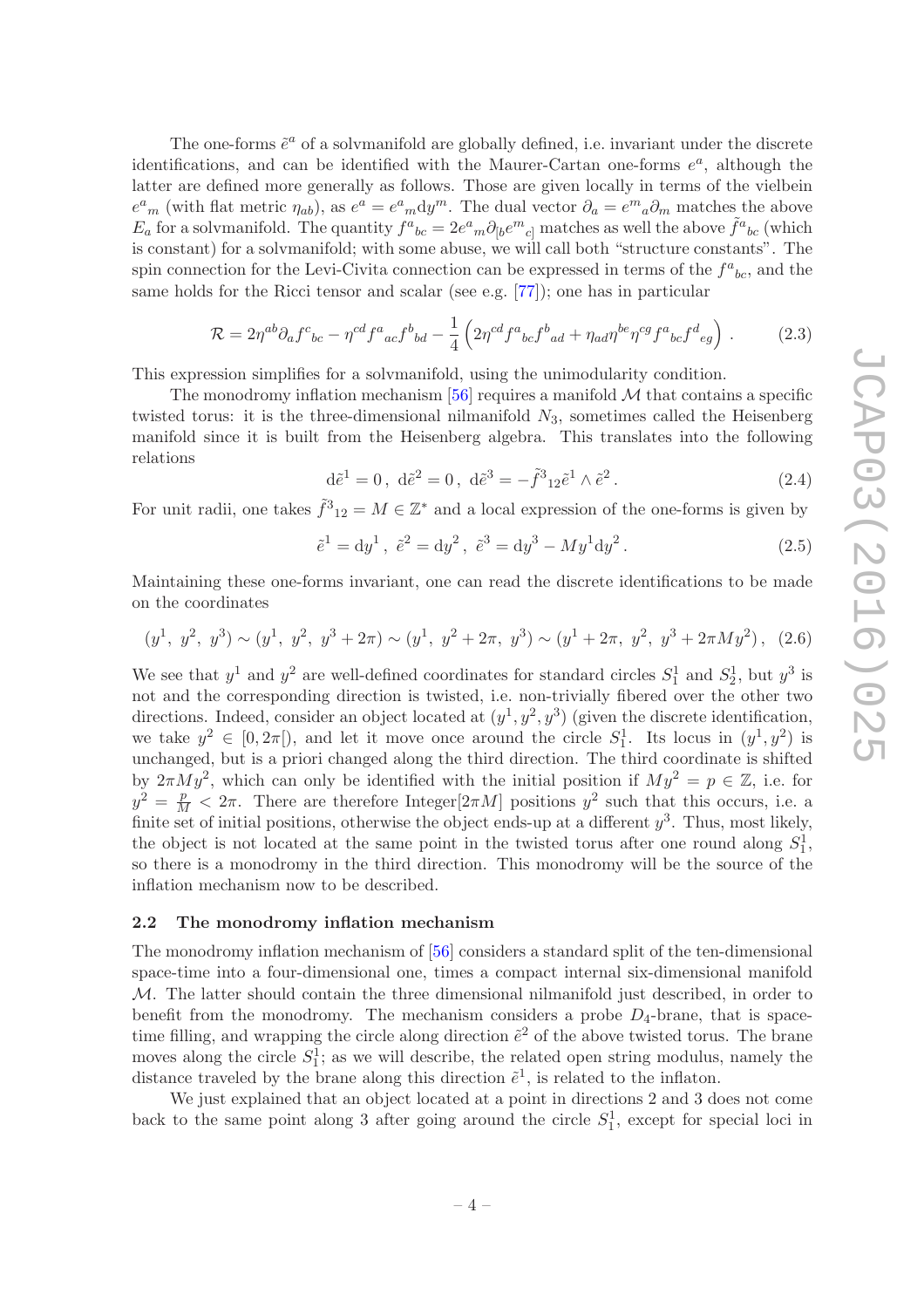2. Since the brane is an extended object wrapping the whole  $S_2^1$ , it never comes back to itself, even after several rounds along  $S_1^1$ . Thanks to this monodromy, it can move for a "long time" inside the internal space, by going around  $S_1^1$ . Since the inflaton is related to the distance traveled along that direction, this can generate a "large field inflation". This is achieved without any constraint on the actual size of the internal space, on the contrary to other mechanisms considering a brane moving inside a throat.

The reason for such dynamics has not yet been spelled-out. It can be better viewed from the DBI action of this brane, that gives eventually the inflaton potential. Considering no world-volume gauge field, the action is essentially given by the determinant of the pulled-back metric. Taking for simplicity unit radii, the three-dimensional metric is locally written

<span id="page-6-1"></span>
$$
ds_3^2 = (\tilde{e}^1)^2 + (\tilde{e}^2)^2 + (\tilde{e}^3)^2 = (dy^1)^2 + (1 + (My^1)^2)(dy^2)^2 + (dy^3)^2 - 2My^1 dy^2 dy^3.
$$
 (2.7)

The only motion considered is along  $S_1^1$ , so the determinant of the pulled-back metric is written [\[56](#page-28-9)] as

<span id="page-6-2"></span>
$$
\det P[g] = \det \left( g_{mn} \frac{\partial X^m}{\partial \xi^i} \frac{\partial X^n}{\partial \xi^j} \right) = \det(g_4)(1 - g_{11}(\partial_t X^1)^2) g_{22}, \tag{2.8}
$$

where  $g_4$  denotes here the external four-dimensional metric,  $g_{11}$  and  $g_{22}$  refer to the twisted torus metric [\(2.7\)](#page-6-1) and the square includes the absolute value of the metric time component inverted. The DBI action however involves the induced metric seen by the brane, meaning one should take the metric on the covering space and use the brane coordinates or open string moduli  $X^m$  instead of  $y^m$  [\[56\]](#page-28-9). The open string modulus  $X^1$  along  $S_1^1$  is related to the inflaton  $\varphi$ ; the DBI Lagrangian, given essentially by the square root of  $(2.8)$ , eventually leads to the kinetic term and the potential of the inflaton. The non-trivial contribution to the potential is through  $g_{22}(X^1) = 1 + (MX^1)^2$ . The potential is then growing when moving away from  $X^1 = 0$ . Another perspective is to consider the internal volume of the brane: it depends similarly on  $g_{22}(X^1)$ , and thus grows when going away from  $X^1 = 0$ . This volume being related to the energy, the brane therefore tends to relax by minimizing its volume and thus moves along  $S_1^1$  to reach  $X^1 = 0$ ; equivalently, the inflaton rolls down the potential to reach the minimum in  $X^1 = 0$ . This creates the dynamics.

We refer to the original work [\[56](#page-28-9)] for more details, but let us recall that the generated inflaton potential is in  $\varphi^{\frac{2}{3}}$  for large field values, and  $\varphi^2$  close to the minimum. As already mentioned, this is in good agreement with the latest observational constraints, so this mechanism is appealing. The next step is to embed it in a concrete compactification setting: we now turn to this question.

#### <span id="page-6-0"></span>2.3 Strategy for the embedding: the vacuum

We would like to embed the monodromy inflation mechanism just described in a concrete compactification setting. Starting with the complete dynamical process might be difficult; rather a reasonable first case to consider is the static limit, where the inflaton is simply at the minimum of the potential, namely the vacuum, or equivalently the  $D_4$ -brane is static at  $X_1 = 0$ . This limiting case should in any case be covered by a more general embedding. So the strategy consists in finding an appropriate vacuum with the necessary features for the mechanism, and the standard properties of a compactification. We now give some details on these characteristics, while the complete list of assumptions on this vacuum is summarized in section [4.2.](#page-18-0)

We will look for a vacuum of ten-dimensional type IIA supergravity with standard NSNS and RR fluxes, and sources for the latter  $(D_p$ -branes and orientifolds  $O_p$ -planes). We do not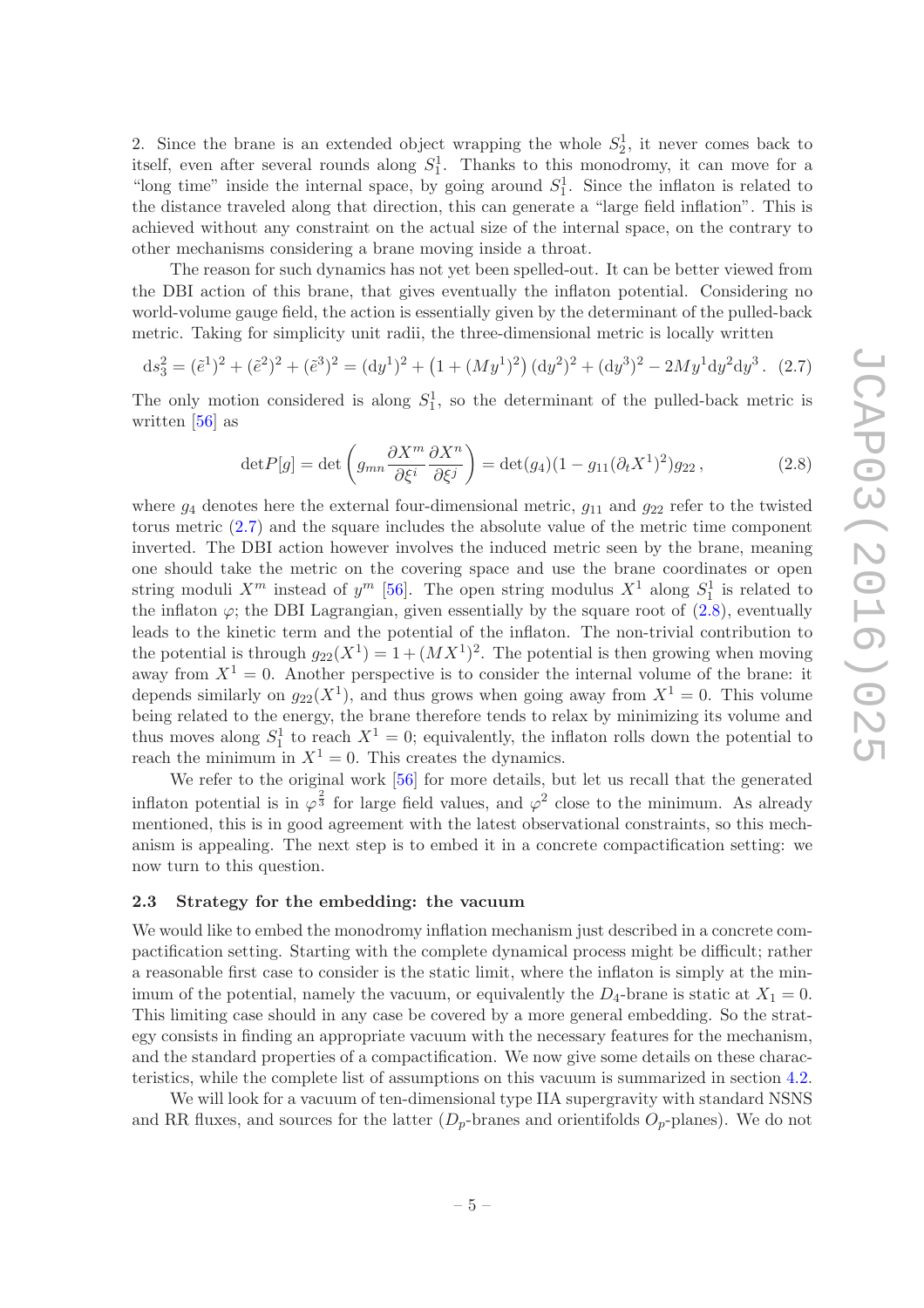consider any NS5-brane neither KK-monopoles, despite the latter is advocated in [\[56,](#page-28-9) [74](#page-29-7)] for a de Sitter vacuum: finding an explicit vacuum with those together with the  $D_4$ -brane looks too difficult; see also footnote [7](#page-18-1) on including these ingredients. The ten-dimensional space-time is split as a warped product of a maximally symmetric four-dimensional spacetime, along directions  $dx^{\mu}$ , times a six-dimensional compact manifold  $M$ , along directions  $dy^m$ . The metric is written accordingly

<span id="page-7-0"></span>
$$
ds2 = e2A(y) \tilde{g}_{\mu\nu}(x) dx\mu dx\nu + g_{mn}(y) dym dyn,
$$
\n(2.9)

with warp factor  $e^A$ , and  $\tilde{g}_{\mu\nu}$  the metric of de Sitter, Minkowski or anti-de Sitter space-time. As a general convention, the tilde metric would always denote the one without warp factor, that can be viewed as the smeared metric. The sources  $D_p$  and  $O_p$  will be space-time filling, and wrap part of the internal manifold. The warp factor captures their backreaction. Note that for the  $D_4$ -brane, this is more refined than required by the inflation mechanism, where it is only treated as a probe; this refinement will however not be constraining for finding the vacuum. Finally, the dilaton will only depend on internal coordinates, and the fluxes will be purely internal.

From a cosmological perspective, the four-dimensional space-time in the vacuum should be de Sitter; we will nevertheless make a more general search including Minkowski or anti-de Sitter. Obtaining de Sitter vacua is notoriously difficult, in particular purely perturbative and metastable ones. One technique is to start with a Minkowski or anti-de Sitter one and deform it to de Sitter by corrections, such as non-perturbative contributions or turning on fluxes, etc. Allowing as well for these two space-times in our search will then inform us on the possibilities of such uplifts to de Sitter.

The inflation mechanism imposes constraints on the vacuum. To start with, the manifold M should contain to some extent the above nilmanifold  $N_3$ . We will then consider M to be a solvmanifold, only deformed by warp factors, and discuss below how to include  $N_3$ . Another point is having the  $D_4$ -brane, wrapping the direction along  $\tilde{e}^2$ . These two points have implications that we now present.

- In the vacuum, the Bianchi identities of the RR fluxes should be satisfied, or equivalently the tadpole should be canceled. In presence of the  $D_4$ -brane, a Minkowski or de Sitter vacuum requires to have negative contributions to the tadpole [\[78](#page-29-11), [79\]](#page-29-12). In our context, these will be provided by orientifold planes. More precisely,  $O_4$ -planes should wrap as well the  $\tilde{e}^2$  direction. For anti-de Sitter vacua, these orientifolds are not strictly necessary, but we consider them nevertheless in view of an uplift.
- The nilmanifold  $N_3$  cannot be contained randomly in  $M$ . The guideline is to preserve the determinant [\(2.8\)](#page-6-2) that leads to the potential of interest for the inflaton. To do so, the brane world-volume should be trivially embedded into  $\mathcal M$  as used to obtain  $(2.8)$ , so we need  $\tilde{e}^2 = dy^2$ , i.e. the direction 2 (wrapped) is not fibered but simply given by a coordinate. We also need  $\tilde{e}^1 = dy^1$ , i.e. not fibered, to define properly the coordinate along 1, eventually appearing in  $g_{22}$  and related to the inflaton. Finally, we need  $\tilde{f}^3{}_{12} \neq 0$  for the mechanism, while other structure constants are in principle possible. One could however put further restrictions on the local expressions of the one-forms: additional structure constants could lead undesired contributions to the metric and the determinant [\(2.8\)](#page-6-2); but we will not need to do so. The presence of  $O_4$ -planes along  $\tilde{e}^2$ also imposes further restrictions. The orientifold projection has to be compatible with the manifold, which translates to conditions on the algebra: preserving it under the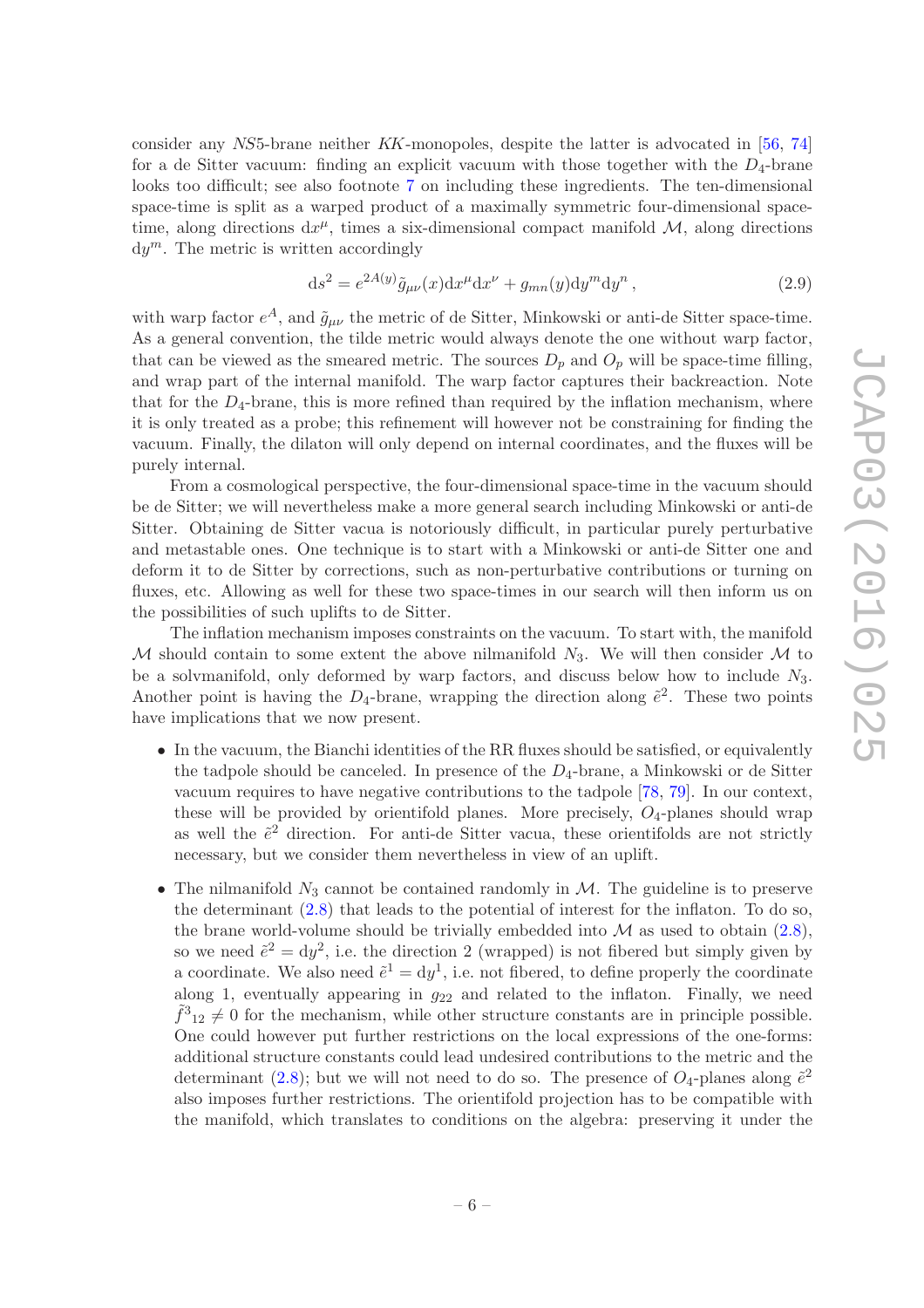involution  $\sigma$  imposes the only non-zero structure constants to be  $\tilde{f}^a{}_{b2} \neq 0$ . All this eventually restricts the one-forms of the underlying solvmanifold to satisfy

<span id="page-8-3"></span>
$$
d\tilde{e}^{1} = d\tilde{e}^{2} = 0, \qquad d\tilde{e}^{3} = -\tilde{f}^{3}{}_{12}\tilde{e}^{1} \wedge \tilde{e}^{2} - \sum_{b \neq 1,2} \tilde{f}^{3}{}_{b2}\tilde{e}^{b} \wedge \tilde{e}^{2}, \qquad (2.10)
$$
  

$$
d\tilde{e}^{a=4,5,6} = -\sum_{b \neq 2} \tilde{f}^{a}{}_{b2}\tilde{e}^{b} \wedge \tilde{e}^{2}, \qquad \tilde{f}^{3}{}_{12} \neq 0.
$$

Let us fix further the notations. As introduced already, the one-forms  $\tilde{e}^a$  denote those of the underlying solvmanifold, while  $e^a = e^a{}_m dy^m$  are those of the internal manifold M. As for the metric with or without tilde, the difference between these one-forms is only a warp factor. We will eventually (see section [4.2\)](#page-18-0) restrict ourselves to the case with only  $D_4$  and  $O_4$  along  $\tilde{e}^2$ , and transverse to the other one-forms denoted accordingly  $\tilde{e}^a_\perp$ ; the dependence on the warp factor is then obvious and the internal metric is block diagonal in this basis

<span id="page-8-4"></span>
$$
ds_6^2 = g_{mn} dy^m dy^n = \eta_{ab} e^a e^b = e^{2A} (\tilde{e}^2)^2 + e^{-2A} \eta_{ab} \tilde{e}^a_\perp \tilde{e}^b_\perp.
$$
 (2.11)

In these notations, the  $\tilde{e}^a$  may still contain some radii so the determinant of the corresponding vielbeins does not have to be 1.

We now turn to the search of an appropriate vacuum. We first look for supersymmetric Minkowski vacua: these are simpler to find, and will provide some intuition. We will then make a more general study.

## <span id="page-8-0"></span>3 Warm-up: looking for an appropriate supersymmetric Minkowski vacuum

#### <span id="page-8-1"></span>3.1 Conditions for supersymmetric Minkowski vacua

The conditions to solve, in order to get an  $\mathcal{N}=1$  supersymmetric Minkowski vacuum (of the general form described above), have been reviewed in section 2.1 of [\[72\]](#page-29-5), and we only present here the needed material. We use the convenient language of  $SU(3) \times SU(3)$  structures on M. An  $SU(3) \times SU(3)$  structure of the generalized tangent bundle of generalized complex geometry is described for us by a pair of polyforms (sums of forms of different degrees)  $\Phi_{+}$ . Such polyforms verify some structure compatibility conditions. The explicit expressions of  $\Phi_{\pm}$  depends on the structure group of the standard tangent bundle of  $M$ , for which one should distinguish various cases. For constant ones, there are three possibilities: an SU(3), an orthogonal (or static)  $SU(2)$ , or an intermediate  $SU(2)$  structure. Non-constant ones, such as dynamical SU(2) structure are very unlikely to be found (none is known on compact manifolds), so we do not consider them here.

Most conditions can be phrased in terms of  $\Phi_{+}$ . The Killing spinor equations can be reformulated as the following differential conditions [\[80](#page-29-13), [81\]](#page-29-14)

<span id="page-8-2"></span>
$$
(d - H\wedge)(e^{2A - \phi}\Phi_{\pm}) = 0,
$$
  
\n
$$
(d - H\wedge)(e^{A - \phi}\operatorname{Re}(\Phi_{\mp})) = 0,
$$
  
\n
$$
(d - H\wedge)(e^{3A - \phi}\operatorname{Im}(\Phi_{\mp})) = \pm \frac{e^{4A}}{8} * \lambda(F),
$$
\n(3.1)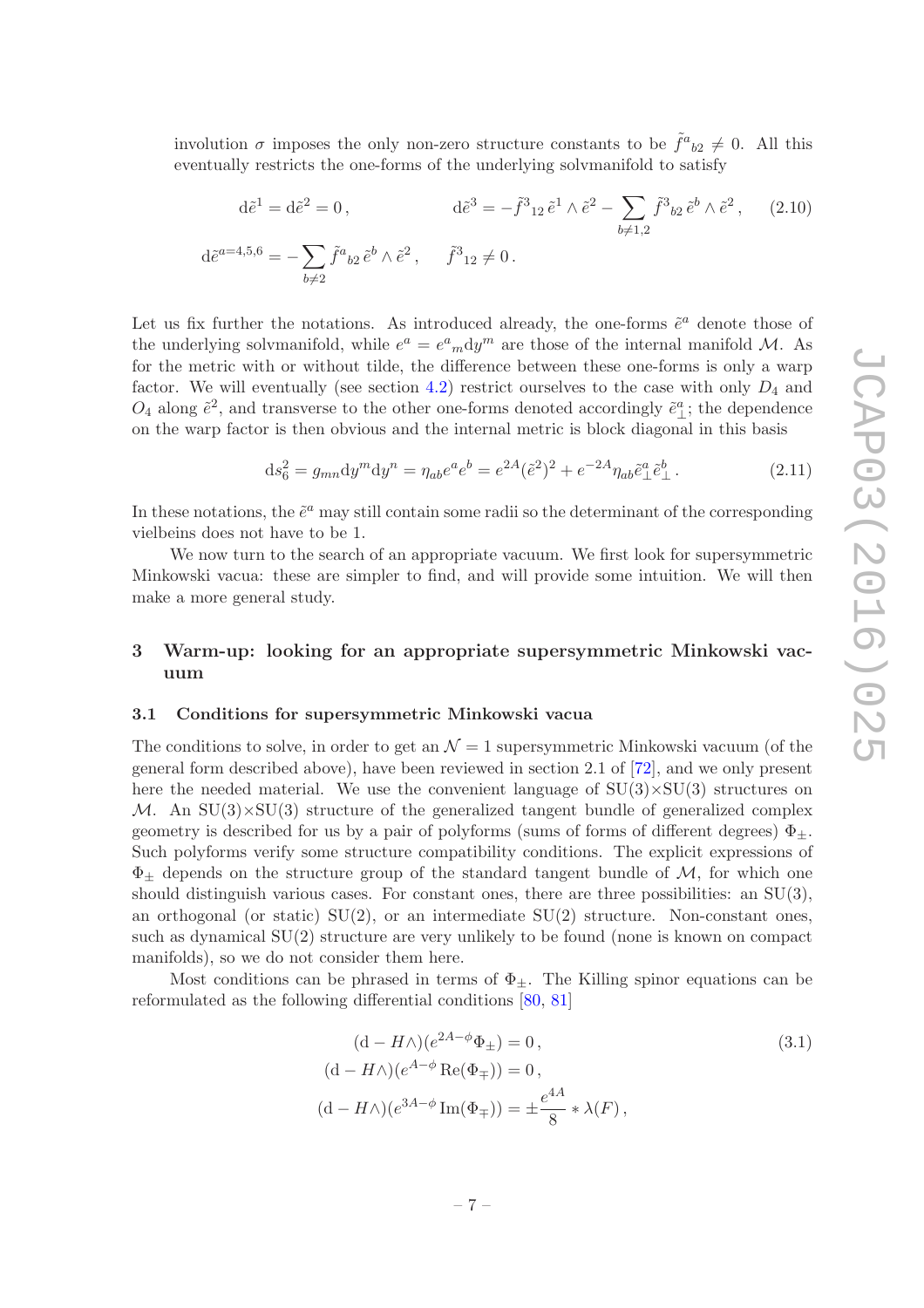where  $\phi$  is the dilaton, the upper sign is for IIA and lower for IIB, and  $*$  is the internal Hodge star for which we use the standard convention as in [\[72\]](#page-29-5).<sup>[1](#page-9-0)</sup>  $H = db$  is the NSNS three-form flux and the RR fluxes are captured by the  $p$ -forms  $F_p$  gathered as

$$
\text{IIA}: \ F = F_0 + F_2 + F_4 + F_6, \ \lambda(F) = F_0 - F_2 + F_4 - F_6 \,, \tag{3.2}
$$

IIB: 
$$
F = F_1 + F_3 + F_5
$$
,  $\lambda(F) = F_1 - F_3 + F_5$ . (3.3)

H and  $F_p$  are purely internal forms.<sup>[2](#page-9-1)</sup> The properties of the sources are also encoded in terms of the polyforms. If the sources are compatible with the bulk supersymmetry, their internal world-volume form vol<sub> $\parallel$ </sub> is given by the pullback of Im( $\Phi$ <sub>∓</sub>)

<span id="page-9-5"></span><span id="page-9-4"></span><span id="page-9-3"></span>
$$
P[\text{Im}(\Phi_{\mp})] = \frac{e^A}{8} \text{vol}_{\parallel}.
$$
\n(3.5)

In addition, if the last equation of  $(3.1)$  is satisfied (a particular case being that the (bulk) background is supersymmetric), then the energy of these sources is minimized, and they are calibrated [\[82](#page-30-0)[–87](#page-30-1)]. Finally, the orientifold projection conditions [\[81](#page-29-14)] can be encoded as follows for an  $O_4$  or  $O_8$ 

<span id="page-9-2"></span>
$$
\sigma(\Phi_+) = -\lambda(\Phi_+), \quad \sigma(\Phi_-) = -\lambda(\overline{\Phi}_-). \tag{3.6}
$$

The Bianchi identities (BI) of the fluxes are further constraints to be satisfied. This is usually difficult, because of the appearance of undesired terms, that could correspond for instance to sources along directions that are not allowed. These terms are often due to the non-trivial fibration of the underlying manifold, or to multiple warp factors for intersecting sources; we refer to [\[72\]](#page-29-5) for a discussion on those. We will not need to study in more details these BI here. Let us nevertheless recall that if the supersymmetry conditions and the BI are satisfied, the equations of motion are automatically implied [\[81,](#page-29-14) [85](#page-30-2), [88,](#page-30-3) [89](#page-30-4)].

Supersymmetric vacua with  $O_4$  are actually very restricted: the projection  $(3.6)$  does not allow for  $SU(3)$  or intermediate  $SU(2)$  structures [\[81](#page-29-14), [85\]](#page-30-2), so we are left with an orthogonal  $SU(2)$  structure solution. The polyforms are then given by

$$
SU(2)_{\perp}: \ \Phi_{+} = -\frac{e^{A}}{8}i e^{i\theta_{+}} \omega \wedge e^{\frac{1}{2}z \wedge \overline{z}}, \ \Phi_{-} = -\frac{e^{A}}{8} e^{i\theta_{-}} z \wedge e^{-ij}, \tag{3.7}
$$

where  $\theta_{\pm}$  are constant phases, and j is a (1,1)-form, z,  $\omega$ , are (1,0)-, (2,0)-forms, with respect to an almost complex structure  $I$ . The structure compatibility conditions to be verified then become

$$
j^2 = \frac{1}{2}\omega \wedge \overline{\omega} \neq 0, \qquad j \wedge \omega = 0, \qquad \omega \wedge \omega = 0 \qquad (3.8)
$$

$$
z \vee \omega = 0, \qquad z \vee j = 0. \tag{3.9}
$$

<span id="page-9-1"></span><sup>2</sup>The RR fluxes appearing in these conditions were initially defined using the democratic formalism: they are the internal forms  $F_p^6$  defined as follows from their ten-dimensional counterparts

<span id="page-9-8"></span><span id="page-9-7"></span><span id="page-9-6"></span>
$$
F^{10} = F^6 \pm \text{vol}_4 \wedge \lambda (*F^6)
$$
 (3.4)

where the polyform  $F^6$  is the F in [\(3.2\)](#page-9-3) or [\(3.3\)](#page-9-4), and  $F^{10}$  is a polyform defined analogously for the tendimensional self-dual RR fluxes of the democratic formalism; vol<sup>4</sup> is the warped four-dimensional volume form. It is clear that  $F_0^{10} = F_0^6$ ,  $F_2^{10} = F_2^6$  while  $F_4^{10}$  could get a further, external, contribution. However the supersymmetry conditions will impose  $F_6^6 = 0$ ; for the more general solutions looked for, we will consider as well that  $F_4^{10}$  has only internal components. So we get as well  $F_4^{10} = F_4^6$ , and we drop the upper numbers.

<span id="page-9-0"></span><sup>&</sup>lt;sup>1</sup>The norm of internal spinors, or equivalently of the polyforms, has been related to the warp factor, as required in the presence of an orientifold.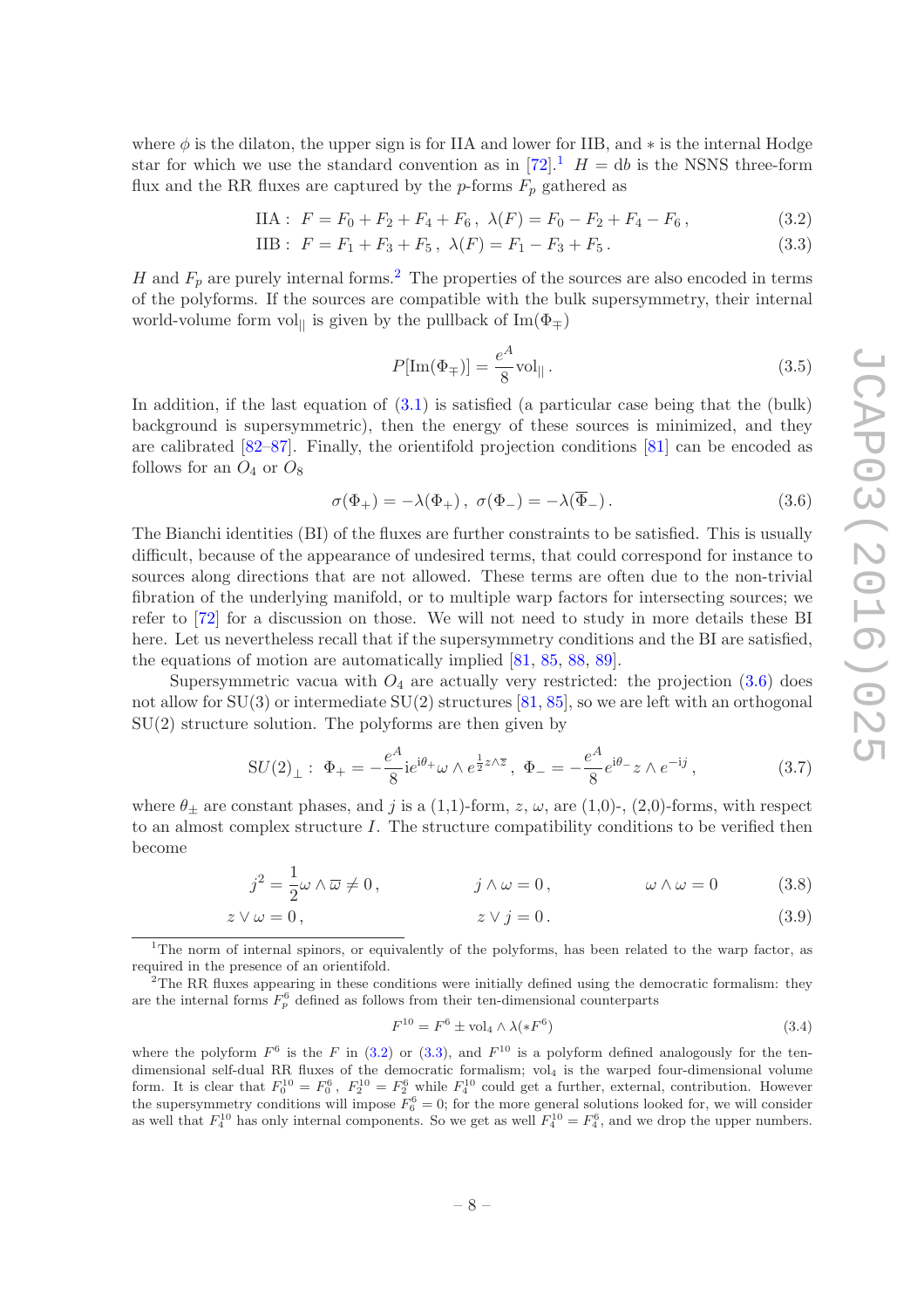Following appendix A of  $[72]$ , the supersymmetry conditions  $(3.1)$  are now written

<span id="page-10-4"></span>
$$
d(e^{2A}\omega) = 0 \tag{3.10}
$$

$$
\omega \wedge d\left(\frac{1}{2}z \wedge \overline{z}\right) = H \wedge \omega \tag{3.11}
$$

$$
d(e^A \operatorname{Re}(z)) = 0 \tag{3.12}
$$

$$
d(e^A Im(z) \wedge j) = e^A H \wedge Re(z)
$$
\n(3.13)

$$
\operatorname{Re}(z) \wedge \mathrm{d}\left(\frac{1}{2}j^2\right) = H \wedge \operatorname{Im}(z) \wedge j \tag{3.14}
$$

<span id="page-10-11"></span><span id="page-10-10"></span><span id="page-10-8"></span><span id="page-10-7"></span><span id="page-10-6"></span><span id="page-10-5"></span>
$$
F_6 = 0 \tag{3.15}
$$

$$
d(e^{3A}\operatorname{Im}(z)) = g_s e^{4A} * F_4
$$
\n(3.16)

$$
Re(z) \wedge d(e^{2A}j) = e^{2A}H \wedge Im(z) - g_s e^{3A} * F_2
$$
\n(3.17)

Im(z) 
$$
\wedge j \wedge d\left(\frac{e^{2A}}{2}j\right) = -\frac{1}{2}e^{2A}H \wedge \text{Re}(z) \wedge j + g_s e^{3A} * F_0,
$$
 (3.18)

where we fixed  $\theta_-=\pi$ , and took for an  $O_4 e^{\phi}=g_s e^A$  with a constant  $g_s$ . The supersymmetry condition for the source [\(3.5\)](#page-9-5) becomes

<span id="page-10-9"></span>
$$
P[\text{Im}(z)] = \text{vol}_{\parallel},\tag{3.19}
$$

while the orientifold projection  $(3.6)$  translates to

<span id="page-10-1"></span>
$$
\sigma(\text{Re}(z)) = -\text{Re}(z), \quad \sigma(\text{Im}(z)) = \text{Im}(z), \quad \sigma(\omega) = \omega, \quad \sigma(j) = j. \tag{3.20}
$$

Finding a vacuum requires to solve the above conditions, in particular for us on a manifold of the form  $(2.10)$ .

Using the notations of  $(2.11)$ , we can already find the most general forms compatible with the projection  $(3.20)$  [\[81\]](#page-29-14)

<span id="page-10-2"></span>
$$
\omega = z^1 \wedge z^2 = (e^{-A} \tau_a^1 \tilde{e}_{\perp}^a) \wedge (e^{-A} \tau_a^2 \tilde{e}_{\perp}^a), \ z = (e^{-A} \tau_a^3 \tilde{e}_{\perp}^a + i e^A \tilde{e}^2), \ j \approx e^{-2A} \tilde{e}_{\perp}^a \wedge \tilde{e}_{\perp}^b, \ (3.21)
$$

where the expression of  $j$  does not need to be specified further, and all coefficients are constant.  $\tau_a^{1,2}$  are complex and  $|\tau_a^{1,2}| = 0$  or 1,  $\tau_a^3$  is real and equals 0 or 1. This normalisation should allow to reproduce the metric [\(2.11\)](#page-8-4) from the structure forms and the almost complex structure, following the procedure detailed in [\[72](#page-29-5)]. We are now going to study whether these structure forms can satisfy the supersymmetry conditions.

# <span id="page-10-0"></span>3.2 A vacuum and a first no-go on  $N_3 \times T^3$

We consider here a particular case of the manifolds allowed in  $(2.10)$ , which is the simple product of the nilmanifold  $N_3$  times the three-torus

<span id="page-10-3"></span>
$$
d\tilde{e}^1 = d\tilde{e}^2 = 0, \ d\tilde{e}^3 = -\tilde{f}^3{}_{12}\tilde{e}^1 \wedge \tilde{e}^2, \ d\tilde{e}^4 = d\tilde{e}^5 = d\tilde{e}^6 = 0, \qquad \tilde{f}^3{}_{12} \neq 0. \tag{3.22}
$$

We are going to prove that there exists no vacuum of the form discussed above on this manifold, the crucial point being that the sources are along  $\tilde{e}^2$ , giving the forms [\(3.21\)](#page-10-2). Indeed, before we turn to this no-go, let us first recall a vacuum that exists on this manifold with  $O_4$  and  $D_4$  along  $\tilde{e}^3$ : this will give an illustration of the expected vacua.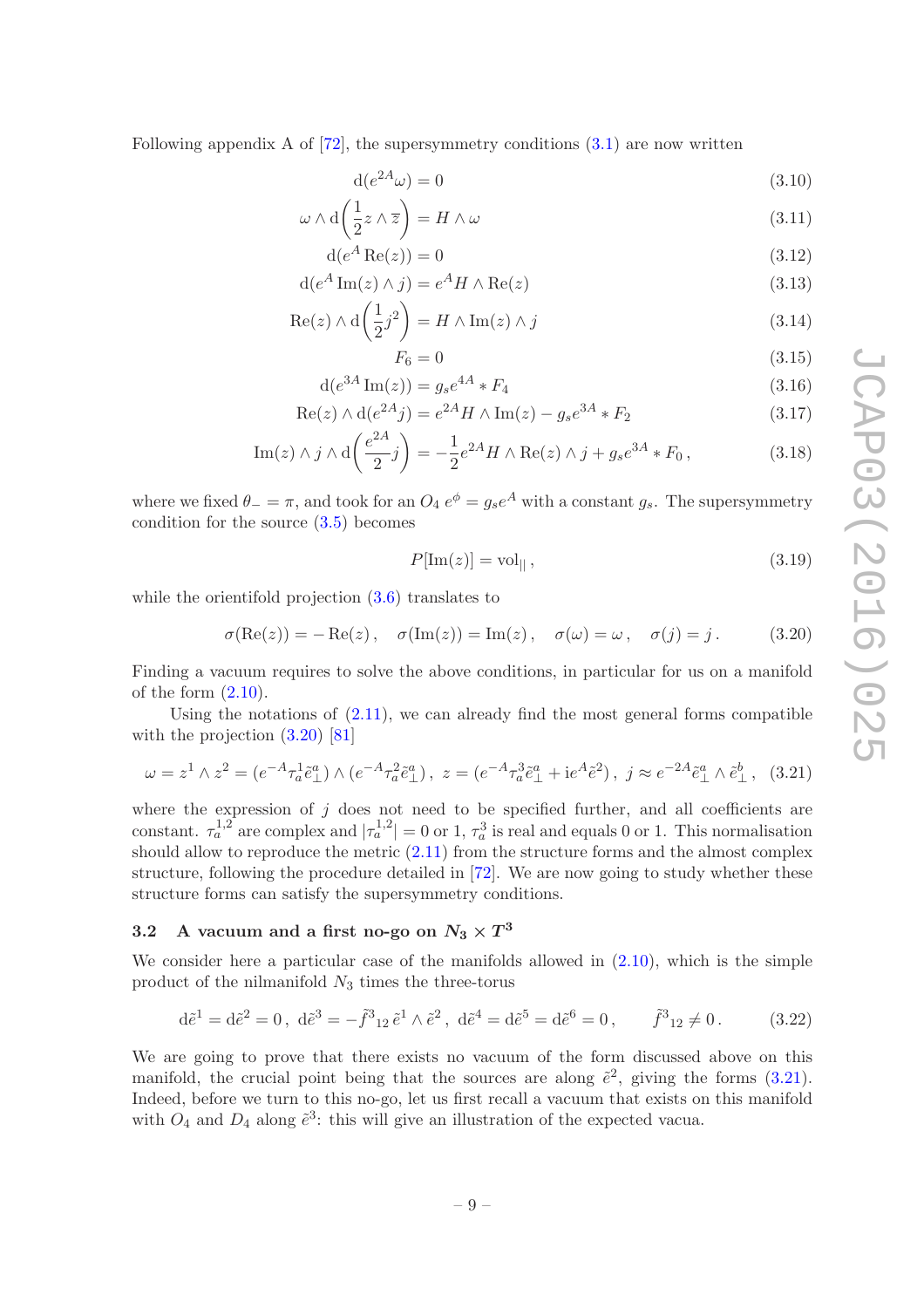A vacuum with sources along  $\tilde{e}^3$ . This vacuum was first obtained from one a torus with H-flux, by applying T-duality  $[90]$ .<sup>[3](#page-11-0)</sup> We presented it in details in section 3.1 of [\[72](#page-29-5)], and only recall here the main features.

The solution has  $O_4$  and  $D_4$  along  $\tilde{e}^3$ : the solvmanifold  $(3.22)$  is compatible with this projection. With respect to the above material, the only difference is the orthogonal SU(2) structure forms given by

$$
\omega = z^1 \wedge z^2 = e^{-2A} (\tilde{e}^1 + i\tilde{e}^2) \wedge (\tilde{e}^4 + i\tilde{e}^5), \ z = e^{-A} e^6 + i e^A e^3, \ j = \frac{i}{2} (z^1 \wedge \overline{z^1} + z^2 \wedge \overline{z^2}) \tag{3.23}
$$

and the corresponding metric, given by  $(2.11)$  with  $\tilde{e}^2$  and  $\tilde{e}^3$  exchanged. All above conditions are satisfied. The only non-zero flux is

$$
F_4 = -g_s^{-1} \left( e^{4A} * (d(e^{-4A}) \wedge \tilde{e}^3) + \tilde{f}^3{}_{12} \tilde{e}^3 \wedge \tilde{e}^4 \wedge \tilde{e}^5 \wedge \tilde{e}^6 \right)
$$
(3.24)  

$$
= -g_s^{-1} \left( -\eta^{11} \partial_{\tilde{1}} (e^{-4A}) \tilde{e}^2 \wedge \tilde{e}^4 \wedge \tilde{e}^5 \wedge \tilde{e}^6 + \eta^{22} \partial_{\tilde{2}} (e^{-4A}) \tilde{e}^1 \wedge \tilde{e}^4 \wedge \tilde{e}^5 \wedge \tilde{e}^6 - \eta^{44} \partial_{\tilde{4}} (e^{-4A}) \tilde{e}^1 \wedge \tilde{e}^2 \wedge \tilde{e}^5 \wedge \tilde{e}^6 + \eta^{55} \partial_{\tilde{5}} (e^{-4A}) \tilde{e}^1 \wedge \tilde{e}^2 \wedge \tilde{e}^4 \wedge \tilde{e}^6 - \eta^{66} \partial_{\tilde{6}} (e^{-4A}) \tilde{e}^1 \wedge \tilde{e}^2 \wedge \tilde{e}^4 \wedge \tilde{e}^5 + \tilde{f}^3{}_{12} \tilde{e}^3 \wedge \tilde{e}^4 \wedge \tilde{e}^5 \wedge \tilde{e}^6 \right)
$$
(3.25)

where  $A(y^1, y^2, y^4, y^5, y^6)$ , and the derivatives are the  $\partial_{\tilde{a}} = \tilde{e}^m{}_a \partial_m$ . We then obtain

<span id="page-11-6"></span><span id="page-11-1"></span>
$$
dF_4 = -g_s^{-1} \left( \tilde{\Delta} (e^{-4A}) + \left( \tilde{f}^3{}_{12} \right)^2 \right) \widetilde{\text{vol}}_{\perp} ,\qquad (3.26)
$$

in terms of the smeared transverse volume to the source  $\widehat{\text{vol}}_{\perp} = -\tilde{e}^1 \wedge \tilde{e}^2 \wedge \tilde{e}^4 \wedge \tilde{e}^5 \wedge \tilde{e}^6$ . The expression [\(3.26\)](#page-11-1) gives the expected BI when equating the source contributions. As discussed in [\[72](#page-29-5)], the constant term in  $(\tilde{f}^3{}_{12})^2$  is a standard one, contributing to the tadpole cancelation, and shifting the source contributions (more  $O_4$  or less  $D_4$ ).

No vacuum with sources along  $\tilde{e}^2$ . We now prove that there exists no appropriate vacuum on  $(3.22)$  given the forms  $(3.21)$ . To do so, we first focus on the conditions  $(3.10)$ and [\(3.12\)](#page-10-5)

$$
d(e^A \operatorname{Re} z) = 0, \tag{3.27}
$$

<span id="page-11-3"></span><span id="page-11-2"></span>
$$
d(e^{2A}\omega) = 0.
$$
\n
$$
(3.28)
$$

We first consider [\(3.27\)](#page-11-2) and obtain

<span id="page-11-5"></span>
$$
\tau_3^3 \tilde{f}^3{}_{12} \tilde{e}^1 \wedge \tilde{e}^2 = 0 \Rightarrow \tau_3^3 = 0. \tag{3.29}
$$

The general form of z is thus modified, as well as  $z \wedge \overline{z}$ 

<span id="page-11-4"></span>
$$
z = e^{-A} \sum_{a=1,4,5,6} \tau_a^3 \tilde{e}^a + i e^A \tilde{e}^2, \quad z \wedge \overline{z} = 2i \sum_{a=1,4,5,6} \tau_a^3 \tilde{e}^2 \wedge \tilde{e}^a. \tag{3.30}
$$

<span id="page-11-0"></span><sup>&</sup>lt;sup>3</sup>A further T-duality was shown to bring it to a non-geometric background, a point studied in more details in [\[91,](#page-30-6) [92\]](#page-30-7); this vacuum thus played an important role in the non-geometry literature, and is sometimes referred to as the toroidal example. A partial quantization of the closed string was performed on this vacuum in [\[93](#page-30-8)].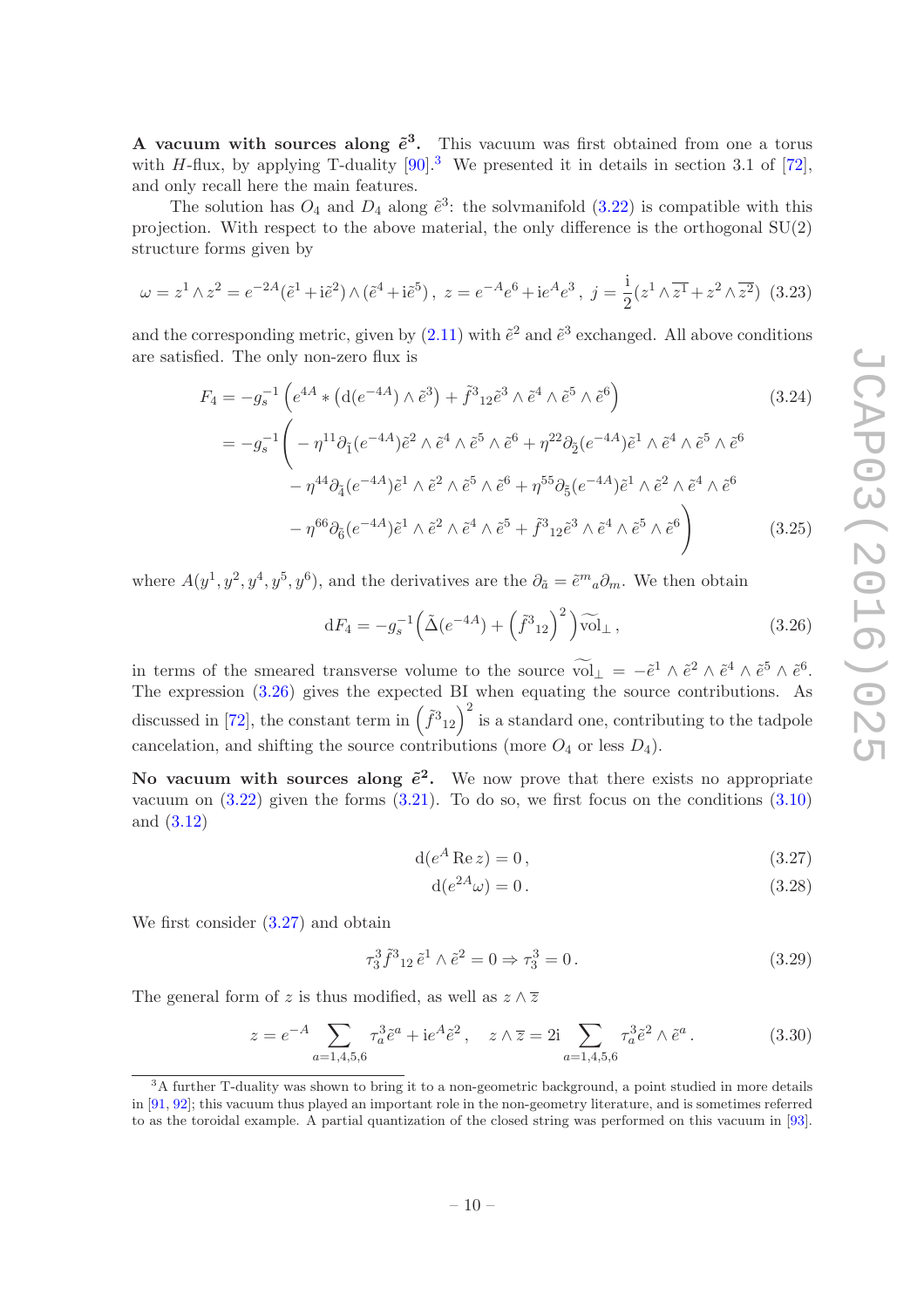We now consider [\(3.28\)](#page-11-3) and get similarly

<span id="page-12-1"></span>
$$
\sum_{a,b=\perp} \tau^1_{[a}\tau^2_{b]} \sum_{c,d} \tilde{f}^a{}_{cd} \tilde{e}^b \wedge \tilde{e}^c \wedge \tilde{e}^d = 0, \qquad (3.31)
$$

$$
\Leftrightarrow \sum_{b=4,5,6} \tau_{[3}^1 \tau_{b]}^2 \tilde{f}^3_{12} \tilde{e}^b \wedge \tilde{e}^1 \wedge \tilde{e}^2 = 0, \qquad (3.32)
$$

⇔ ∀b = 4, 5, 6, τ <sup>1</sup> [3τ 2 <sup>b</sup>] = 0 . (3.33)

We deduce the following modifications

$$
\omega = e^{-2A} \left( 2\tau_{[1}^1 \tau_{3]}^2 \tilde{e}^1 \wedge \tilde{e}^3 + \sum_{a,b=1,4,5,6} \tau_{[a}^1 \tau_{b]}^2 \tilde{e}^a \wedge \tilde{e}^b \right), \tag{3.34}
$$

$$
\omega \wedge \overline{\omega} = e^{-4A} \left( 4 \sum_{a,b=4,5,6} \text{Re} \left( \tau_{[1}^1 \tau_{3]}^2 \overline{\tau_{[a}^1 \tau_{b]}^2} \right) \tilde{e}^1 \wedge \tilde{e}^3 \wedge \tilde{e}^a \wedge \tilde{e}^b \right) \tag{3.35}
$$

<span id="page-12-4"></span><span id="page-12-0"></span>
$$
+\sum_{a,b,c,d=1,4,5,6}\tau^1_{[a}\tau^2_{b]}\overline{\tau^1_{[c}\tau^2_{d]}}\tilde{e}^a\wedge\tilde{e}^b\wedge\tilde{e}^c\wedge\tilde{e}^d\bigg).
$$

We deduce from  $(3.30)$  and  $(3.35)$ 

<span id="page-12-2"></span>
$$
z \wedge \overline{z} \wedge \omega \wedge \overline{\omega} = -8ie^{-4A} \sum_{a,b,c=4,5,6} \text{Re}\left(\tau_{[1}^{1}\tau_{3]}^{2}\overline{\tau_{[a}^{1}\tau_{b]}^{2}}\right) \tau_{c}^{3} \tilde{e}^{1} \wedge \tilde{e}^{2} \wedge \tilde{e}^{3} \wedge \tilde{e}^{a} \wedge \tilde{e}^{b} \wedge \tilde{e}^{c}. \tag{3.36}
$$

The structure compatibility conditions [\(3.8\)](#page-9-6) and [\(3.9\)](#page-9-7) imply that the above form is proportional to the volume form and does not vanish

<span id="page-12-3"></span>
$$
z \wedge \overline{z} \wedge \omega \wedge \overline{\omega} \neq 0. \tag{3.37}
$$

We now show that this requirement does not hold, leading to a contradiction. From  $(3.33)$ , we deduce the following,  $\forall a, b = 4, 5, 6,$ 

$$
0 = \tau_{\left[3}^{1} \tau_{b\right]}^{2} \tau_{a\right]}^{1} = \tau_{\left[3}^{1} \tau_{b\right]}^{2} \tau_{a\right]}^{1} = \frac{1}{3} \left( \tau_{3}^{1} \tau_{\left[b\right]}^{2} \tau_{a\right] + \tau_{a}^{1} \tau_{\left[3\right]}^{2} \tau_{b\right]}^{1} + \tau_{b}^{1} \tau_{\left[a\right]}^{2} \tau_{3\right]}^{1} = \frac{1}{3} \tau_{3}^{1} \tau_{\left[b\right]}^{2} \tau_{a\right]}^{1}.
$$
 (3.38)

Thus, either  $\tau_3^1 = 0$  or  $\tau_{\lbrack b}^2 \tau_{a]}^1 = 0$ , so we can write

$$
\tau_3^1 \, \overline{\tau_{[b}^2 \tau_{a]}^1} = 0 \,. \tag{3.39}
$$

We proceed similarly with  $0 = \tau_{\parallel}^2$  $\frac{1}{3}\tau^1$  $b\big]^{\mathcal{T}^2_a}$  $\tau_3^2 \tau_{[b}^1 \tau_{a]}^2 = 0.$ <br>  $\tau_a^2 \tau_{[b}^1 \tau_{a]}^2 = 0.$ From these two results, we deduce

$$
\forall a, b = 4, 5, 6, \quad \tau^1_{[1}\tau^2_{3]} \overline{\tau^1_{[a}\tau^2_{b]}} = 0. \tag{3.40}
$$

This result implies that the combination [\(3.36\)](#page-12-2) vanishes, contradicting the non-vanishing of the form [\(3.37\)](#page-12-3).

While the way to reach a contradiction is formal, the point can be understood intuitively as follows. Typically,  $z, z^1, z^2$  should be independent (1,0)-forms with respect to an almost complex structure, thus spanning the six real dimensions. [\(3.29\)](#page-11-5) implies that the direction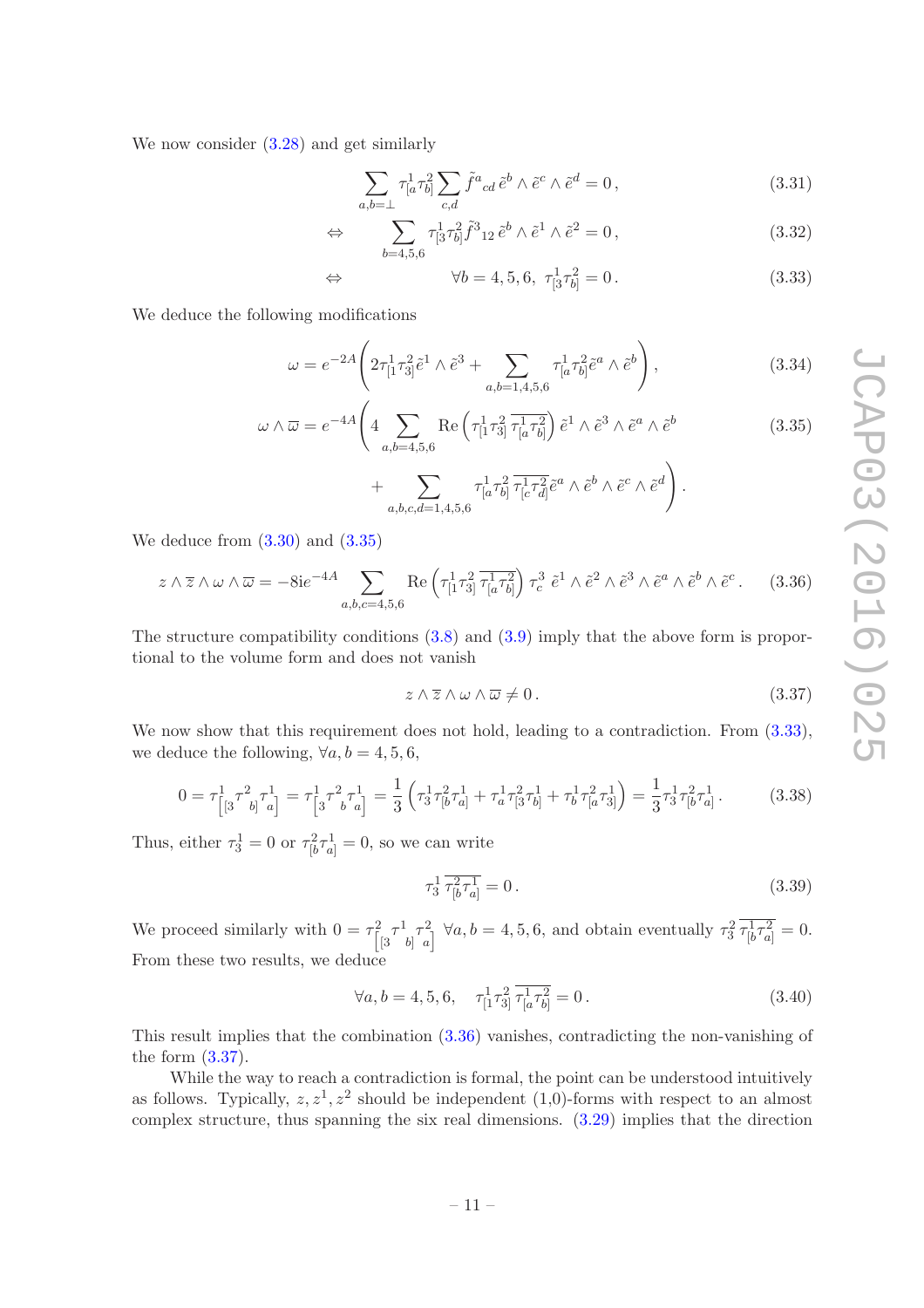$\tilde{e}^3$  is not captured by z and thus rather by  $z^1, z^2$ . If it were the case, meaning typically that  $e^3$  is the real or imaginary of one of the  $z^a$ , one would get at least two terms in  $\omega$  depending on  $\tilde{e}^3$ . However [\(3.33\)](#page-12-1) indicates that  $\tau^1_{3}\tau^2_{a]}$  is only non-zero for  $a=1$ , meaning that only one term of  $\omega$  contains  $\tilde{e}^3$ , as in [\(3.34\)](#page-12-4). This apparent contradiction is a sign of an independency or basis problem among the forms, which typically translates into the volume form vanishing. This is indeed what we showed.

As a side remark, note that this proof can be extended to the manifolds (with  $\tilde{f}^3_{12} \neq 0$ )

$$
d\tilde{e}^1 = d\tilde{e}^2 = 0, \; d\tilde{e}^3 = -\tilde{f}^3{}_{12} \tilde{e}^1 \wedge \tilde{e}^2 - \sum_{b,c \neq 2} \frac{1}{2} \tilde{f}^3{}_{bc} \tilde{e}^b \wedge \tilde{e}^c, \; d\tilde{e}^{a=4,5,6} = -\sum_{b,c \neq 2} \frac{1}{2} \tilde{f}^a{}_{bc} \tilde{e}^b \wedge \tilde{e}^c.
$$

However, this is not useful here since the  $O_4$  sets to zero (see  $(2.10)$ ) the above additional structure constants with respect to [\(3.22\)](#page-10-3).

We conclude on the following no-go: there is no supersymmetric Minkowski vacuum with an orthogonal SU(2) structure on the manifold  $N_3 \times T^3$  described by [\(3.22\)](#page-10-3), and with a space-time filling  $O_4$ -plane wrapping the internal  $\tilde{e}^2$  direction. Since orthogonal SU(2) is the only constant  $SU(3) \times SU(3)$  structure allowed by the  $O_4$ , and the non-constant ones are very unlikely to exist, it is highly probable that there is no supersymmetric Minkowski vacuum *at all* on  $N_3 \times T^3$  with an  $O_4$  along  $\tilde{e}^2$ . This will be confirmed in section [4.2,](#page-18-0) even without supersymmetry. The crucial point appears already to be the direction wrapped by the source: letting it wrap rather  $\tilde{e}^3$  gives the vacuum presented above; we will come back to this.

#### <span id="page-13-0"></span>3.3 General analysis

We have just proven the absence of an appropriate supersymmetric Minkowski vacuum on  $N_3 \times T^3$ ; we now turn to the more general manifold [\(2.10\)](#page-8-3). Proceeding similarly, it is difficult to get to the same conclusion. This is illustrated by the manifold considered in section 3.2 of  $[72]$  which is a particular case of  $(2.10)$ : as explained at the end of that section, the whole set of supersymmetry conditions can be solved for that example, and one is only left in the end with studying the BI. As discussed in section [3.1,](#page-8-1) the BI can be difficult to satisfy, and in that example, a problem occurs only in that of  $F_2$ . Conducting the same analysis in the more general case of [\(2.10\)](#page-8-3) looks then too involved. Still, we can extract some useful information from the supersymmetry conditions.

The two conditions  $(3.10)$  and  $(3.12)$  simply lead to constraints on the coefficients. Let us treat the other conditions: using the algebra  $(2.10)$  for  $(3.11)$ , the form of j  $(3.21)$  and the algebra for  $(3.13)$ , the compatibility condition  $(3.8)$  and  $(3.10)$  and the dependence of A for  $(3.14)$ , we obtain respectively

$$
H \wedge \omega = 0, \quad H \wedge \text{Re}(z) = 0, \quad H \wedge \text{Im}(z) \wedge j = 0. \tag{3.41}
$$

From this and [\(3.18\)](#page-10-9), we deduce that

$$
F_0 = 0. \t\t(3.42)
$$

 $F_2$  is given by the complicated [\(3.17\)](#page-10-10). Finally,  $F_4$  is given by [\(3.16\)](#page-10-11)

<span id="page-13-1"></span>
$$
g_s * F_4 = -e^{4A} d(e^{-4A}) \wedge \tilde{e}^2.
$$
 (3.43)

In short, the supersymmetry conditions fix some of the free coefficients, and the flux  $F_4$ . The only other non-zero fluxes are  $H$  and  $F_2$ , and they can only be constrained further by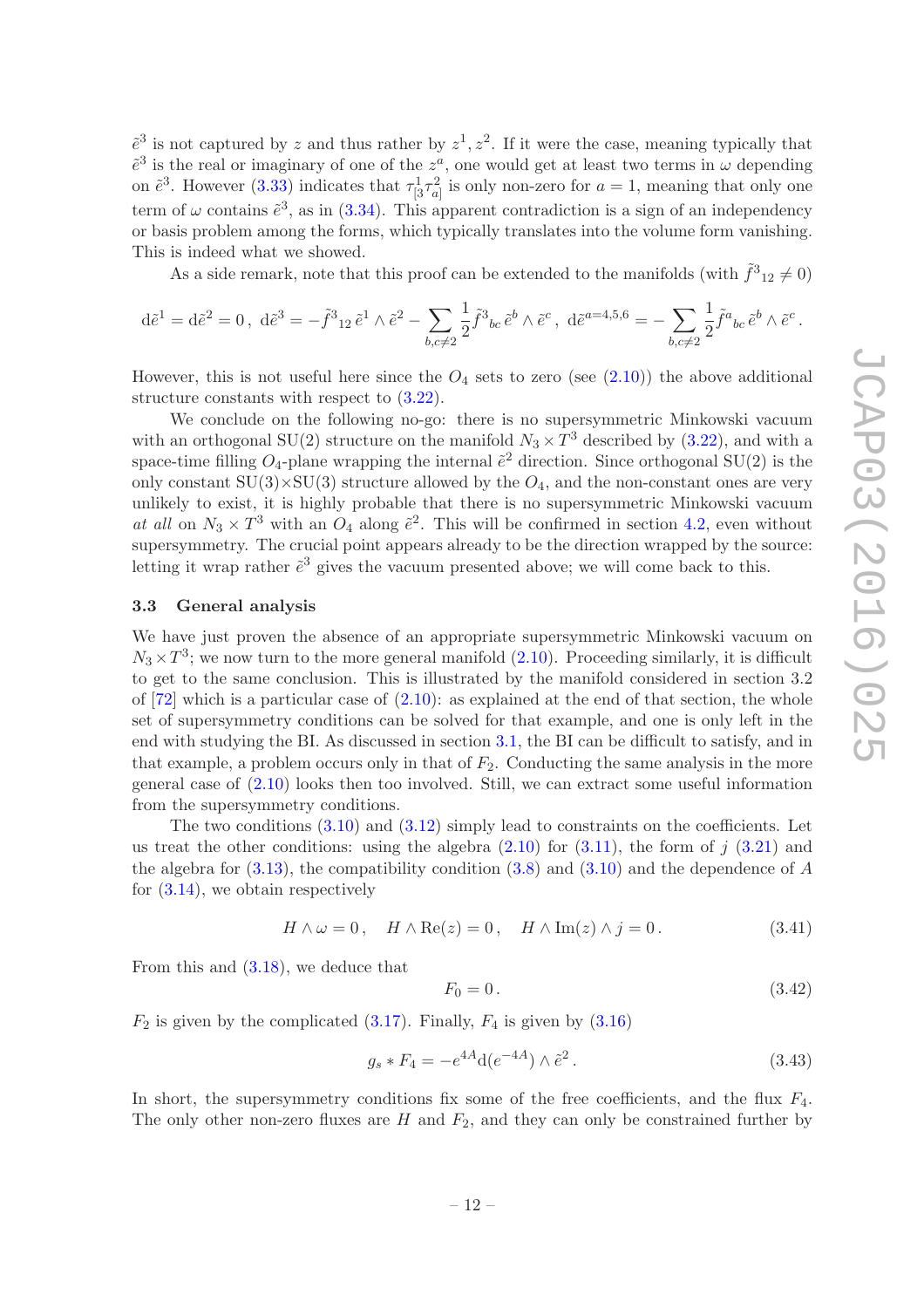studying their BI, as explained above. It is difficult to do so in the general case [\(2.10\)](#page-8-3). Let us now rather focus on  $F_4$ .

The expression  $(3.43)$  for  $F_4$  is very particular and we will comment on it; let us first obtain its BI and study its consequences. The structure forms  $z, \omega, j$  [\(3.21\)](#page-10-2) and the almost complex structure allow to build a metric in the basis  $(\tilde{e}^2, \tilde{e}^a_\perp)$  as described in [\[72\]](#page-29-5). Since only Im z depends on  $\tilde{e}^2$ , and depends on  $\tilde{e}^2$  only, this metric is block diagonal: it is given in [\(2.11\)](#page-8-4). We can then relate the six-dimensional internal Hodge star ∗ to the five-dimensional one along the orthogonal directions ∗<sup>⊥</sup> as follows

$$
g_s F_4 = -e^{4A} * (\mathrm{d}(e^{-4A}) \wedge \tilde{e}^2) = -e^{3A} *_{\perp} \mathrm{d}(e^{-4A}) = -\tilde{*}_{\perp} \mathrm{d}(e^{-4A}), \qquad (3.44)
$$

where in the last equality, we used the tilde (smeared) metric; it results in the warp factor dependence dropping out. The exterior derivative is then given by

$$
g_s dF_4 = -d(\tilde{\ast}_{\perp} d(e^{-4A})) = -\tilde{\Delta}_{\perp} (e^{-4A}) \tilde{\ast}_{\perp} 1, \qquad (3.45)
$$

where our conventions give in general  $\Delta f = *d * df$  for a function f.

In the case  $H = F_2 = 0$ , the BI for  $F_4$  is only given by  $dF_4$  that equals the source contributions. By integrating it on the transverse directions, or taking the smeared limit where  $e^{A}$  is constant, we see that the source contributions from  $O_4$  and  $D_4$  should cancel each other. Looking at the Einstein equation on the internal directions, we deduce the Ricci tensor vanishes in the smeared limit: indeed the flux  $F_4$  vanishes, the sources cancel each other, and the derivatives of dilaton vanish. This implies that the underlying solvmanifold is Ricci flat; this is precisely the reasoning followed in [\[72](#page-29-5)]. However, only three solvable algebras allow for solvmanifolds with Ricci flat metrics, and none of them has the form [\(2.10\)](#page-8-3): since  $\tilde{f}_{12}^3 \neq 0$ , these algebras would require  $\tilde{f}_{32}^1 \neq 0$  or  $\tilde{f}_{31}^2 \neq 0$ , which is not the case here. We conclude that there is no appropriate supersymmetric Minkowski vacuum on the general manifold  $(2.10)$  in the case  $H = F_2 = 0$ . If those fluxes are non-zero, they would typically be related to each other, and cancel the source contributions in the BI as in the Einstein equation, leading to the same reasoning and conclusion. We refrain from showing the latter more formally here, and will prove the complete absence of appropriate Minkowski vacua using different tools in the next section.

Interpretation. We can provide already an explanation for the absence of an appropriate supersymmetric Minkowski vacuum; the relevant ideas were discussed in [\[72](#page-29-5)]. As mentioned, the  $F_4$  obtained [\(3.43\)](#page-13-1) is very unusual: it is given by a derivative of the warp factor, and thus vanishes in the smeared limit where  $e^A$  is constant. This should be compared to the more stan-dard solution given in section [3.2](#page-10-0) where the  $F_4$  [\(3.25\)](#page-11-6) has a constant term, so does not vanish in the smeared limit. This difference is reflected in the BI, and whether the source contributions cancel each other or not in the smeared limit, a point we have just used in the reasoning above. As pointed out in section [3.2,](#page-10-0) this difference, namely the absence or presence of the constant terms, should be related to the internal directions wrapped by the sources. This re-lation was established in [\[72](#page-29-5)] and we reproduce now the argument, for  $H = 0$ . We denote with a tilde the polyform from which we have extracted all warp factor dependence: consider for instance for the p-form part that there is a power n of warp factor:  $\text{Im}(\Phi_{\pm})|_p = e^{nA} \text{Im}(\tilde{\Phi}_{\pm})|_p$ ; consider also that  $e^{\phi} = g_s e^{mA}$ . We then get from the last supersymmetry condition in [\(3.1\)](#page-8-2)

$$
\pm \frac{g_s}{8} * \lambda(F_{5-p}) = e^{-4A} d\left(e^{(3-m+n)A} \operatorname{Im}(\widetilde{\Phi}_{\mp})|_p\right)
$$
  
=  $e^{-4A} d\left(e^{(3-m+n)A}\right) \wedge \operatorname{Im}(\widetilde{\Phi}_{\mp})|_p + e^{(-1-m+n)A} d\operatorname{Im}(\widetilde{\Phi}_{\mp})|_p.$  (3.46)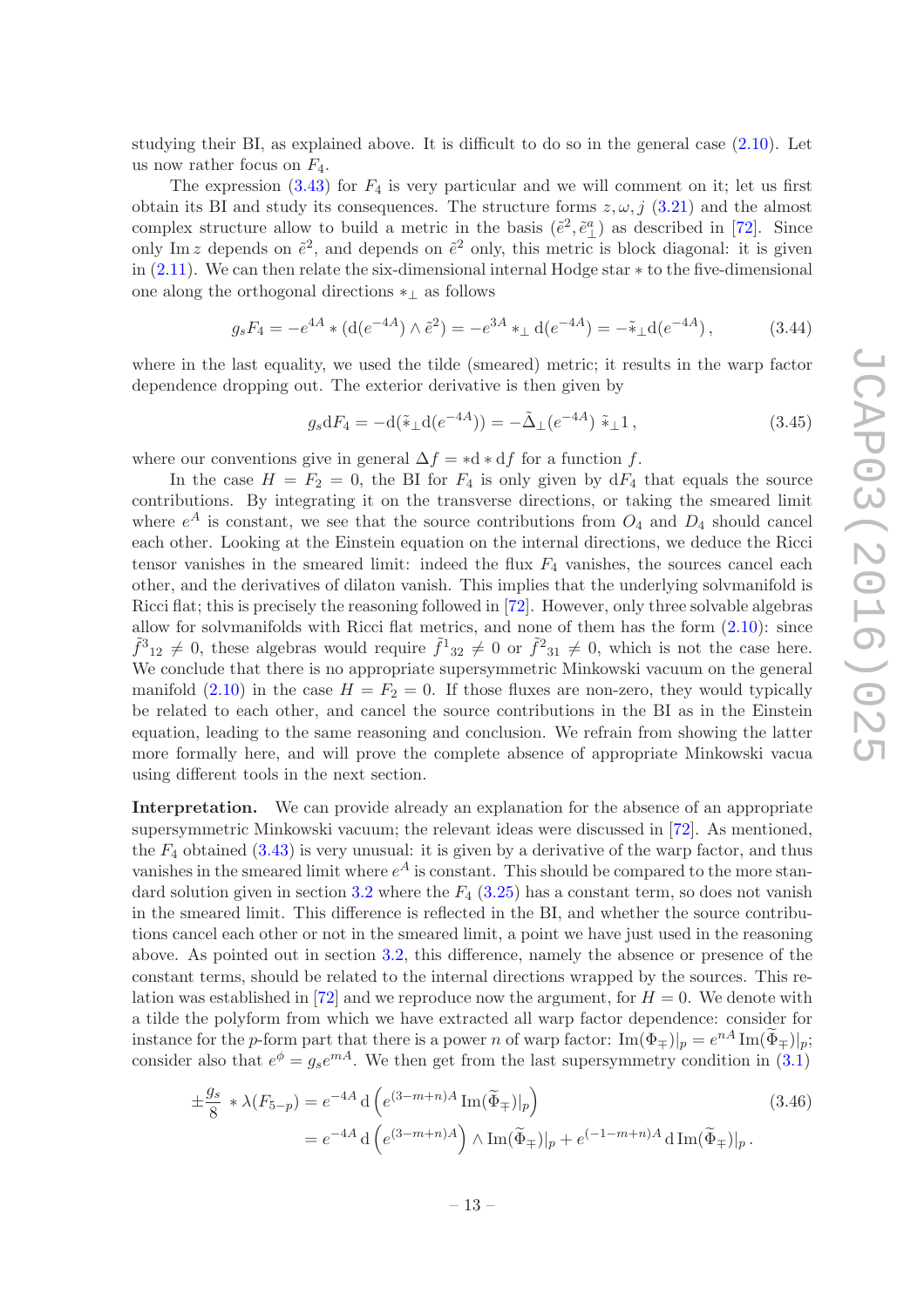The constant terms in the flux now clearly come from the very last term, namely d Im $(\tilde{\Phi}_{\pm})|_p$ . Because of the condition for the supersymmetry of the source [\(3.5\)](#page-9-5), one can relate this to the directions wrapped:

$$
d P[\text{Im}(\widetilde{\Phi}_{\mp})|_{p}] = \frac{1}{8} d \widetilde{\text{vol}}_{p||}.
$$
\n(3.47)

The presence of constant terms in the flux are thus related to whether the (smeared) volume wrapped by the source is closed or not. This is precisely the difference in the two cases con-sidered in section [3.2:](#page-10-0)  $d\tilde{e}^3 \neq 0$ , but in the appropriate case for us,  $d\tilde{e}^2 = 0$ . In other words, because we are looking for sources with  $dvol_{\parallel} = 0$ , we are then lead to fluxes that vanish in the smeared limit. A priori, this is not a problem, but as argued in [\[72\]](#page-29-5) and above, this is typically realised on Ricci flat solvmanifolds. The embedding of the nilmanifold  $N_3$  in  $\mathcal M$ rather results in an underlying solvmanifold  $(2.10)$  which is not Ricci flat, hence the problem. This tension between the curvature of the manifold on one hand, and the direction wrapped by the sources reflected in the flux on the other hand, will be as well the main reason for the no-go theorem in section [4.2,](#page-18-0) as mentioned in the Conclusion.

#### <span id="page-15-1"></span><span id="page-15-0"></span>4 General search for an appropriate vacuum

#### 4.1 Manipulations of the equations of motion

In order to establish the no-go theorem in section [4.2,](#page-18-0) we need a specific relation between the vacuum quantities. We derive here this relation by various manipulations of the equations of motion. We start with the (bosonic) type IIA supergravity action in string frame, from which the Einstein equation and dilaton equation of motion are derived

$$
S = \frac{1}{2\kappa^2} \int d^{10}x \sqrt{|g_{10}|} \left( e^{-2\phi} \left( \mathcal{R}_{10} + 4|\partial\phi|^2 - \frac{1}{2}|H|^2 \right) - \frac{1}{2}(|F_0|^2 + |F_2|^2 + |F_4|^2) \right), \tag{4.1}
$$

where  $2\kappa^2 = (2\pi)^7(\alpha')^4$ ,  $\alpha' = l_s^2$ , and  $|g_{10}|$  is the absolute value of the determinant of the ten-dimensional metric. We denote for the  $p$ -form  $F_p$  in ten dimensions

$$
F_p \wedge *_{10} F_p = \mathrm{d}^{10} x \sqrt{|g_{10}|} \frac{F_{M_1...M_p} F^{M_1...M_p}}{p!} = \mathrm{d}^{10} x \sqrt{|g_{10}|} |F_p|^2. \tag{4.2}
$$

To the above should be added the topological Chern-Simons term, but it does not contribute to the Einstein nor the dilaton equation of motion. In addition, one should consider the action for the sources  $(D_p \text{ or } O_p)$ ; for the same reason we only need the DBI part and not the Wess-Zumino term

$$
S_{DBI} = -c_p T_p \int_{\Sigma_{p+1}} d^{p+1} \xi \ e^{-\phi} \sqrt{|P[g_{10} + b] + \mathcal{F}|} \,, \tag{4.3}
$$

where the action is on the world-volume  $\Sigma_{p+1}$  and  $P[\cdot]$  is the pull-back to it. The tension  $T_p$ is given by  $T_p^2 = \frac{\pi}{\kappa^2} (4\pi^2 \alpha')^{3-p}$  and for a  $D_p$ ,  $c_p = 1$  while for an  $O_p$ ,  $c_p = -2^{p-5}$  and  $\mathcal{F} = 0$ . It is useful to bring this action to a ten-dimensional one. For the cases of interest here, there is no complication in the embedding of the sources in the ten-dimensional space-time, so the pull-back is only a projection on  $\Sigma_{p+1}$ ; the sources will be space-time filling so  $\Sigma_{p+1}$ is the product of the four-dimensional space-time and the internal subspace wrapped. It is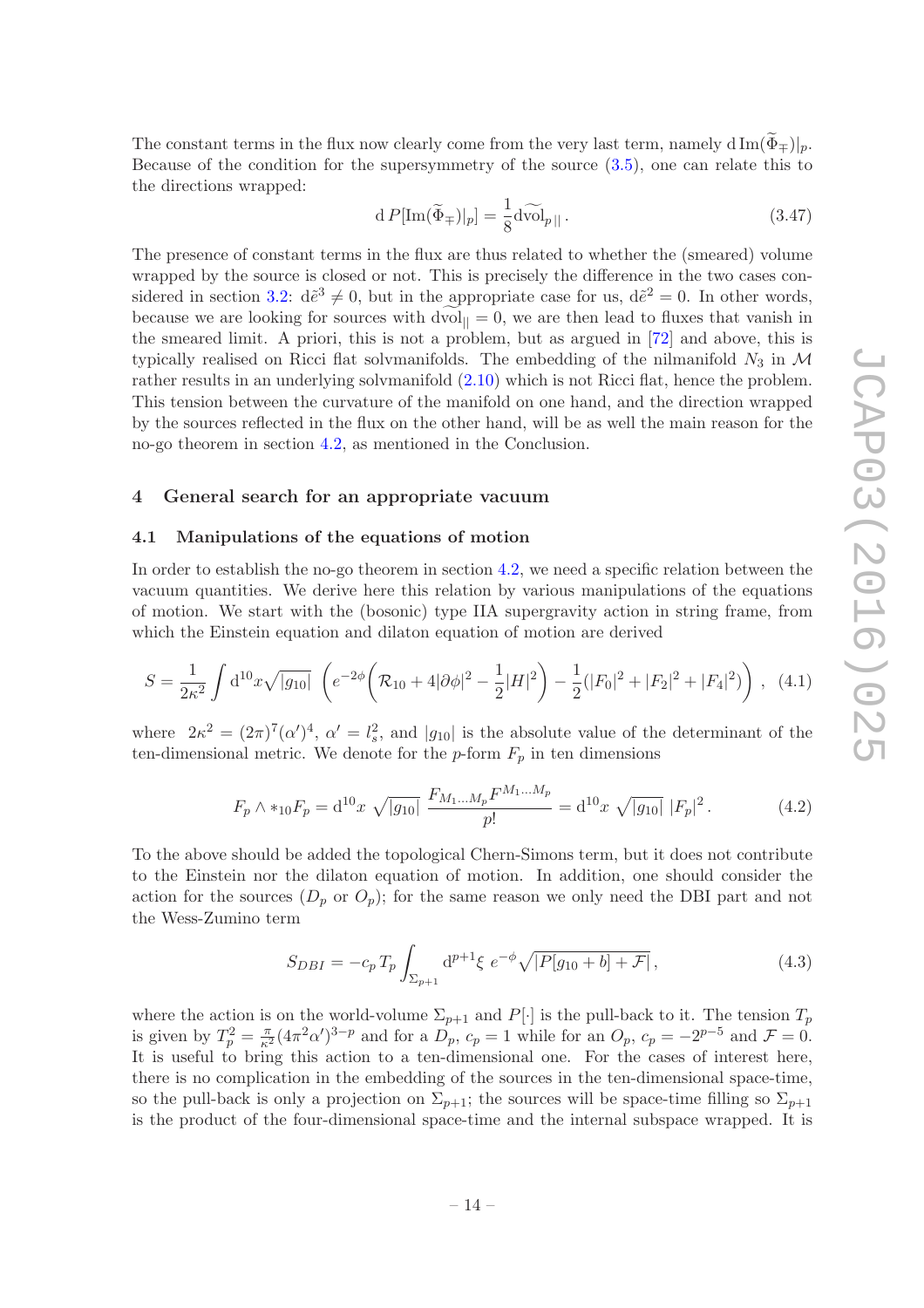then enough to complete to ten dimensions by a  $\delta(y_\perp)$  localizing in the internal directions transverse to the source

$$
S_{DBI} = -c_p T_p \int d^{10}x \ e^{-\phi} \sqrt{|P[g_{10} + b] + \mathcal{F}|} \ \delta(y_\perp).
$$

We can now derive the sources contributions to the equations of motion. We introduce the energy momentum tensor

$$
\frac{1}{\sqrt{|g_{10}|}} \sum_{\text{sources}} \frac{\delta S_{DBI}}{\delta g^{MN}} = -\frac{e^{-\phi}}{4\kappa^2} T_{MN},\tag{4.4}
$$

where  $_{M,N,...}$  are ten-dimensional curved indices. We restrict from now on to  $P[b] + \mathcal{F} = 0$ . The DBI action is then essentially given by the determinant of the metric on the worldvolume, so  $T_{MN}$  is given by the standard result with a projector towards  $\Sigma_{p+1}$ , and we also deduce its trace

$$
T_{MN} = -\frac{2\kappa^2}{\sqrt{|g_{10}|}} \sum_{\text{sources}} c_p T_p P[g_{MN}] \sqrt{|P[g_{10}]|} \delta(y_\perp), \qquad (4.5)
$$

$$
T_{10} = g^{MN} T_{MN} = -\frac{2\kappa^2}{\sqrt{|g_{10}|}} \sum_{\text{sources}} c_p T_p (p+1) \sqrt{|P[g_{10}]|} \delta(y_\perp). \tag{4.6}
$$

One can then verify  $4^4$  $4^4$ 

<span id="page-16-2"></span>
$$
\frac{1}{\sqrt{|g_{10}|}} \sum_{\text{sources}} \frac{\delta S_{DBI}}{\delta \phi} = -\frac{e^{-\phi}}{2\kappa^2} \frac{T_{10}}{p+1} \,. \tag{4.7}
$$

The Einstein and the dilaton equation of motion are then<sup>[5](#page-16-1)</sup>

$$
\mathcal{R}_{MN} - \frac{g_{MN}}{2} \mathcal{R}_{10} = \frac{e^{\phi}}{2} T_{MN} - 2 \nabla_M \partial_N \phi + 2 g_{MN} (\Delta \phi - 2 |\partial \phi|^2)
$$
(4.8)

$$
+\frac{1}{4}H_{MPQ}H_N^{PQ} + \frac{e^{2\phi}}{2}\left(F_{2\ MP}F_{2\ N}^P + \frac{1}{3!}F_{4\ MPQR}F_{4\ N}^{PQR}\right) -\frac{g_{MN}}{2}\left(-4|\partial\phi|^2 + \frac{1}{2}|H|^2 + \frac{e^{2\phi}}{2}(|F_0|^2 + |F_2|^2 + |F_4|^2)\right),
$$
  

$$
2\mathcal{R}_{10} + 8(\Delta\phi - |\partial\phi|^2) - |H|^2 = -e^{\phi}\frac{T_{10}}{p+1}.
$$
 (4.9)

Let us point-out that the RR fluxes appearing here are, in our case, the same as those introduced in section [3,](#page-8-0) as explained in footnote [2.](#page-9-8)

We now trace the above Einstein equation in ten and in four dimensions; for the latter we recall that the fluxes are purely internal. We denote

$$
\mathcal{R}_{10} = g^{MN}\mathcal{R}_{MN}, \ \mathcal{R}_4 = g^{\mu\nu}\mathcal{R}_{\mu\nu}, \ \mathcal{R}_6 = g^{mn}\mathcal{R}_{mn} = \mathcal{R}_{10} - \mathcal{R}_4, \ (\nabla\partial\phi)_4 = g^{\mu\nu}\nabla_{\mu}\partial_{\nu}\phi. \tag{4.10}
$$

<span id="page-16-0"></span><sup>&</sup>lt;sup>4</sup>For sources of different sizes p, the quantity  $\frac{T_{10}}{p+1}$  should be taken as a notation, since the quotient should then be realised within the sum on sources. We however soon restrict to only one value of  $p$ .

<span id="page-16-1"></span><sup>&</sup>lt;sup>5</sup>The dilaton terms in the first line of  $(4.8)$  might not be obvious to derive; we refer for instance to the footnote 30 of [\[94](#page-30-9)] about them. We also recall the definition of the, say six-dimensional, Laplacian on a function  $\varphi: \Delta \varphi = g^{mn} \nabla_m \partial_n \varphi = \frac{1}{\sqrt{|g|}} \partial_m (\sqrt{|g|} g^{mn} \partial_n \varphi)$ . Finally, note that the democratic formalism is often used to derive supergravity equations of motion, instead of the above action; this is actually required for the RR sector, but we do not need the corresponding equations here.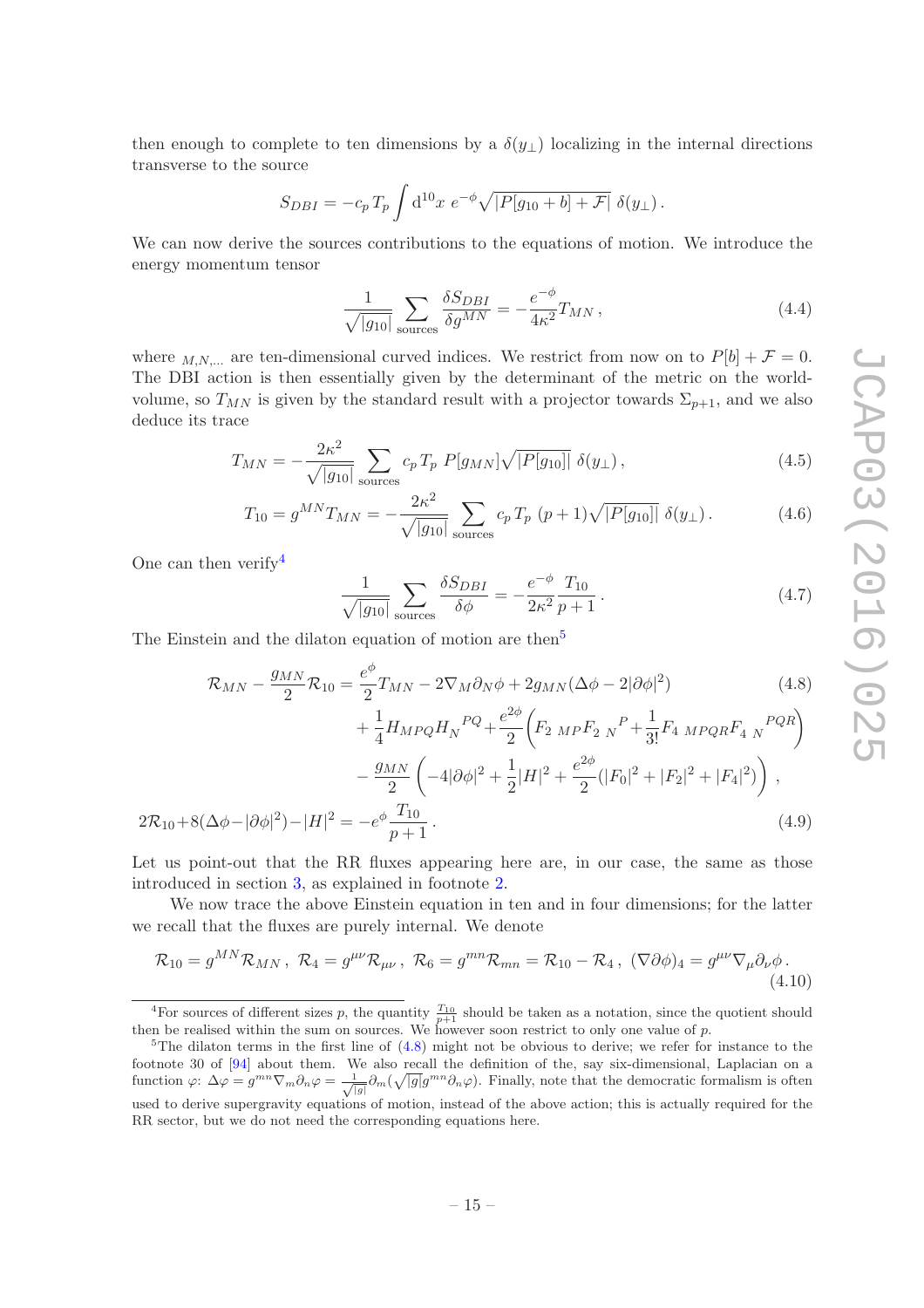The dilaton is purely internal so the quantity  $(\nabla \partial \phi)_4$  would naively vanish. We are however using the ten-dimensional quantities (here the connection in  $\nabla_M$  in particular) and look at four-dimensional indices; this is different from pure four-dimensional quantities. The same holds for the seemingly Ricci scalars just defined. We get

$$
4\mathcal{R}_{10} + \frac{e^{\phi}}{2}T_{10} - 20|\partial\phi|^2 + 18\Delta\phi - |H|^2 - \frac{e^{2\phi}}{2}(5|F_0|^2 + 3|F_2|^2 + |F_4|^2) = 0, \quad (4.11)
$$

$$
\mathcal{R}_4 - 2\mathcal{R}_{10} - \frac{2e^{\phi}}{p+1}T_{10} + 2(\nabla\partial\phi)_4 + 8|\partial\phi|^2 - 8\Delta\phi + |H|^2 + e^{2\phi}(|F_0|^2 + |F_2|^2 + |F_4|^2) = 0\,,\tag{4.12}
$$

where we used

<span id="page-17-4"></span><span id="page-17-3"></span><span id="page-17-2"></span>
$$
g^{\mu\nu}T_{\mu\nu} = \frac{4}{p+1}T_{10} \,. \tag{4.13}
$$

The supersymmetry conditions and the BI would allow to relate  $|F_0|^2 + |F_2|^2 + |F_4|^2$  to  $T_{10}$ following (A.15) of [\[72\]](#page-29-5); we however want to be more general here so do not use such a relation. Instead, we now use the dilaton equation of motion to eliminate  $T_{10}$  in respectively the ten- and four-dimensional traces.<sup>[6](#page-17-1)</sup> We also restrict from now on to a set of sources with only one fixed value of  $p: (p+1)$  can then be extracted of the sum on sources. We get

$$
(p-3)\left(-2\mathcal{R}_{10} + 8|\partial\phi|^2 - 8\Delta\phi + |H|^2\right) \tag{4.15}
$$

$$
-8|\partial\phi|^2 + 4\Delta\phi + 2|H|^2 - e^{2\phi}(5|F_0|^2 + 3|F_2|^2 + |F_4|^2) = 0,
$$
  
\n
$$
3\mathcal{R}_4 = -2\mathcal{R}_6 - 2(\nabla\partial\phi)_4 + 8|\partial\phi|^2 - 8\Delta\phi + |H|^2 - e^{2\phi}(|F_0|^2 + |F_2|^2 + |F_4|^2), \qquad (4.16)
$$

where we wrote  $(4.15)$  in a particular form to combine it with  $(4.16)$ . We now multiply  $(4.16)$ by  $(p-3)$  and insert  $(4.15)$  (note that  $p-3 \neq 0$  as we are in IIA). This gives

$$
(p-3)\mathcal{R}_4 = 2e^{2\phi}\Delta e^{-2\phi} - 2(p-3)(\nabla \partial \phi)_4
$$
  
 
$$
-2|H|^2 + e^{2\phi}((8-p)|F_0|^2 + (6-p)|F_2|^2 + (4-p)|F_4|^2),
$$
 (4.17)

where we used  $-2|\partial \phi|^2 + \Delta \phi = -\frac{1}{2}$  $\frac{1}{2}e^{2\phi}\Delta e^{-2\phi}$ . For future purposes, we now simply sum  $(4.15)$ to the right-hand side of  $(4.16)$ , make use of  $(-2\times)(4.17)$  $(-2\times)(4.17)$ , and write the resulting equation as follows

$$
2(p-2)\mathcal{R}_6 = -(4p-9)\mathcal{R}_4 + 2e^{2\phi}(|F_0|^2 - |F_4|^2)
$$
  
\n
$$
- 2(2p-5)(\nabla\partial\phi)_4 + 8(p-1)|\partial\phi|^2 - 4(2p-3)\Delta\phi
$$
  
\n
$$
+ (4-p)\left(-|H|^2 + 2e^{2\phi}(|F_0|^2 + |F_2|^2 + |F_4|^2)\right).
$$
\n(4.18)

**Comment and check.** Equation [\(4.17\)](#page-17-4) has an interesting interpretation: for  $D_p$  or  $O_p$ sourcing one of the RR-fluxes  $F_q$ , the coefficient in this equation in front of  $F_q$  precisely vanishes. The dilaton terms would typically compensate the warp factor terms coming from

<span id="page-17-0"></span>
$$
\mathcal{R}_4 = e^{\phi} \frac{T_{10}}{p+1} - e^{2\phi} (|F_0|^2 + |F_2|^2 + |F_4|^2) - 2(\nabla \partial \phi)_4.
$$
\n(4.14)

<span id="page-17-1"></span><sup>&</sup>lt;sup>6</sup>Combining the dilaton equation of motion and the four-dimensional trace, one obtains

In the smeared limit,  $\phi$  is constant and  $\mathcal{R}_4$  is proportional to the cosmological constant. Getting a de Sitter vacuum then requires not only the orientifolds, but also that their contribution is bigger than that of the  $D_p$ -branes, so that  $\frac{T_{10}}{p+1} > 0$ . To study the non-smeared case, one should first reconstruct  $\tilde{\Delta}e^{-4A}$  and consider integrals. I thank T. Van Riet for related discussions.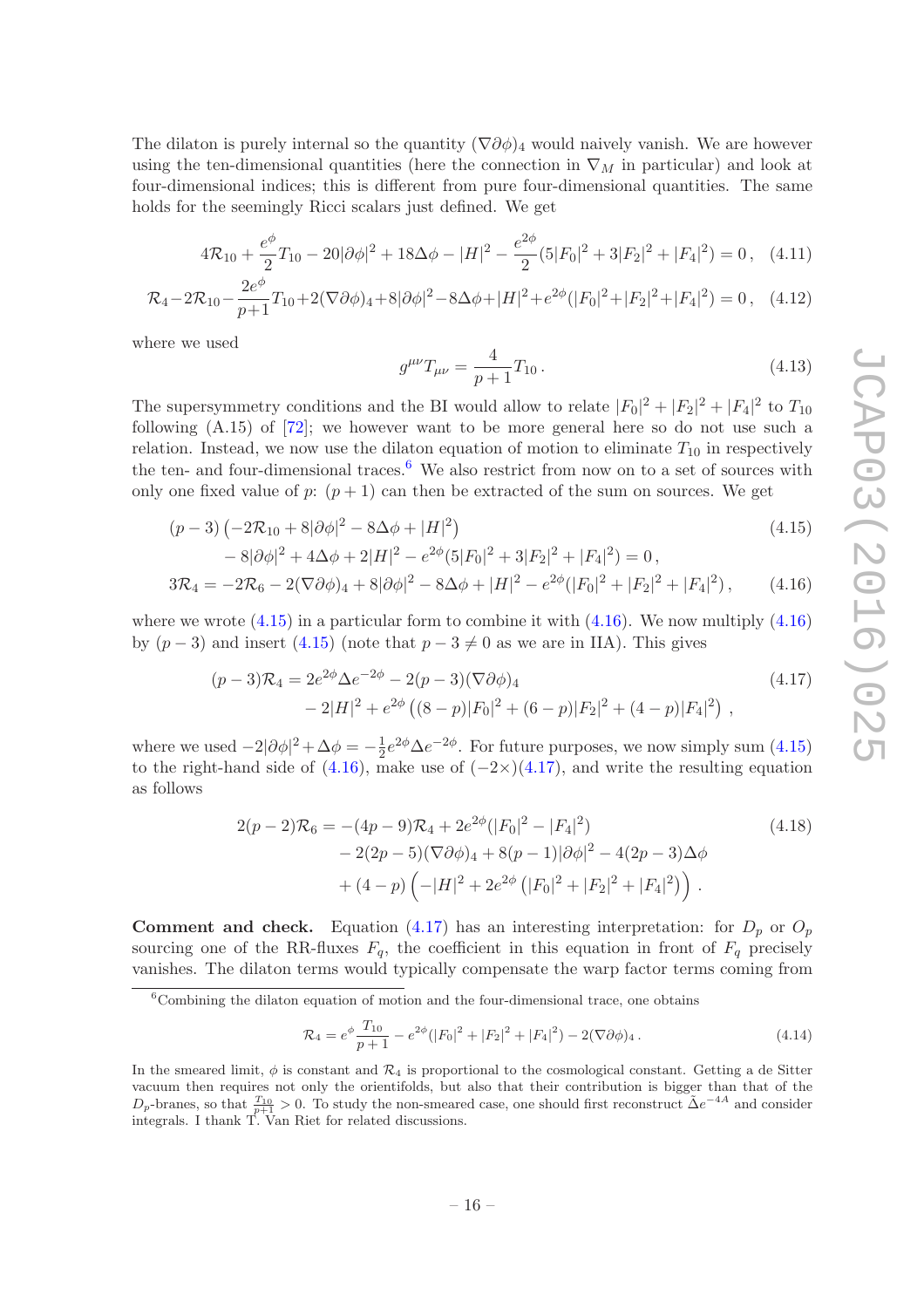$\mathcal{R}_4$ . This leaves essentially the smeared  $\mathcal{R}_4$  to be given by the other fluxes, which is an interesting relation.

This relation can be tested for instance for  $p = 4$  on Minkowski, where one would typically have  $F_0 = 0$  while H and  $F_2$  compensate each other, if not vanishing: see the example in section  $3.2$ . An extreme subcase is the  $D_4$  background: let us check this formula for that example. There, the ten-dimensional metric is diagonal and only given by the warp factor. The brane is along the five first directions and orthogonal to the last five, and we recall the warp factor only depends on the orthogonal directions

$$
g = \text{diag}(-e^{2A}, e^{2A}, \dots, e^{2A}, e^{-2A}, \dots, e^{-2A}).
$$
\n(4.19)

Denoting as above by a tilde the metric without warp factor, i.e. the smeared version, we have here  $\tilde{g}_{MN} = \eta_{MN}$ . The dilaton is  $e^{\phi} = g_s e^A$  and the only non-zero flux is  $F_4$ , its components being proportional to  $\partial e^{-4A}$ . The smeared Laplacian is simply given by  $\tilde{\Delta} = \eta^{MN} \partial_M \partial_N$ , and one has  $\tilde{\Delta}e^{-4A} = -2\kappa^2 c_p T_p g_s \delta(y_\perp)$ . We get

$$
\begin{cases}\nM = N = || \, : \, \mathcal{R}_{MN} = -\frac{1}{2} \eta_{MN} e^{2A} \tilde{\Delta} e^{2A} \\
M = N = \perp : \, \mathcal{R}_{MN} = \frac{e^{-4A}}{2} \left( -4 \partial_M e^{2A} \partial_N e^{2A} + \eta_{MN} e^{2A} \tilde{\Delta} e^{2A} - 2 e^{2A} \partial_M \partial_N e^{2A} \right)\n\end{cases},\n\tag{4.20}
$$

$$
\mathcal{R}_{10} = -2e^{-2A}(\widetilde{\partial e^{2A}})^2 - \tilde{\Delta}e^{2A}, \ \mathcal{R}_4 = -2\tilde{\Delta}e^{2A}.
$$
 (4.21)

In addition,  $\nabla_M V_N = \partial_M V_N - \Gamma^P_{MN} V_P$  and

<span id="page-18-2"></span>For 
$$
_{M,N=||}, P=\perp
$$
,  $\Gamma_{MN}^P = -\frac{1}{2} \eta^{PQ} \eta_{MN} e^{2A} \partial_Q e^{2A} \Rightarrow (\nabla \partial \phi)_4 = e^{-2A} (\widetilde{\partial e^{2A}})^2$ . (4.22)

It is now straightforward to check the above relations, in particular [\(4.17\)](#page-17-4) where only the first row is non-zero: there one has by definition  $e^{2\phi} \Delta e^{-2\phi} = e^{2A} \eta^{MN} \partial_M (e^{2A} \partial_N e^{-2A})$ , so the relation is verified.

#### <span id="page-18-0"></span>4.2 No-go theorem

In section [2.3,](#page-6-0) we presented our strategy to embed the monodromy mechanism into a concrete compactification setting: one should first find an appropriate (static) vacuum, corresponding to the minimum of the potential. In this section, using the tools developed, we prove a no-go theorem against finding such a vacuum. We first list all necessary assumptions, then give the theorem, and finally prove it.

Assumptions. Let us first summarize the assumptions made so far.

- We consider ten-dimensional massive type IIA supergravity with  $D_p$ -branes and orientifold  $O_p$ -planes, and look for a vacuum. We do not consider any other ingredient such as  $NS5$ -branes or  $KK$ -monopoles,<sup>[7](#page-18-1)</sup> non-geometric contributions (exotic branes, fluxes...), fermionic contributions such as condensates,  $\alpha'$  or  $g_s$  or non-perturbative contributions, etc.
- The  $D_p$  and  $O_p$  are space-time filling, and have a pull-back given simply by a projection, i.e. there is no complication in their embedding. We further restrict to  $P[b] + \mathcal{F} = 0$ , and finally, to sources of only one size p.

<span id="page-18-1"></span><sup>7</sup> It is worth noticing that the four-dimensional approach of [\[73](#page-29-6)], presented at the end of the Introduction, included those two ingredients and still reached conclusions similar to ours.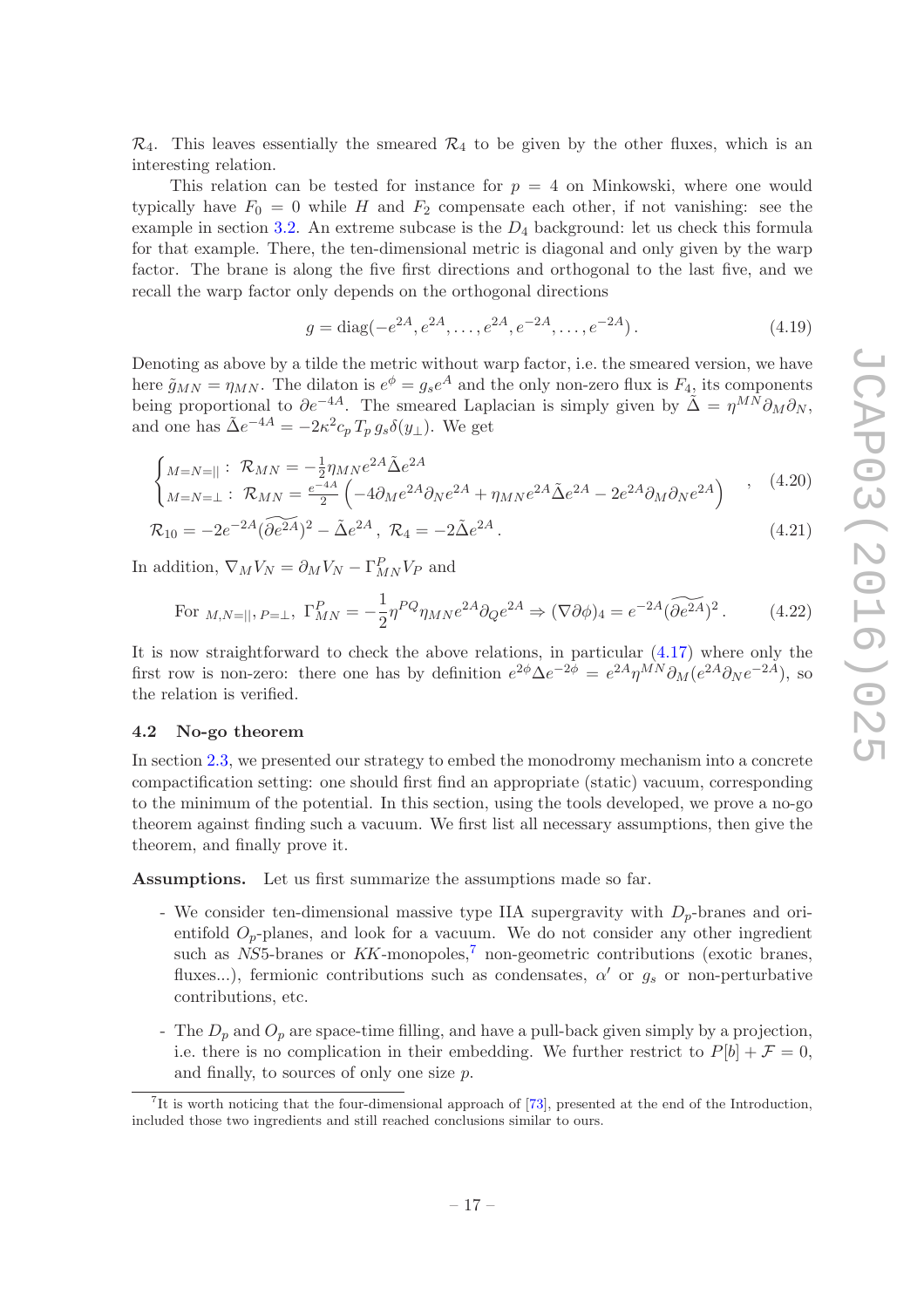- Having in mind the compactification setting, the vacuum looked for is on a tendimensional space-time given by a warped product with metric [\(2.9\)](#page-7-0). The fluxes  $H, F_0, F_2, F_4$  are purely internal (in particular  $F_4$ ).

These standard assumptions lead us to derive the above relations using the equations of motion, in particular [\(4.18\)](#page-17-0) that we will use below. We now list further assumptions that are more specific to the vacuum we are looking for.

- The size of the sources is fixed to  $p = 4$ . As explained in section [2.3,](#page-6-0) there are  $D_4$  but we also require  $O_4$ . Both should wrap the internal direction along  $\tilde{e}^2$  because of the inflation mechanism. We take the standard corresponding dilaton  $e^{\phi} = g_s e^A$ , and A depends on the transverse directions.
- The underlying manifold is a twisted torus (solvmanifold), and the compact manifold M only differs by warp factor rescaling. Given the sources, the internal metric is  $(2.11)$ ; this implicitly means that no localized sources along other directions are considered, otherwise the warp factor dependence would differ. Note that vacua with intersecting sources are very difficult to construct without smearing. The solvmanifold should include  $N_3$  accordingly to the mechanism: this together with the  $O_4$  projection restricts the allowed solvmanifolds to [\(2.10\)](#page-8-3).
- The sources are supersymmetric and calibrated: their energy is then minimized, in other words the open string degrees of freedom are stabilized in a vacuum. This is actually a standard assumption, and going beyond would be difficult. For de Sitter vacua, supersymmetry is typically rather broken either by the bulk fields, or by nonmutually BPS branes, but each of them would still be separately BPS (for non-BPS branes, see e.g. [\[95](#page-30-10)]). Having sources as we require can also be viewed as necessary to get a supersymmetric theory in four dimensions as supergravity: supersymmetry is then spontaneously broken in the vacuum rather than explicitly in the four-dimensional theory.[8](#page-19-0) This assumption on the sources has to be implemented differently according to the external space-time, so we now turn to this.
- For Minkowski and de Sitter four-dimensional space-time: for the former, the supersymmetry condition on the source was given in [\(3.5\)](#page-9-5), and the calibration was then given by the last supersymmetry condition of  $(3.1)$ . These requirements need an  $SU(3) \times SU(3)$ structure, but are weaker than asking for a supersymmetric vacuum. For this reason and as argued above, we make the same requirements for de Sitter. This results in fixing completely the sourced flux  $F_4$  as we now show. The sources are along  $\tilde{e}^2$ so one has vol<sub>||</sub> =  $e^A \tilde{e}^2$ , giving from [\(3.5\)](#page-9-5) the pull-back (here projection towards  $\tilde{e}^2$ ) of the one-form  $\text{Im}(\Phi_{-})|_1$ . In addition, the orientifold projection [\(3.6\)](#page-9-2) indicates that  $\text{Im}(\Phi_{-})|_{1}$  should be even under the involution: this implies that this one-form is along the source. We deduce that  $\text{Im}(\Phi_-)|_1$  is only given by the volume form and nothing more, i.e.  $\text{Im}(\Phi_-)|_1 = P[\text{Im}(\Phi_-)]$ . We then deduce  $F_4$  from the calibration, i.e. the last supersymmetry condition of [\(3.1\)](#page-8-2)

$$
g_s \frac{e^{4A}}{8} * F_4 = d(e^{2A} \operatorname{Im}(\Phi_-)|_1) = d(e^{2A} P[\operatorname{Im}(\Phi_-)]) = \frac{1}{8} d(e^{3A} \operatorname{vol}_{\parallel}) = \frac{1}{8} d(e^{4A} \tilde{e}^2), \tag{4.23}
$$

<span id="page-19-0"></span><sup>&</sup>lt;sup>8</sup>An attempt to go beyond this standard requirement was made in [\[92\]](#page-30-7): there, different configurations of sources were considered, where their energy is minimized, but they break supersymmetry by wrapping a subspace in an unusual manner. A characterisation of those was proposed, but such a situation is generally not well-understood.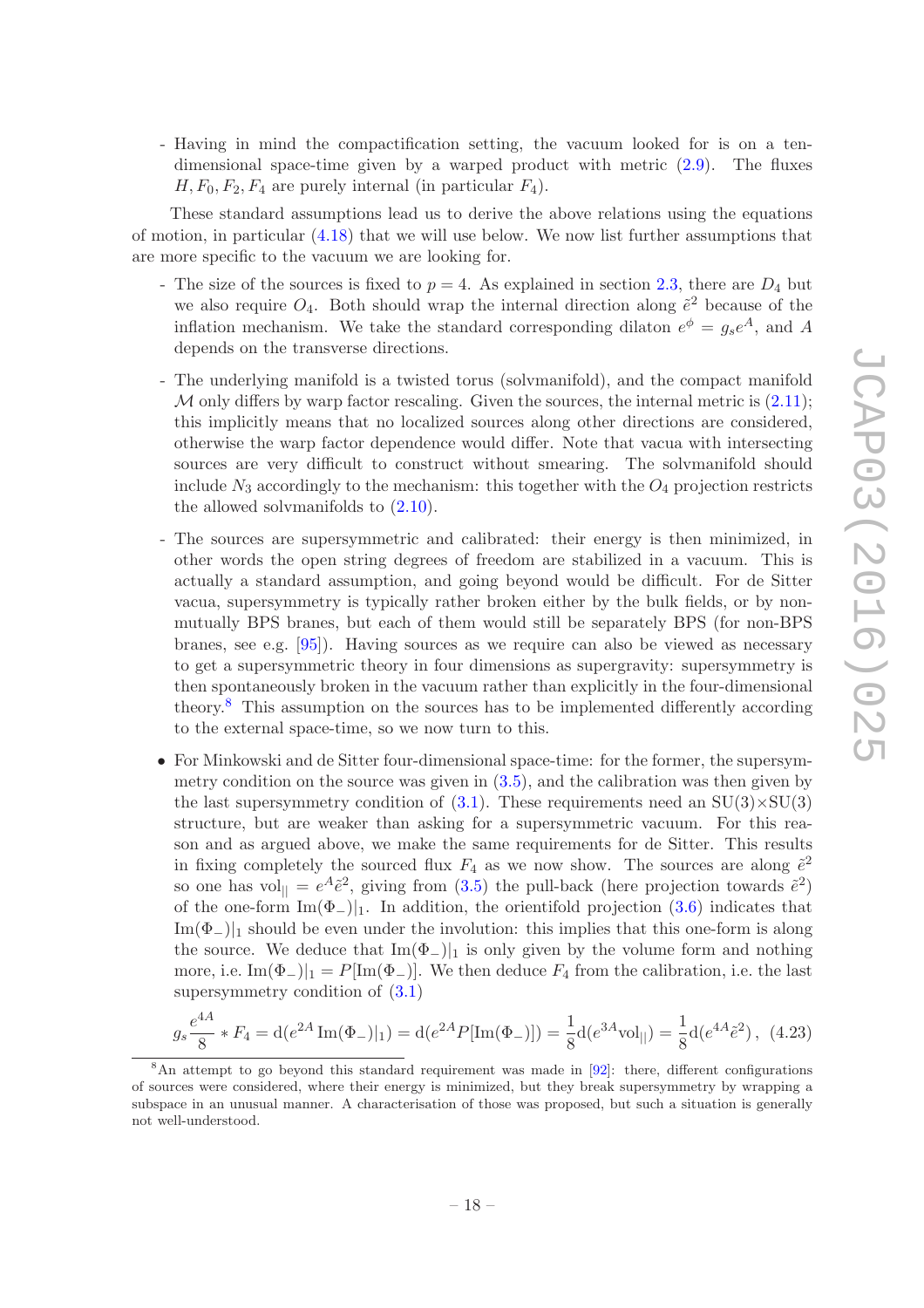without knowing the details of  $\Phi_-\$ . The manifold [\(2.10\)](#page-8-3) imposes  $d\tilde{e}^2 = 0$ , but as discussed at the end of section [3.3,](#page-13-0) this is also an important property of the sources. We get eventually

<span id="page-20-2"></span>
$$
F_4 = g_s^{-1} e^{-4A} * (\text{d}(e^{4A}) \wedge \tilde{e}^2).
$$
 (4.24)

• For anti-de Sitter four-dimensional space-time: the sources supersymmetry and calibration conditions have been worked-out in [\[96](#page-30-11)] and work somehow analogously: the condition [\(3.5\)](#page-9-5) should still be imposed and one of the anti-de Sitter supersymmetry conditions corresponds to the minimization of the energy. This last condition is corrected with respect to the Minkowski one by a term depending on the cosmological constant Λ. We get in our conventions in type IIA

$$
\frac{e^{4A}}{8} * \lambda(F) = (d - H\wedge)(e^{3A - \phi}\operatorname{Im}(\Phi_{-})) - 3e^{2A - \phi}\operatorname{Im}(\overline{\mu}\Phi_{+}),\tag{4.25}
$$

where  $3|\mu|^2 = -\Lambda$ . The interpretation of the additional term is however subtle: it can be viewed as a boundary term, related to the boundary of anti-de Sitter [\[96](#page-30-11)].[9](#page-20-1) Projecting the above condition on the two-form part and using previous results, we get eventually

<span id="page-20-3"></span>
$$
g_s F_4 = e^{-4A} * (\text{d}(e^{4A}) \wedge \tilde{e}^2) - 3e^{-2A} * \text{Im}(-ie^{i\theta_+}\overline{\mu}\omega). \tag{4.26}
$$

Using this list of reasonable assumptions, we obtained the relation [\(4.18\)](#page-17-0), and will be able to compute most of its terms. This will lead to the proof of the no-go theorem that we now state.

No-go theorem. The list of assumptions just detailed characterises a specific type of vacua, that we argued would be appropriate to embed the monodromy inflation mechanism of [\[56\]](#page-28-9) in a concrete compactification setting. The no-go theorem on such a vacuum is now given as follows:

- There is no such vacuum with four-dimensional anti-de Sitter or Minkowski space-time.
- Such a vacuum with four-dimensional de Sitter space-time is not excluded, but there is a lower bound on the value of its cosmological constant: this bound is too high for phenomenology.

**Proof.** To prove this no-go theorem, we use the above assumptions and the relation  $(4.18)$ : for  $p = 4$ , that relation becomes

<span id="page-20-0"></span>
$$
4\mathcal{R}_6 = -7\mathcal{R}_4 + 2e^{2\phi}(|F_0|^2 - |F_4|^2) - 6(\nabla\partial\phi)_4 + 24|\partial\phi|^2 - 20\Delta\phi. \tag{4.27}
$$

Let us now compute the various terms. We recall the ten-dimensional metric given by  $(2.9)$ 

$$
ds2 = e2A(y) \tilde{g}_{\mu\nu}(x) dx\mu dx\nu + g_{mn}(y) dym dyn,
$$
\n(4.28)

and we denote as always with a tilde the smeared (unwarped) quantities:  $\tilde{g}_{MN} = g_{MN}|_{A=0}$ . The six-dimensional metric  $g_{mn}$  does not need to be specified for now, except for its determinant that verifies  $\sqrt{|g_6|} = e^{-4A}\sqrt{|\tilde{g}_6|}$  because the  $D_4$  and  $O_4$  wrap one internal direction.

<span id="page-20-1"></span><sup>&</sup>lt;sup>9</sup>Another subtlety is the following: anti-de Sitter supersymmetric vacua with constant  $SU(3)\times SU(3)$  structure are constrained: in type IIA, only  $SU(3)$  structure is admitted. But the  $O_4$ -plane projection is only compatible with orthogonal SU(2) structure vacua. This opposition is reminiscent of the fact that orientifolds are not always required for anti-de Sitter vacua, even though we consider one here (see section [2.3\)](#page-6-0). This contradiction is not a problem here as we do not ask for a supersymmetric vacuum, but it is worth noting it.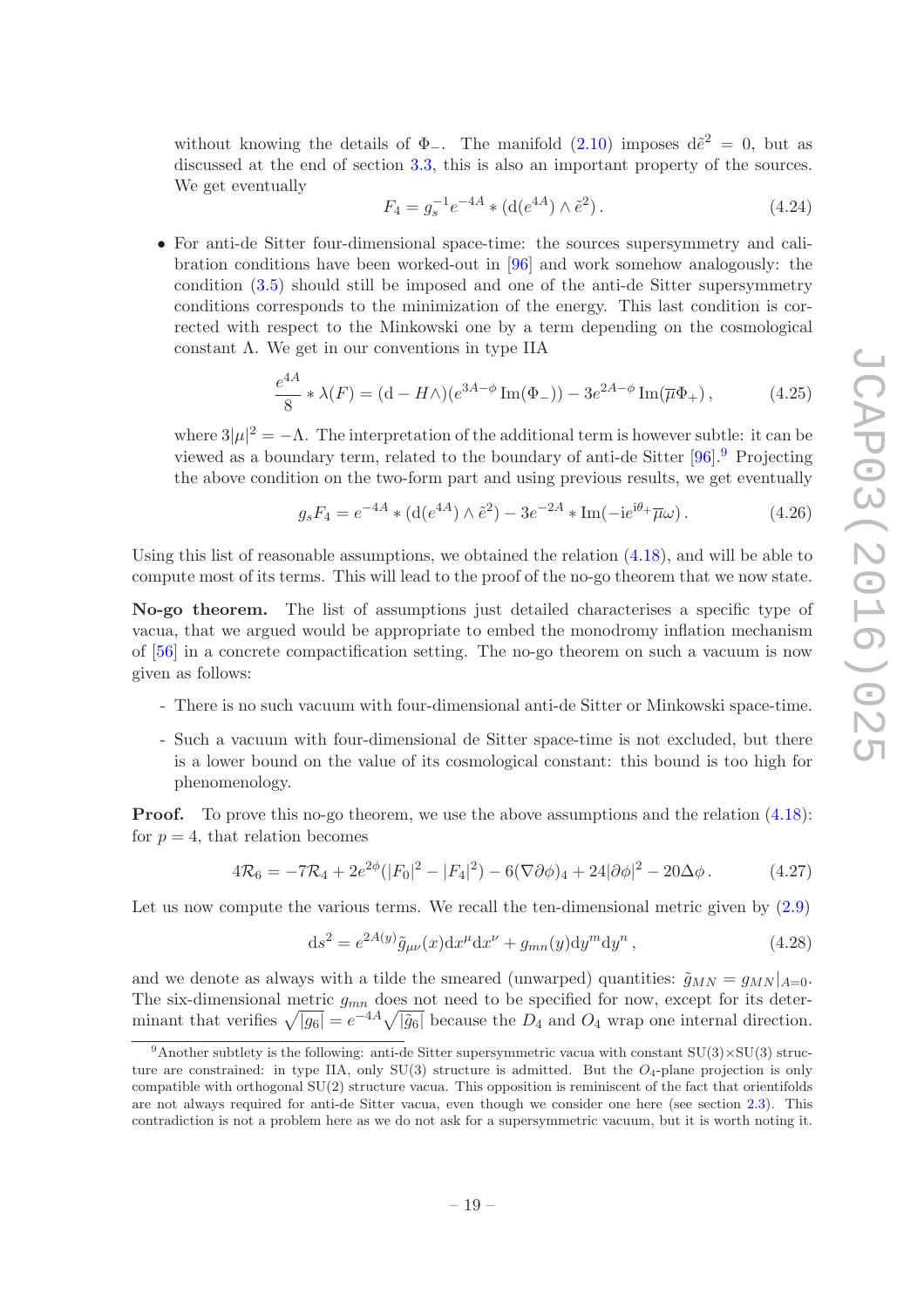Another useful property is that the warp factor depends only on the transverse directions, implying  $g^{mp}\partial_p e^{2A} = e^{2A}\tilde{g}^{mp}\partial_p e^{2A}$ . One also has

$$
\tilde{\Delta}_{10}e^{2A} = \frac{1}{\sqrt{|\tilde{g}_{10}|}} \partial_M \left( \sqrt{|\tilde{g}_{10}|} \tilde{g}^{MN} \partial_N e^{2A} \right) = \frac{1}{\sqrt{|\tilde{g}_6|}} \partial_m \left( \sqrt{|\tilde{g}_6|} \tilde{g}^{mn} \partial_n e^{2A} \right) = \tilde{\Delta}_6 e^{2A} \equiv \tilde{\Delta} e^{2A}.
$$

Using these properties and standard expressions for the Ricci tensor with Levi-Civita connection (see e.g. [\[77\]](#page-29-10)), we get

$$
\mathcal{R}_{\mu\nu} = \tilde{\mathcal{R}}_{\mu\nu} - \frac{1}{2}\tilde{g}_{\mu\nu}\Delta_6 e^{2A} - \frac{1}{2}\tilde{g}_{\mu\nu}e^{-2A}(\partial e^{2A})^2 = \tilde{\mathcal{R}}_{\mu\nu} - \frac{1}{2}\tilde{g}_{\mu\nu}e^{2A}\tilde{\Delta}e^{2A},\tag{4.29}
$$

$$
\mathcal{R}_4 = e^{-2A}\tilde{\mathcal{R}}_4 - 2\tilde{\Delta}e^{2A} \,. \tag{4.30}
$$

Further, denoting as before  $\mathcal{R}_{mn} = \mathcal{R}_{MN=mn}$ , and  $R_{mn}$  the six-dimensional Ricci tensor constructed directly from  $g_{mn}$ , we obtain

$$
\mathcal{R}_{mn} = R_{mn} - 2\nabla_n(e^{-2A}\partial_m e^{2A}) - e^{-4A}\partial_m e^{2A}\partial_n e^{2A},\tag{4.31}
$$

$$
\mathcal{R}_6 = R_6 - 2\tilde{\Delta}e^{2A} + 3e^{-2A}(\widetilde{\partial e^{2A}})^2.
$$
 (4.32)

Computing the purely internal Ricci scalar  $R_6$  of  $\mathcal M$  is more involved, and now requires to specify the internal metric: it was given in  $(2.11)$ . We can use the expression of the Ricci scalar [\(2.3\)](#page-5-1) in terms of the vielbeins  $e^a{}_m$  and related structure constants  $f^a{}_{bc}$ . From it, we can get an expression in terms of  $\tilde{e}^a{}_m$  and  $\tilde{f}^a{}_{bc}$ , where we have extracted the warp factor to reach the underlying solvmanifold. We start by computing

$$
\begin{aligned}\nf^2{}_{b_\perp 2} &= e^A \tilde{f}^2{}_{b_\perp 2} - \partial_{\tilde{b}_\perp} e^A, & f^2{}_{b_\perp c_\perp} &= e^{3A} \tilde{f}^2{}_{b_\perp c_\perp} \,,\\ f^{a_\perp}{}_{2c_\perp} &= e^{-A} \tilde{f}^{a_\perp}{}_{2c_\perp} \,, & f^{a_\perp}{}_{b_\perp c_\perp} &= e^A \tilde{f}^{a_\perp}{}_{b_\perp c_\perp} + 2 \delta^{ \tilde{a}_\perp}_{[\tilde{c}_\perp} \partial_{\tilde{b}_\perp]} e^A \,. \end{aligned}
$$

We can then derive from  $(2.3)$  a general formula for  $R_6$ . However, this is not necessary here: we can use the information on the allowed manifolds, namely  $(2.10)$ . This gives

$$
\tilde{f}^2{}_{b\perp 2} = \tilde{f}^2{}_{b\perp c\perp} = \tilde{f}^{a\perp}{}_{b\perp c\perp} = 0. \tag{4.33}
$$

In addition, the unimodularity criterion  $\tilde{f}^a{}_{ba} = 0$ , needed for compactness, gives  $\tilde{f}^a{}_{a\mu} = 0$ . From [\(2.3\)](#page-5-1), we are left in the end with

$$
R_6 = e^{-2A}\tilde{\mathcal{R}}_6 + 6\eta^{a_\perp b_\perp}e^A\partial_{\tilde{a}_\perp}\partial_{\tilde{b}_\perp}e^A - 14(\widetilde{\partial e^A})^2\,,\tag{4.34}
$$

where  $\tilde{\mathcal{R}}_6$  is the pure underlying solvmanifold Ricci scalar, given by

<span id="page-21-0"></span>
$$
\tilde{\mathcal{R}}_6 = -\frac{1}{2} \tilde{f}^{a_\perp} 2 b_\perp \tilde{f}^{b_\perp} 2 a_\perp - \frac{1}{2} \eta_{a_\perp d_\perp} \eta^{c_\perp g_\perp} \tilde{f}^{a_\perp} 2 c_\perp \tilde{f}^{d_\perp} 2 g_\perp \,. \tag{4.35}
$$

The  $\partial_{\tilde{a}_\perp}\partial_{\tilde{b}_\perp}$  can be completed to a covariant derivative term, but the spin connection term, multiplied by the  $\eta^{a_\perp b_\perp}$ , is related to  $\tilde{f}^{a_\perp}{}_{a_\perp b_\perp}$  that vanishes. We get eventually

$$
R_6 = e^{-2A}\tilde{\mathcal{R}}_6 + 3\tilde{\Delta}e^{2A} - 5e^{-2A}(\widetilde{\partial e^{2A}})^2, \qquad (4.36)
$$

$$
\mathcal{R}_6 = e^{-2A}\tilde{\mathcal{R}}_6 + \tilde{\Delta}e^{2A} - 2e^{-2A}(\widetilde{\partial e^{2A}})^2.
$$
\n(4.37)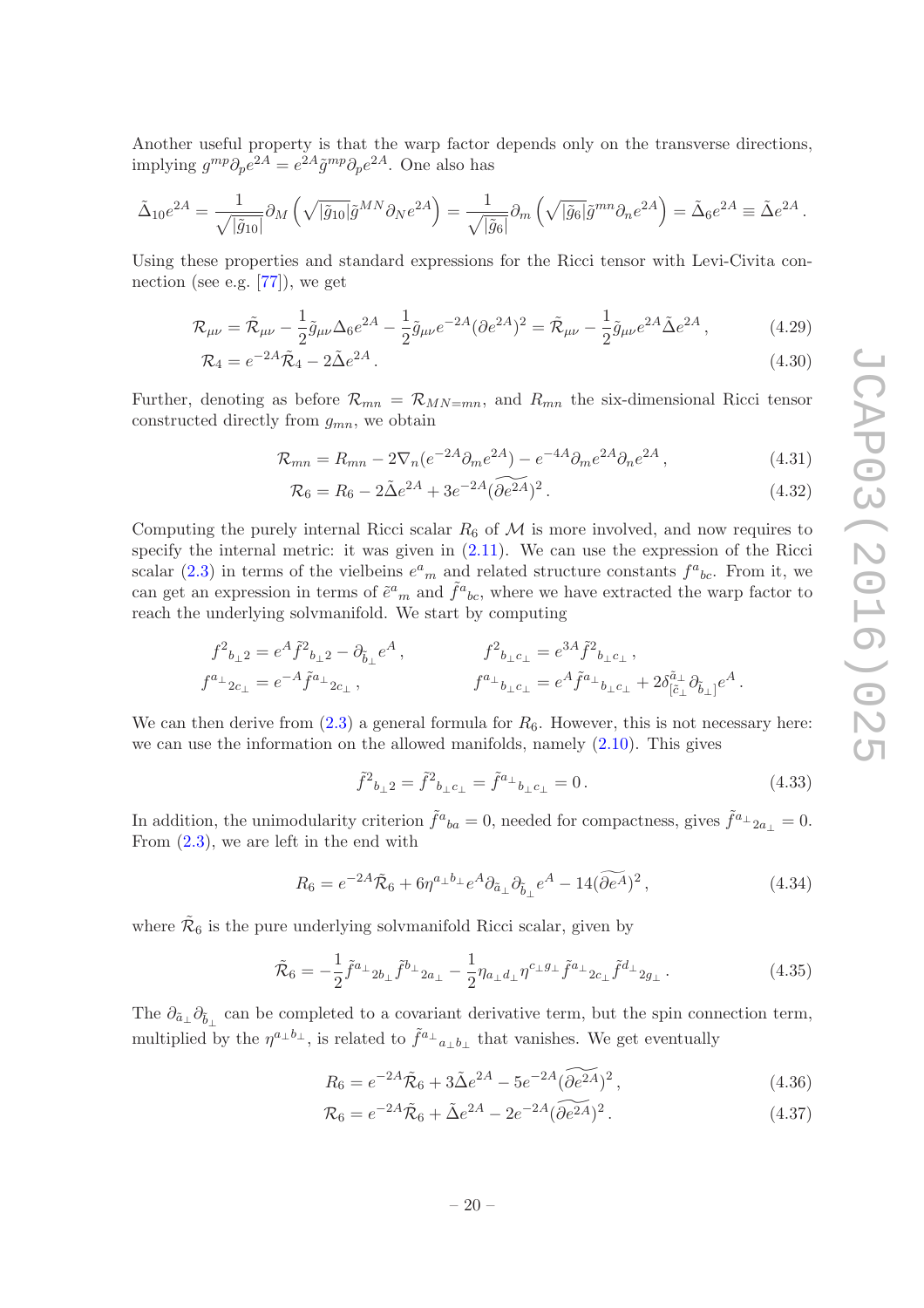Finally, using the expression for the dilaton and  $\sqrt{|g_{10}|} = \sqrt{|\tilde{g}_{10}|}$  (see also [\(4.22\)](#page-18-2)), we get

$$
(\nabla \partial \phi)_4 = e^{-2A} (\widetilde{\partial e^{2A}})^2, \quad |\partial \phi|^2 = \frac{1}{4} e^{-2A} (\widetilde{\partial e^{2A}})^2, \quad \Delta \phi = \frac{1}{2} \tilde{\Delta} e^{2A}. \tag{4.38}
$$

The initial relation [\(4.27\)](#page-20-0) now boils down to

<span id="page-22-0"></span>
$$
4e^{-2A}\tilde{\mathcal{R}}_6 = -7e^{-2A}\tilde{\mathcal{R}}_4 + 2e^{2\phi}(|F_0|^2 - |F_4|^2) + 8e^{-2A}(\widetilde{\partial e^{2A}})^2. \tag{4.39}
$$

We are left with computing  $|F_4|^2$  for which we use the assumption on the supersymmetric and calibrated sources stated above. For Minkowski and de Sitter, we use [\(4.24\)](#page-20-2) that gives

$$
|F_4|^2 = g_s^{-2} e^{-8A} |d(e^{4A}) \wedge \tilde{e}^2|^2 = g_s^{-2} e^{-10A} (\partial e^{4A})^2 = 4g_s^{-2} e^{-4A} (\widetilde{\partial e^{2A}})^2, \qquad (4.40)
$$

while for anti-de Sitter, we use  $(4.26)$ : the additional term there is orthogonal to the first one (the internal metric is block diagonal) so we simply get a second contribution to the square

$$
|F_4|^2 = 4g_s^{-2}e^{-4A}(\widetilde{\partial e^{2A}})^2 + 6g_s^{-2}e^{-4A}(-\Lambda). \tag{4.41}
$$

As expected, we see that in both cases, all dilaton and warp factor terms in [\(4.39\)](#page-22-0) get canceled when including the  $F_4$ .

Having computed the terms of  $(4.27)$  or  $(4.39)$ , we now introduce two last ingredients. We start with the cosmological constant: to get the latter, one should go to the four-dimensional Einstein frame; let us give details about it. Consider four-dimensional fluctuations of the internal volume and the dilaton with respect to vacua quantities, captured by the following scalar fields  $\rho$ ,  $\tilde{\phi}$  and  $\sigma$ 

$$
g_{mn} = \rho \, g_{mn} |_{\text{vacuum}} \, , \, \int_{\mathcal{M}} d^6 y \sqrt{|g_6|} = v_6 \, \rho^3 \, , \, e^{\phi} = g_s e^A \, e^{\tilde{\phi}} \, , \, \sigma = \rho^{\frac{3}{2}} e^{-\tilde{\phi}} \, . \tag{4.42}
$$

In the vacuum,  $\rho = \sigma = 1$ . To find the rescaling towards the four-dimensional Einstein frame with metric  $g_{E\mu\nu}$ , we then develop the following term of the ten-dimensional action

$$
\int d^{10}x \sqrt{|g_{10}|} e^{-2\phi} \mathcal{R}_{10} = g_s^{-2} v_6 \int_4 d^4x \sqrt{|\tilde{g}_4|} \sigma^2 \tilde{\mathcal{R}}_4 + \dots, \qquad (4.43)
$$

where the warp factor had to be extracted to end with a four-dimensional integral.<sup>[10](#page-22-1)</sup> The rescaling bringing the above to the standard Einstein-Hilbert term is then  $g_{E\mu\nu} = \sigma^2 \tilde{g}_{\mu\nu}$ . In the vacuum, the cosmological constant is given by  $R_{E4} = 4\Lambda$ , and then simply here  $\tilde{\mathcal{R}}_4 = 4\Lambda$ ; we refer to [\[76\]](#page-29-9) for more details.<sup>[11](#page-22-2)</sup> Secondly, an important element is the curvature of solvmanifolds. As argued in section [3.3,](#page-13-0) the allowed solvmanifolds [\(2.10\)](#page-8-3) are not Ricci flat

<span id="page-22-1"></span><sup>&</sup>lt;sup>10</sup>More generally, for parallel sources of dimension p, the typical vacuum dilaton is  $e^{\phi} = g_s e^{(p-3)A}$  leading to a  $e^{-2(p-4)A}$  in the integral defining  $v_6$ .

<span id="page-22-2"></span><sup>&</sup>lt;sup>11</sup>In a four-dimensional approach, one has a scalar potential for  $\rho$  and  $\sigma$  as e.g. in section 3.4.1 of [\[76\]](#page-29-9). In that case, identities derived here from the ten-dimensional equations of motion correspond to the potential being extremised, and Λ is related to the vacuum value of the potential in Einstein frame. This potential depends on  $-\sigma^{-2}\rho^{-1}\tilde{\mathcal{R}}_6$ . For a large volume, i.e. a large  $\rho$ , this quantity is small, thus seemingly lowering the bound appearing in [\(4.48\)](#page-23-1) corresponding here to a bound on the minimum of the potential. Nevertheless, the argument presented at the end of this section still holds (actually the  $\rho^{-1}$  can be viewed as coming from the  $(\tilde{r}_0)^{-2}$ ): the volume cannot be sent to infinity simply because of phenomenological bounds, i.e. the volume of the internal manifold is constrained by current observations and can certainly not reach cosmological length scales.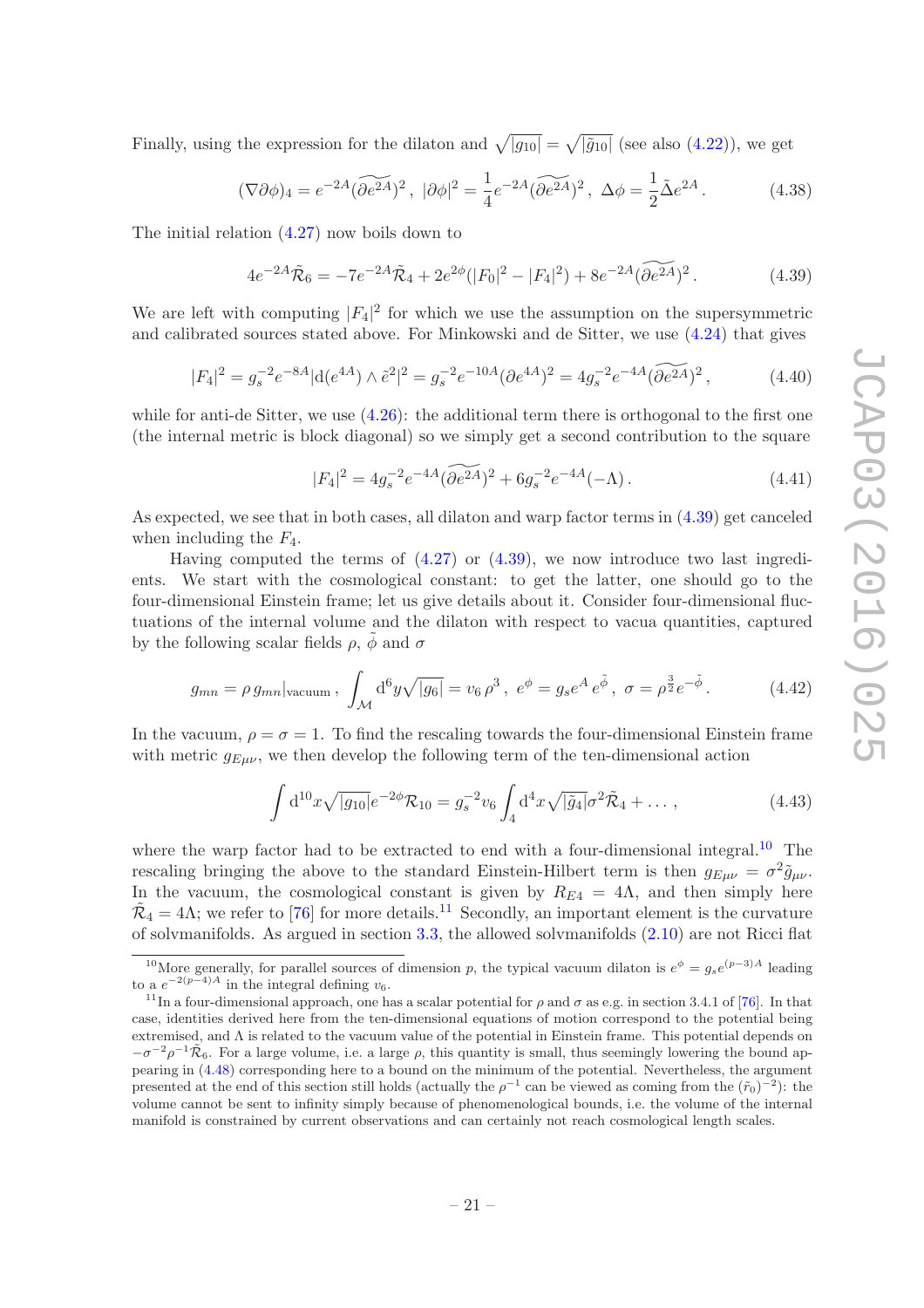and are thus negatively curved. This can be seen because the structure constants are such that the contributions to  $(4.35)$  either cancel each other, or are negative (see e.g. [\[72\]](#page-29-5)). In particular, given  $(2.10)$ , we get here

$$
\tilde{\mathcal{R}}_6 \le \tilde{\mathcal{R}}_{6_0} = -\frac{1}{2} (\tilde{f}^3_{12})^2 < 0. \tag{4.44}
$$

We now conclude using [\(4.39\)](#page-22-0), the expressions for  $|F_4|^2$ , and the last two ingredients.

• For anti-de Sitter, one obtains

$$
e^{-2A}\tilde{\mathcal{R}}_6 = -4e^{-2A}\Lambda + \frac{1}{2}e^{2\phi}|F_0|^2, \qquad (4.45)
$$

from which we deduce

$$
4\Lambda \ge -\tilde{\mathcal{R}}_{6_0} > 0. \tag{4.46}
$$

This is impossible since  $\Lambda < 0$ . This excludes anti-de Sitter vacua.

• For Minkowski or de Sitter, one gets

$$
e^{-2A}\tilde{\mathcal{R}}_6 = -7e^{-2A}\Lambda + \frac{1}{2}e^{2\phi}|F_0|^2, \qquad (4.47)
$$

from which we deduce

<span id="page-23-1"></span>
$$
7\Lambda \ge -\tilde{\mathcal{R}}_{6_0} > 0. \tag{4.48}
$$

This excludes Minkowski vacua, and gives a lower bound to  $\Lambda$  for de Sitter vacua. Let us now discuss this bound.

The internal curvature  $\tilde{\mathcal{R}}_{60}$  of the underlying solvmanifold depends on  $\tilde{f}^3{}_{12}$ , so it can be expressed in terms of the three radii along directions  $1, 2, 3$ , and an integer M as in section [2.2.](#page-5-0) But in first approximation, it is of order  $-\tilde{\mathcal{R}}_{60} \sim \frac{1}{(\tilde{r}_0)^2}$  $\frac{1}{(\tilde{r}_0)^2}$ , with an average radius  $\tilde{r}_0$  of the underlying solvmanifold. Then, a first conclusion is that it is impossible for the bound [\(4.48\)](#page-23-1) to hold phenomenologically: indeed, inverting [\(4.48\)](#page-23-1), it would mean that the cosmological distances should be smaller than the radius  $\tilde{r}_0$ , which makes no sense; equivalently, the cosmological constant energy should be bigger than an internal energy, which cannot be satisfied given the observations. One could however milden the claim, because one needs to be careful on what are the actual internal distances of  $\mathcal{M}$ : the warp factor is also involved, and it may create a hierarchy [\[79\]](#page-29-12). This remains however difficult to realise here, because different directions scale differently with the warp factor, as can be seen in the internal metric [\(2.11\)](#page-8-4). Indeed, suppose that [\(4.48\)](#page-23-1) is phenomenologically realised,  $\tilde{r}_0$  then needs to be a cosmological length: this can be in principle accommodated by choosing  $e^A$  such that, say,  $e^{-A}\tilde{r}_0$  is a typical internal length. But another internal direction then has  $e^{A}\tilde{r}_0$  for radius, which is even more cosmological, so this is not phenomenologically viable. The warp factor can thus not create the necessary hierarchy and we are left with the first conclusion: the bound [\(4.48\)](#page-23-1) cannot be satisfied phenomenologically.

## <span id="page-23-0"></span>5 Conclusion

In this paper, we have been interested in the monodromy inflation mechanism of [\[56\]](#page-28-9). This mechanism generates an inflaton potential compatible with the current observations. We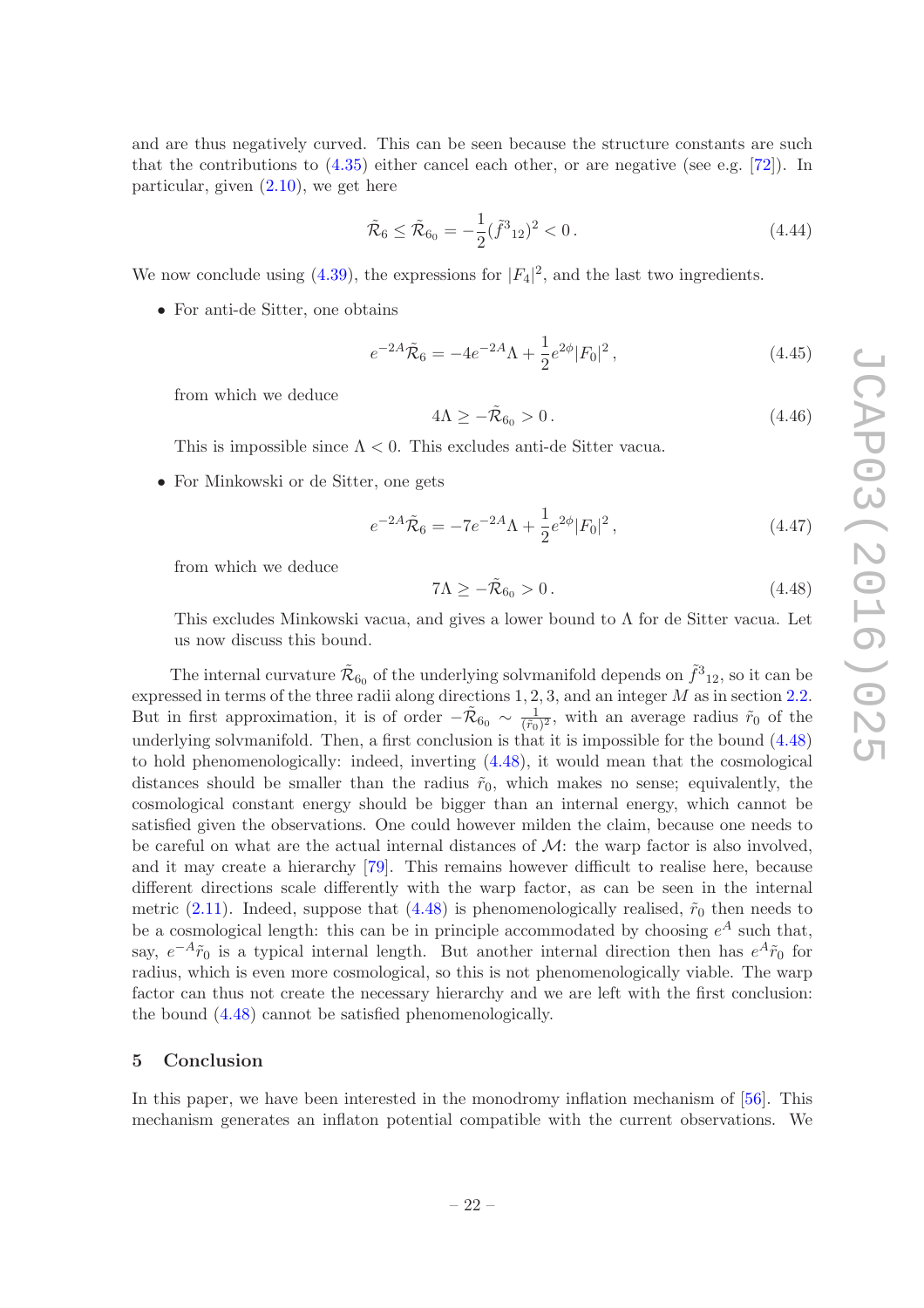have attempted to embed it in a concrete compactification of string theory, in order to have a complete model. After having introduced some necessary material on the internal geometry in section [2.1](#page-4-1) and summarized the mechanism in section [2.2,](#page-5-0) we have presented in section [2.3](#page-6-0) our strategy for realising this embedding. The mechanism involves a moving brane reproducing the inflaton rolling down its potential towards a vacuum. We considered the particular case of the static limit where the inflaton sits in the minimum, or equivalently the brane stands in the vacuum configuration. As a first, necessary, step in embedding the full dynamical process, we then looked for such a vacuum with the appropriate ingredients. As a warm-up, we first looked for a Minkowski supersymmetric vacuum in section [3,](#page-8-0) and could prove the absence of solutions on a particular internal compact manifold: the product of the nilmanifold  $N_3$  required by the mechanism, times a three torus. For more general manifolds, we indicated generic difficulties to find a vacuum. We then turned in section [4](#page-15-0) to a more complete search for an appropriate vacuum using different tools than supersymmetry: essentially manipulations of supergravity equations of motion. This allowed us to prove a no-go theorem in section [4.2,](#page-18-0) that concludes negatively on the existence of an appropriate vacuum. This means that, at least within the range of (reasonable) assumptions listed in section [4.2,](#page-18-0) it is impossible to realise the monodromy inflation mechanism of [\[56\]](#page-28-9) in a string compactification. We now make further comments.

## • There exists no appropriate vacuum to embed the monodromy inflation mechanism of [\[56](#page-28-9)] in a concrete compactification setting.

The no-go theorem obtained in section [4.2](#page-18-0) excludes any anti-de Sitter or Minkowski vacuum (including supersymmetric ones). De Sitter vacua are not excluded, but have a lower bound on the cosmological constant: this bound, related to the curvature of the internal manifold, is too high for phenomenology. This excludes any realistic de Sitter vacuum. Note that de Sitter vacua are often obtained in practice by small deformations from anti-de Sitter or Minkowski ones, by considering non-perturbative corrections, or adding some flux, etc. Here, the absence of the last two vacua makes it even more unlikely to obtain an (unrealistic) de Sitter vacuum.

We believe that the absence of vacuum is essentially due to the direction wrapped by the brane together with the nature of the internal manifold: these two ingredients are constrained by the inflation mechanism to configurations that do not fit together to have a vacuum. This point is explained at the end of section [3.3](#page-13-0) and was discussed in [\[72](#page-29-5)]. In short, the brane wraps a internal subspace whose (smeared) world-volume form is closed:  $dvol_{\parallel} = 0$ . A vacuum with such a brane is more likely to be found on a Ricci flat twisted torus (solvmanifold). However, the mechanism requires a three-dimensional part of the internal manifold to be given by the nilmanifold  $N_3$ , that is negatively curved. This contradiction can be traced in the final relation [\(4.39\)](#page-22-0) that leads to the lower bound on the cosmological constant. The flux  $F_4$  is the one sourced by the brane and encodes its properties. If the vol<sub> $||$ </sub> was not closed, the flux would get an additional (constant) term that could compensate the internal curvature  $\tilde{\mathcal{R}}_6$ : this is precisely what happens for the vacuum given in section [3.2.](#page-10-0) Here instead, nothing compensates the internal curvature: this leads to a lower bound  $-\tilde{\mathcal{R}}_{60}$  given by the curvature of  $N_3$ . Note that these two ingredients, preventing to obtain an appropriate vacuum, are topological requirements, that would not be altered by small deformations.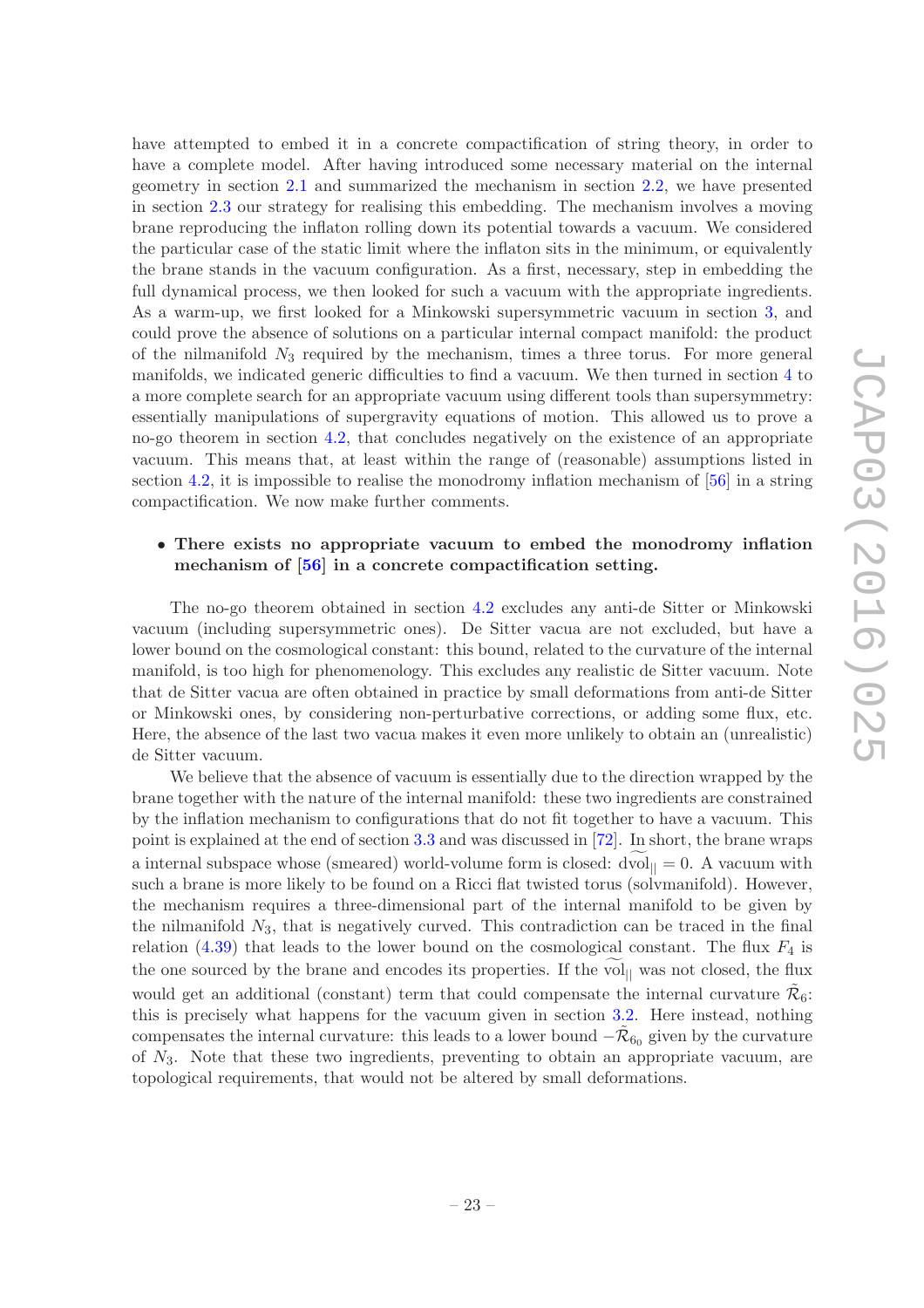#### • Are there ways of circumventing the no-go theorem?

By definition, circumventing the no-go theorem would require to violate one of the as-sumptions listed in section [4.2.](#page-18-0) The simplest option would be to consider a  $D_p$ -brane and  $O_p$ -plane with  $p \neq 4$ . An encouraging fact is that there are more supersymmetric Minkowski vacua known with  $p = 5$  or  $p = 6$ . However, the mechanism has been designed precisely for  $p = 4$ , so one should in the first place verify how to reproduce it for a different size of the sources, and rederive a suitable inflaton potential. In addition, the problem mentioned above on the directions wrapped may still be present: one may still require dvol $_{\parallel} = 0$  for the mechanism to work. Vacua verifying this on solvmanifolds are rare and some were obtained in [\[72](#page-29-5)] on Ricci flat solvmanifolds. Those (their fibration and metric) are however very different than the nilmanifold  $N_3$  required by the mechanism. So in the end, changing the size of the sources may not ease the search for an appropriate vacuum to embed the inflation mechanism.

#### • What do we learn for cosmology and other proposed mechanisms?

Many mechanisms, of inflation or even other scenarios, have been proposed to try to reproduce the recent cosmological observations. There are certainly motivations to have mechanisms in the context of string theory, but those often require a standard compactification setting in supergravity, to connect string theory to the four-dimensional physics. Obtaining this concrete compactification thus remains crucial. In that respect, the method followed in the present paper for the monodromy inflation mechanism of [\[56](#page-28-9)] could be applied to other cases, namely the idea of determining the vacuum that includes the necessary ingredients for the mechanism to work. We have presented various tools and assumptions to find such an appropriate vacuum, and those could in principle be used for different mechanisms.

In the context of inflation mechanisms, the idea of using an axion for the inflaton and benefit this way from the shift symmetry has been very fruitful. An important contribution of the paper [\[56](#page-28-9)] has certainly been to emphasize the interest of axions having a monodromy; this lead to many "axion monodromy" mechanisms. For those, the difficulties stressed in the present paper to find an appropriate vacuum may also be useful, in particular the tension between having dvol $_{\parallel} = 0$  and a curved underlying manifold. Let us give an example and consider the massive Wilson line axion monodromy mechanism of [\[57\]](#page-28-10). There, the inflaton is given by the v.e.v.  $\varphi$  of a Wilson line on a brane in type II supergravity. In short, one has the flux  $\mathcal{F}_2 = \varphi \, d\eta_1$  living by definition on the brane. The one-form  $\eta_1$  should not be closed, and the context of twisted tori is then suited to obtain a concrete model, but  $d\mathcal{F}_2 = 0$ . If we do not want to enter the difficulties related to codimension-two branes or less, this mechanism thus requires to focus on a  $D_6$  or  $D_5$  on twisted tori. Because  $\mathcal{F}_2$  is along the brane, we are back for a  $D_5$  to the condition dvol<sub> $|| = 0$ </sub>. For a  $D_6$ , considering it to wrap e.g. a free circle times the two directions along  $\mathcal{F}_2$  also gives dvol<sub> $|| = 0$ </sub> so it is not simple to avoid this condition.<sup>[12](#page-25-0)</sup> As pointed-out, it is however difficult to get vacua on twisted tori with branes verifying  $dvol_{\parallel} = 0$ . So the difficulties stressed in the present paper may also apply and constrain generally other axion monodromy inflation mechanisms. It would still be interesting to use the vacua of [\[72\]](#page-29-5) to try to embed this massive Wilson line axion monodromy mechanism.

<span id="page-25-0"></span><sup>&</sup>lt;sup>12</sup>In section 3.6.3 of [\[57\]](#page-28-10), the mechanism is exemplified with a probe  $D_6$ -brane wrapping a subspace with  $d\tilde{\text{vol}}_{\parallel} = 0$ . Although no parallel orientifold is proposed to cancel the resulting tadpole, considering one there would be allowed. The presence of other intersecting branes and planes in the background makes it however very difficult to localize, i.e. backreact, the probe  $D_6$ -brane and  $O_6$ -plane, making them effectively absent of the vacuum.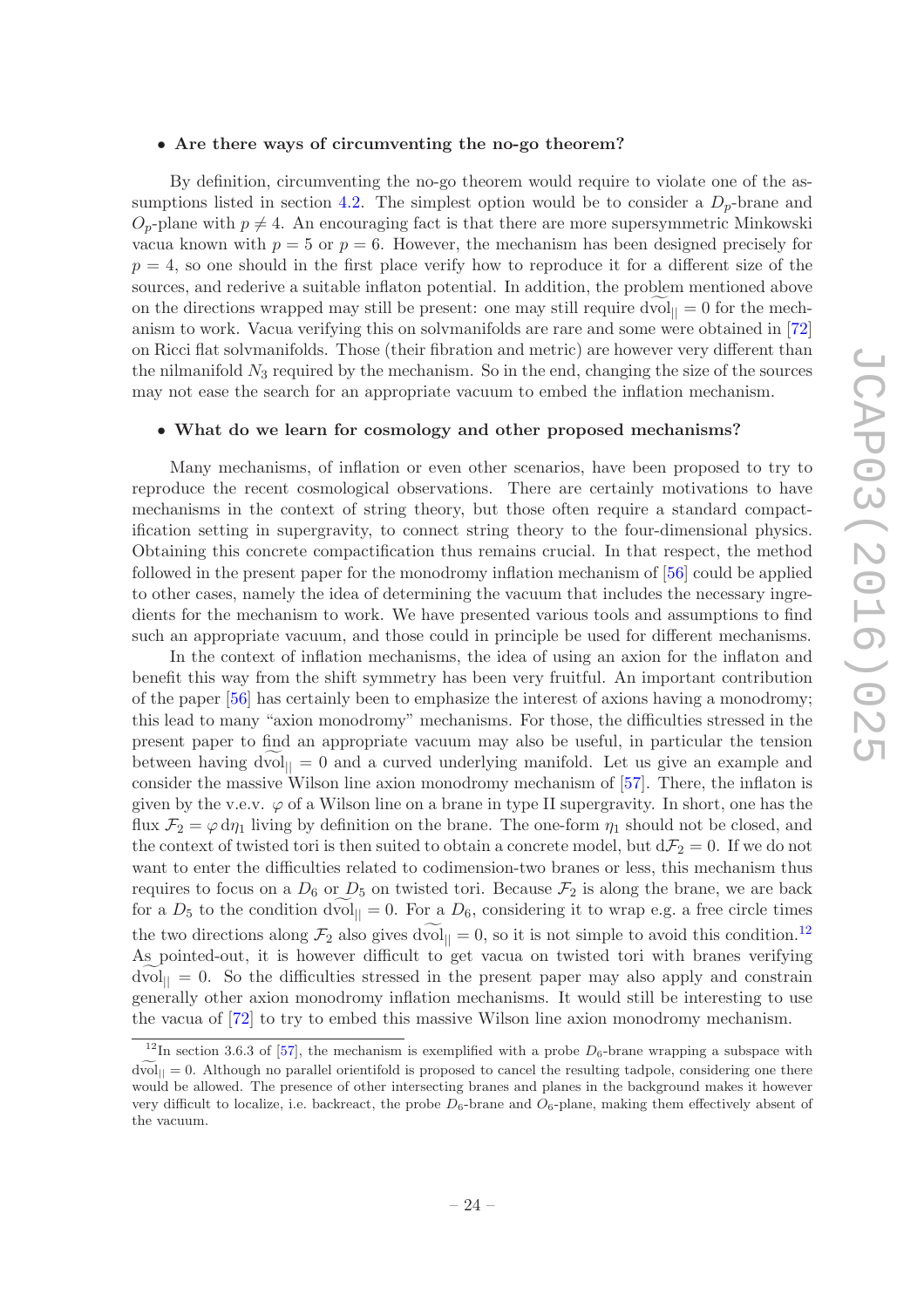#### Acknowledgments

I would like to thank D. Junghans and G. Shiu for very helpful discussions, in particular at an early stage of this project when they were involved. I also thank Y. Korovin and A. Tomasiello for useful related discussions. This work is part of the Einstein Research Project "Gravitation and High Energy Physics", which is funded by the Einstein Foundation Berlin.

#### References

- <span id="page-26-0"></span>[1] Planck collaboration, P.A.R. Ade et al., *Planck* 2013 *results. XVI. Cosmological parameters*, *[Astron. Astrophys.](http://dx.doi.org/10.1051/0004-6361/201321591)* 571 (2014) A16 [[arXiv:1303.5076](http://arxiv.org/abs/1303.5076)] [IN[SPIRE](http://inspirehep.net/search?p=find+EPRINT+arXiv:1303.5076)].
- [2] Planck collaboration, P.A.R. Ade et al., *Planck* 2013 *results. XXII. Constraints on inflation*, *[Astron. Astrophys.](http://dx.doi.org/10.1051/0004-6361/201321569)* 571 (2014) A22 [[arXiv:1303.5082](http://arxiv.org/abs/1303.5082)] [IN[SPIRE](http://inspirehep.net/search?p=find+EPRINT+arXiv:1303.5082)].
- [3] Planck collaboration, P.A.R. Ade et al., *Planck* 2013 *results. XXIV. Constraints on primordial non-Gaussianity*, *[Astron. Astrophys.](http://dx.doi.org/10.1051/0004-6361/201321554)* 571 (2014) A24 [[arXiv:1303.5084](http://arxiv.org/abs/1303.5084)] [IN[SPIRE](http://inspirehep.net/search?p=find+EPRINT+arXiv:1303.5084)].
- [4] BICEP2 collaboration, P.A.R. Ade et al., *Detection of* B*-mode polarization at degree angular scales by BICEP*2, *[Phys. Rev. Lett.](http://dx.doi.org/10.1103/PhysRevLett.112.241101)* 112 (2014) 241101 [[arXiv:1403.3985](http://arxiv.org/abs/1403.3985)] [IN[SPIRE](http://inspirehep.net/search?p=find+EPRINT+arXiv:1403.3985)].
- [5] BICEP2 and Planck collaborations, P.A.R. Ade et al., *Joint analysis of BICEP*2*/Keck Array and Planck data, [Phys. Rev. Lett.](http://dx.doi.org/10.1103/PhysRevLett.114.101301)* **114** (2015) 101301  $\left[\text{arXiv:1502.00612}\right]$  $\left[\text{arXiv:1502.00612}\right]$  $\left[\text{arXiv:1502.00612}\right]$  [IN[SPIRE](http://inspirehep.net/search?p=find+EPRINT+arXiv:1502.00612)].
- [6] Planck collaboration, P.A.R. Ade et al., *Planck* 2015 *results. XIII. Cosmological parameters*, [arXiv:1502.01589](http://arxiv.org/abs/1502.01589) [IN[SPIRE](http://inspirehep.net/search?p=find+EPRINT+arXiv:1502.01589)].
- [7] Planck collaboration, P.A.R. Ade et al., *Planck* 2015 *results. XVII. Constraints on primordial non-Gaussianity*, [arXiv:1502.01592](http://arxiv.org/abs/1502.01592) [IN[SPIRE](http://inspirehep.net/search?p=find+EPRINT+arXiv:1502.01592)].
- <span id="page-26-1"></span>[8] Planck collaboration, P.A.R. Ade et al., *Planck* 2015 *results. XX. Constraints on inflation*, [arXiv:1502.02114](http://arxiv.org/abs/1502.02114) [IN[SPIRE](http://inspirehep.net/search?p=find+EPRINT+arXiv:1502.02114)].
- <span id="page-26-2"></span>[9] M.J. Mortonson and U. Seljak, *A joint analysis of Planck and BICEP*2 B *modes including dust polarization uncertainty*, *JCAP* 10 [\(2014\) 035](http://dx.doi.org/10.1088/1475-7516/2014/10/035) [[arXiv:1405.5857](http://arxiv.org/abs/1405.5857)] [IN[SPIRE](http://inspirehep.net/search?p=find+EPRINT+arXiv:1405.5857)].
- [10] R. Flauger, J.C. Hill and D.N. Spergel, *Toward an understanding of foreground emission in the BICEP*2 *region*, *JCAP* 08 [\(2014\) 039](http://dx.doi.org/10.1088/1475-7516/2014/08/039) [[arXiv:1405.7351](http://arxiv.org/abs/1405.7351)] [IN[SPIRE](http://inspirehep.net/search?p=find+EPRINT+arXiv:1405.7351)].
- <span id="page-26-3"></span>[11] Planck collaboration, R. Adam et al., *Planck intermediate results. XXX. The angular power spectrum of polarized dust emission at intermediate and high galactic latitudes*, *[Astron. Astrophys.](http://dx.doi.org/10.1051/0004-6361/201425034)* 586 (2016) A133 [[arXiv:1409.5738](http://arxiv.org/abs/1409.5738)] [IN[SPIRE](http://inspirehep.net/search?p=find+EPRINT+arXiv:1409.5738)].
- <span id="page-26-4"></span>[12] J. Martin, *Everything you always wanted to know about the cosmological constant problem (but were afraid to ask)*, *[Comptes Rendus Physique](http://dx.doi.org/10.1016/j.crhy.2012.04.008)* 13 (2012) 566 [[arXiv:1205.3365](http://arxiv.org/abs/1205.3365)] [IN[SPIRE](http://inspirehep.net/search?p=find+EPRINT+arXiv:1205.3365)].
- <span id="page-26-5"></span>[13] A. Padilla, *Lectures on the cosmological constant problem*, [arXiv:1502.05296](http://arxiv.org/abs/1502.05296) [IN[SPIRE](http://inspirehep.net/search?p=find+EPRINT+arXiv:1502.05296)].
- <span id="page-26-6"></span>[14] J. Chluba, J. Hamann and S.P. Patil, *Features and new physical scales in primordial observables: theory and observation*, *[Int. J. Mod. Phys.](http://dx.doi.org/10.1142/S0218271815300232)* D 24 (2015) 1530023 [[arXiv:1505.01834](http://arxiv.org/abs/1505.01834)] [IN[SPIRE](http://inspirehep.net/search?p=find+EPRINT+arXiv:1505.01834)].
- <span id="page-26-7"></span>[15] S. Renaux-Petel, *Primordial non-Gaussianities after Planck* 2015*: an introductory review*, *[Comptes Rendus Physique](http://dx.doi.org/10.1016/j.crhy.2015.08.003)* **16** (2015) 969 [[arXiv:1508.06740](http://arxiv.org/abs/1508.06740)] [IN[SPIRE](http://inspirehep.net/search?p=find+EPRINT+arXiv:1508.06740)].
- <span id="page-26-8"></span>[16] J. Martin, C. Ringeval, R. Trotta and V. Vennin, *The best inflationary models after Planck*, *JCAP* 03 [\(2014\) 039](http://dx.doi.org/10.1088/1475-7516/2014/03/039) [[arXiv:1312.3529](http://arxiv.org/abs/1312.3529)] [IN[SPIRE](http://inspirehep.net/search?p=find+EPRINT+arXiv:1312.3529)].
- [17] S. Tsujikawa, *Distinguishing between inflationary models from cosmic microwave background*, *[Prog. Theor. Exp. Phys.](http://dx.doi.org/10.1093/ptep/ptu047)* 2014 (2014) 06B104 [[arXiv:1401.4688](http://arxiv.org/abs/1401.4688)] [IN[SPIRE](http://inspirehep.net/search?p=find+EPRINT+arXiv:1401.4688)].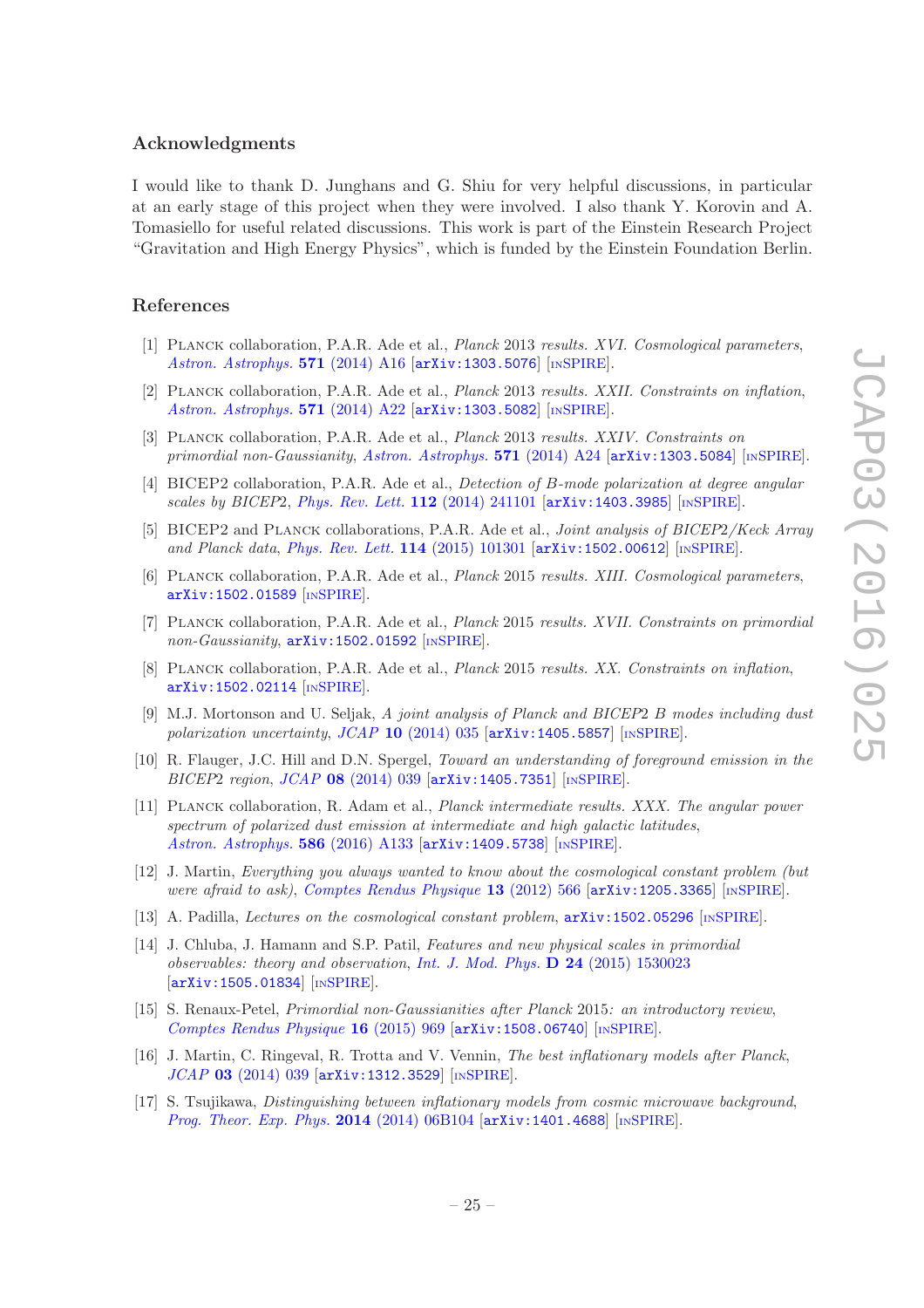- [18] S. Clesse, *An introduction to inflation after Planck: from theory to observations*, in *Proceedings,* 10th *Modave Summer School on Mathematical Physics*, Modave Belgium (2015) [[arXiv:1501.00460](http://arxiv.org/abs/1501.00460)] [IN[SPIRE](http://inspirehep.net/search?p=find+EPRINT+arXiv:1501.00460)].
- <span id="page-27-0"></span>[19] J. Martin, *The observational status of cosmic inflation after Planck*, [arXiv:1502.05733](http://arxiv.org/abs/1502.05733) [IN[SPIRE](http://inspirehep.net/search?p=find+EPRINT+arXiv:1502.05733)].
- <span id="page-27-1"></span>[20] A. Ijjas, P.J. Steinhardt and A. Loeb, *Inflationary schism*, *[Phys. Lett.](http://dx.doi.org/10.1016/j.physletb.2014.07.012)* B 736 (2014) 142 [[arXiv:1402.6980](http://arxiv.org/abs/1402.6980)] [IN[SPIRE](http://inspirehep.net/search?p=find+EPRINT+arXiv:1402.6980)].
- [21] T. Ali and S.S. Haque, *Power-law solutions from heterotic strings*, [arXiv:1403.2444](http://arxiv.org/abs/1403.2444) [IN[SPIRE](http://inspirehep.net/search?p=find+EPRINT+arXiv:1403.2444)].
- [22] D. Battefeld and P. Peter, *A critical review of classical bouncing cosmologies*, *[Phys. Rept.](http://dx.doi.org/10.1016/j.physrep.2014.12.004)* 571 (2015) 1  $\text{arXiv:1406.2790}$  $\text{arXiv:1406.2790}$  $\text{arXiv:1406.2790}$  [IN[SPIRE](http://inspirehep.net/search?p=find+EPRINT+arXiv:1406.2790)].
- [23] H. Ziaeepour, *Classical, quantum and phenomenological aspects of dark energy models*, [arXiv:1411.0620](http://arxiv.org/abs/1411.0620) [IN[SPIRE](http://inspirehep.net/search?p=find+EPRINT+arXiv:1411.0620)].
- [24] R.H. Brandenberger, *String gas cosmology after Planck*, *[Class. Quant. Grav.](http://dx.doi.org/10.1088/0264-9381/32/23/234002)* 32 (2015) 234002 [[arXiv:1505.02381](http://arxiv.org/abs/1505.02381)] [IN[SPIRE](http://inspirehep.net/search?p=find+EPRINT+arXiv:1505.02381)].
- [25] A. Fertig, J.-L. Lehners and E. Mallwitz, *Conflation: a new type of accelerated expansion*, [arXiv:1507.04742](http://arxiv.org/abs/1507.04742) [IN[SPIRE](http://inspirehep.net/search?p=find+EPRINT+arXiv:1507.04742)].
- <span id="page-27-2"></span>[26] J. Quintin, Z. Sherkatghanad, Y.-F. Cai and R.H. Brandenberger, *Evolution of cosmological perturbations and the production of non-Gaussianities through a nonsingular bounce: indications for a no-go theorem in single field matter bounce cosmologies*, *Phys. Rev.* **D 92** [\(2015\) 063532](http://dx.doi.org/10.1103/PhysRevD.92.063532) [[arXiv:1508.04141](http://arxiv.org/abs/1508.04141)] [IN[SPIRE](http://inspirehep.net/search?p=find+EPRINT+arXiv:1508.04141)].
- <span id="page-27-3"></span>[27] D. Roest, *Universality classes of inflation*, *JCAP* 01 [\(2014\) 007](http://dx.doi.org/10.1088/1475-7516/2014/01/007) [[arXiv:1309.1285](http://arxiv.org/abs/1309.1285)] [IN[SPIRE](http://inspirehep.net/search?p=find+EPRINT+arXiv:1309.1285)].
- <span id="page-27-4"></span>[28] D. Wenren, *Tilt and tensor-to-scalar ratio in multifield monodromy inflation*, [arXiv:1405.1411](http://arxiv.org/abs/1405.1411) [IN[SPIRE](http://inspirehep.net/search?p=find+EPRINT+arXiv:1405.1411)].
- <span id="page-27-5"></span>[29] C.P. Burgess, M. Cicoli and F. Quevedo, *String inflation after Planck* 2013, *JCAP* 11 [\(2013\) 003](http://dx.doi.org/10.1088/1475-7516/2013/11/003) [[arXiv:1306.3512](http://arxiv.org/abs/1306.3512)] [IN[SPIRE](http://inspirehep.net/search?p=find+EPRINT+arXiv:1306.3512)].
- [30] E. Silverstein, *Les Houches lectures on inflationary observables and string theory*, [arXiv:1311.2312](http://arxiv.org/abs/1311.2312) [IN[SPIRE](http://inspirehep.net/search?p=find+EPRINT+arXiv:1311.2312)].
- [31] D. Baumann and L. McAllister, *Inflation and string theory*, Cambridge University Press, Cambridge U.K. (2015) [[arXiv:1404.2601](http://arxiv.org/abs/1404.2601)] [IN[SPIRE](http://inspirehep.net/search?p=find+EPRINT+arXiv:1404.2601)].
- <span id="page-27-6"></span>[32] D.F. Chernoff and S.-H. Henry Tye, *Inflation, string theory and cosmic strings*, *[Int. J. Mod. Phys.](http://dx.doi.org/10.1142/S0218271815300104)* **D 24** (2015) 1530010 [[arXiv:1412.0579](http://arxiv.org/abs/1412.0579)] [IN[SPIRE](http://inspirehep.net/search?p=find+EPRINT+arXiv:1412.0579)].
- <span id="page-27-7"></span>[33] J. Ellis, D.V. Nanopoulos and K.A. Olive, *Starobinsky-like inflationary models as avatars of no-scale supergravity*, *JCAP* 10 [\(2013\) 009](http://dx.doi.org/10.1088/1475-7516/2013/10/009) [[arXiv:1307.3537](http://arxiv.org/abs/1307.3537)] [IN[SPIRE](http://inspirehep.net/search?p=find+EPRINT+arXiv:1307.3537)].
- [34] J. Ellis, D.V. Nanopoulos and K.A. Olive, *A no-scale supergravity framework for sub-Planckian physics*, *Phys. Rev.* D 89 [\(2014\) 043502](http://dx.doi.org/10.1103/PhysRevD.89.043502) [[arXiv:1310.4770](http://arxiv.org/abs/1310.4770)] [IN[SPIRE](http://inspirehep.net/search?p=find+EPRINT+arXiv:1310.4770)].
- <span id="page-27-8"></span>[35] H. Kodama and M. Nozawa, *Inflation in maximal gauged supergravities*, *JCAP* 05 [\(2015\) 028](http://dx.doi.org/10.1088/1475-7516/2015/05/028) [[arXiv:1502.01378](http://arxiv.org/abs/1502.01378)] [IN[SPIRE](http://inspirehep.net/search?p=find+EPRINT+arXiv:1502.01378)].
- <span id="page-27-9"></span>[36] M. Yamaguchi, *Supergravity based inflation models: a review*, *[Class. Quant. Grav.](http://dx.doi.org/10.1088/0264-9381/28/10/103001)* 28 (2011) 103001 [[arXiv:1101.2488](http://arxiv.org/abs/1101.2488)] [IN[SPIRE](http://inspirehep.net/search?p=find+EPRINT+arXiv:1101.2488)].
- <span id="page-27-10"></span>[37] D. Roest, M. Scalisi and I. Zavala, *K¨ahler potentials for Planck inflation*, *JCAP* 11 [\(2013\) 007](http://dx.doi.org/10.1088/1475-7516/2013/11/007) [[arXiv:1307.4343](http://arxiv.org/abs/1307.4343)] [IN[SPIRE](http://inspirehep.net/search?p=find+EPRINT+arXiv:1307.4343)].
- <span id="page-27-11"></span>[38] A. Ceresole, G. Dall'Agata, S. Ferrara, M. Trigiante and A. Van Proeyen, *A search for an*  $N = 2$  *inflaton potential, [Fortsch. Phys.](http://dx.doi.org/10.1002/prop.201400019)* **62** (2014) 584  $[$ [arXiv:1404.1745](http://arxiv.org/abs/1404.1745) $]$  [IN[SPIRE](http://inspirehep.net/search?p=find+EPRINT+arXiv:1404.1745)].
- <span id="page-27-12"></span>[39] S. Ferrara, R. Kallosh and A. Van Proeyen, *On the supersymmetric completion of*  $R + R^2$ *gravity and cosmology*, *JHEP* 11 [\(2013\) 134](http://dx.doi.org/10.1007/JHEP11(2013)134) [[arXiv:1309.4052](http://arxiv.org/abs/1309.4052)] [IN[SPIRE](http://inspirehep.net/search?p=find+EPRINT+arXiv:1309.4052)].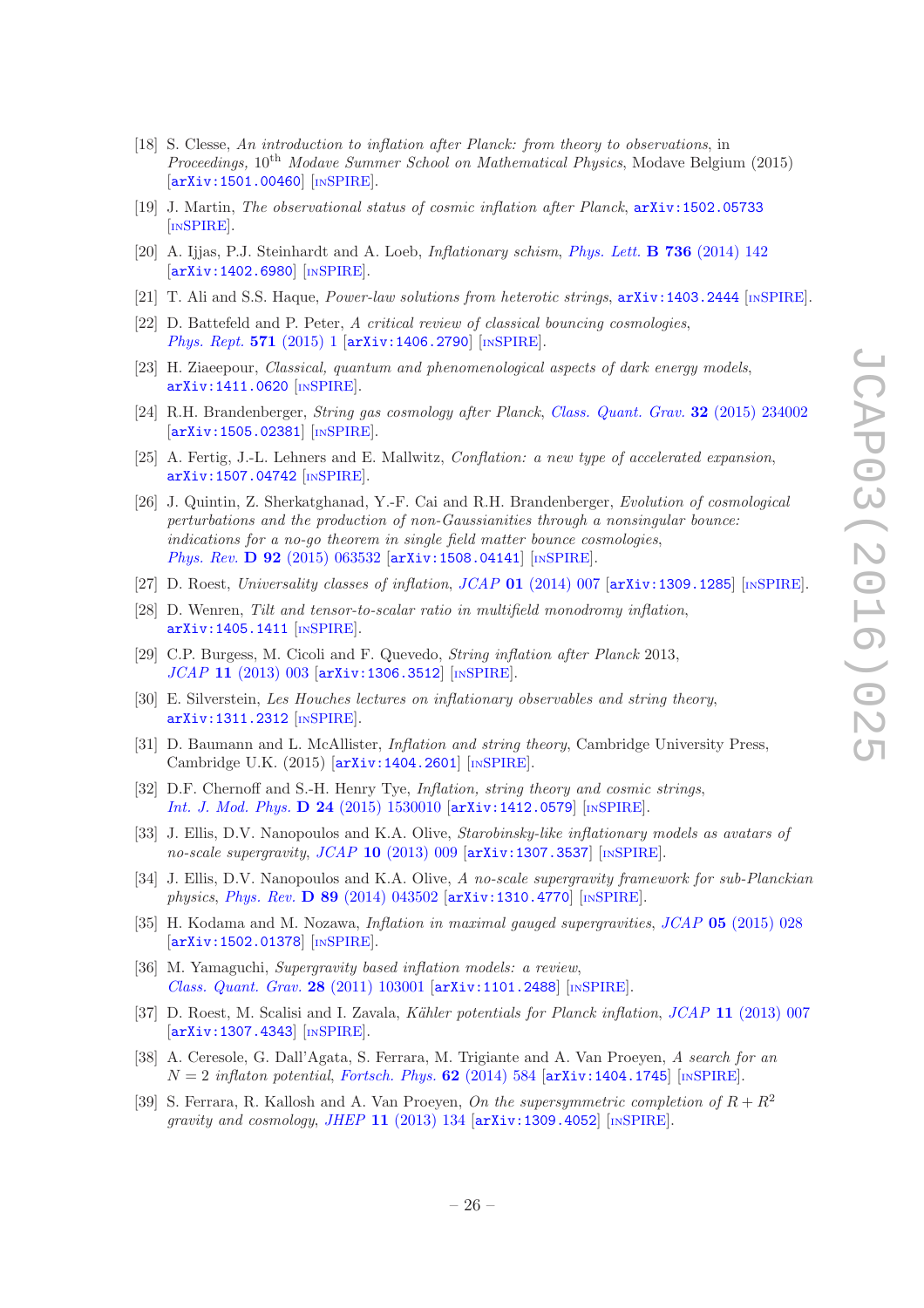- <span id="page-28-0"></span>[40] P. Fré, A.S. Sorin and M. Trigiante, *Integrable scalar cosmologies II. Can they fit into gauged extended supergavity or be encoded in*  $N = 1$  *superpotentials?, [Nucl. Phys.](http://dx.doi.org/10.1016/j.nuclphysb.2014.01.024)* **B 881** (2014) 91 [[arXiv:1310.5340](http://arxiv.org/abs/1310.5340)] [IN[SPIRE](http://inspirehep.net/search?p=find+EPRINT+arXiv:1310.5340)].
- <span id="page-28-1"></span>[41] R. Blumenhagen, D. Herschmann and E. Plauschinn, *The challenge of realizing F-term axion monodromy inflation in string theory, JHEP* 01 [\(2015\) 007](http://dx.doi.org/10.1007/JHEP01(2015)007) [[arXiv:1409.7075](http://arxiv.org/abs/1409.7075)] [IN[SPIRE](http://inspirehep.net/search?p=find+EPRINT+arXiv:1409.7075)].
- [42] A. Hebecker, P. Mangat, F. Rompineve and L.T. Witkowski, *Tuning and backreaction in F-term axion monodromy inflation*, *[Nucl. Phys.](http://dx.doi.org/10.1016/j.nuclphysb.2015.03.015)* B 894 (2015) 456 [[arXiv:1411.2032](http://arxiv.org/abs/1411.2032)] [IN[SPIRE](http://inspirehep.net/search?p=find+EPRINT+arXiv:1411.2032)].
- [43] A. Mazumdar and P. Shukla, *Model independent bounds on tensor modes and stringy parameters from CMB*,  $arXiv:1411.4636$  [IN[SPIRE](http://inspirehep.net/search?p=find+EPRINT+arXiv:1411.4636)].
- [44] W. Buchm¨uller, E. Dudas, L. Heurtier, A. Westphal, C. Wieck and M.W. Winkler, *Challenges for large-field inflation and moduli stabilization*, *JHEP* 04 [\(2015\) 058](http://dx.doi.org/10.1007/JHEP04(2015)058) [[arXiv:1501.05812](http://arxiv.org/abs/1501.05812)] [IN[SPIRE](http://inspirehep.net/search?p=find+EPRINT+arXiv:1501.05812)].
- [45] E. Dudas and C. Wieck, *Moduli backreaction and supersymmetry breaking in string-inspired inflation models, JHEP* 10 [\(2015\) 062](http://dx.doi.org/10.1007/JHEP10(2015)062) [[arXiv:1506.01253](http://arxiv.org/abs/1506.01253)] [IN[SPIRE](http://inspirehep.net/search?p=find+EPRINT+arXiv:1506.01253)].
- <span id="page-28-2"></span>[46] K. Das, K. Dutta and A. Maharana, *Inflationary predictions and moduli masses*, *[Phys. Lett.](http://dx.doi.org/10.1016/j.physletb.2015.10.041)* **B 751** (2015) 195  $\left[ \text{arXiv:1506.05745} \right]$  $\left[ \text{arXiv:1506.05745} \right]$  $\left[ \text{arXiv:1506.05745} \right]$   $\left[ \text{INSPIRE} \right]$  $\left[ \text{INSPIRE} \right]$  $\left[ \text{INSPIRE} \right]$ .
- <span id="page-28-3"></span>[47] N. Arkani-Hamed, L. Motl, A. Nicolis and C. Vafa, *The string landscape, black holes and gravity as the weakest force*, *JHEP* 06 [\(2007\) 060](http://dx.doi.org/10.1088/1126-6708/2007/06/060) [[hep-th/0601001](http://arxiv.org/abs/hep-th/0601001)] [IN[SPIRE](http://inspirehep.net/search?p=find+EPRINT+hep-th/0601001)].
- <span id="page-28-4"></span>[48] T. Banks, M. Dine, P.J. Fox and E. Gorbatov, *On the possibility of large axion decay constants*, *JCAP* 06 [\(2003\) 001](http://dx.doi.org/10.1088/1475-7516/2003/06/001) [[hep-th/0303252](http://arxiv.org/abs/hep-th/0303252)] [IN[SPIRE](http://inspirehep.net/search?p=find+EPRINT+hep-th/0303252)].
- <span id="page-28-5"></span>[49] J. Brown, W. Cottrell, G. Shiu and P. Soler, *Fencing in the swampland: quantum gravity constraints on large field inflation*, *JHEP* 10 [\(2015\) 023](http://dx.doi.org/10.1007/JHEP10(2015)023) [[arXiv:1503.04783](http://arxiv.org/abs/1503.04783)] [IN[SPIRE](http://inspirehep.net/search?p=find+EPRINT+arXiv:1503.04783)].
- [50] D. Junghans, *Large-field inflation with multiple axions and the weak gravity conjecture*, *JHEP* 02 [\(2016\) 128](http://dx.doi.org/10.1007/JHEP02(2016)128) [[arXiv:1504.03566](http://arxiv.org/abs/1504.03566)] [IN[SPIRE](http://inspirehep.net/search?p=find+EPRINT+arXiv:1504.03566)].
- <span id="page-28-6"></span>[51] K. Kooner, S. Parameswaran and I. Zavala, *Warping the weak gravity conjecture*, [arXiv:1509.07049](http://arxiv.org/abs/1509.07049) [IN[SPIRE](http://inspirehep.net/search?p=find+EPRINT+arXiv:1509.07049)].
- <span id="page-28-7"></span>[52] J. Blåbäck, U. Danielsson and G. Dibitetto, *Accelerated universes from type IIA compactifications*, *JCAP* 03 [\(2014\) 003](http://dx.doi.org/10.1088/1475-7516/2014/03/003) [[arXiv:1310.8300](http://arxiv.org/abs/1310.8300)] [IN[SPIRE](http://inspirehep.net/search?p=find+EPRINT+arXiv:1310.8300)].
- [53] I. Ben-Dayan, S. Jing, A. Westphal and C. Wieck, *Accidental inflation from Kähler uplifting*, *JCAP* 03 [\(2014\) 054](http://dx.doi.org/10.1088/1475-7516/2014/03/054) [[arXiv:1309.0529](http://arxiv.org/abs/1309.0529)] [IN[SPIRE](http://inspirehep.net/search?p=find+EPRINT+arXiv:1309.0529)].
- [54] M. Czerny, T. Higaki and F. Takahashi, *Multi-natural inflation in supergravity*, *JHEP* 05 [\(2014\) 144](http://dx.doi.org/10.1007/JHEP05(2014)144) [[arXiv:1403.0410](http://arxiv.org/abs/1403.0410)] [IN[SPIRE](http://inspirehep.net/search?p=find+EPRINT+arXiv:1403.0410)].
- <span id="page-28-8"></span>[55] R. Blumenhagen, A. Font, M. Fuchs, D. Herschmann and E. Plauschinn, *Towards axionic Starobinsky-like inflation in string theory*, *[Phys. Lett.](http://dx.doi.org/10.1016/j.physletb.2015.05.001)* B 746 (2015) 217 [[arXiv:1503.01607](http://arxiv.org/abs/1503.01607)] [IN[SPIRE](http://inspirehep.net/search?p=find+EPRINT+arXiv:1503.01607)].
- <span id="page-28-9"></span>[56] E. Silverstein and A. Westphal, *Monodromy in the CMB: gravity waves and string inflation*, *Phys. Rev.* **D 78** [\(2008\) 106003](http://dx.doi.org/10.1103/PhysRevD.78.106003) [[arXiv:0803.3085](http://arxiv.org/abs/0803.3085)] [IN[SPIRE](http://inspirehep.net/search?p=find+EPRINT+arXiv:0803.3085)].
- <span id="page-28-10"></span>[57] F. Marchesano, G. Shiu and A.M. Uranga, *F-term axion monodromy inflation*, *JHEP* 09 [\(2014\) 184](http://dx.doi.org/10.1007/JHEP09(2014)184) [[arXiv:1404.3040](http://arxiv.org/abs/1404.3040)] [IN[SPIRE](http://inspirehep.net/search?p=find+EPRINT+arXiv:1404.3040)].
- [58] R. Blumenhagen and E. Plauschinn, *Towards universal axion inflation and reheating in string theory*, *[Phys. Lett.](http://dx.doi.org/10.1016/j.physletb.2014.08.007)* B 736 (2014) 482 [[arXiv:1404.3542](http://arxiv.org/abs/1404.3542)] [IN[SPIRE](http://inspirehep.net/search?p=find+EPRINT+arXiv:1404.3542)].
- [59] A. Hebecker, S.C. Kraus and L.T. Witkowski, D7*-brane chaotic inflation*, *[Phys. Lett.](http://dx.doi.org/10.1016/j.physletb.2014.08.028)* **B 737** (2014) 16  $\left[\text{arXiv}:1404.3711\right]$   $\left[\text{insPIRE}\right]$ .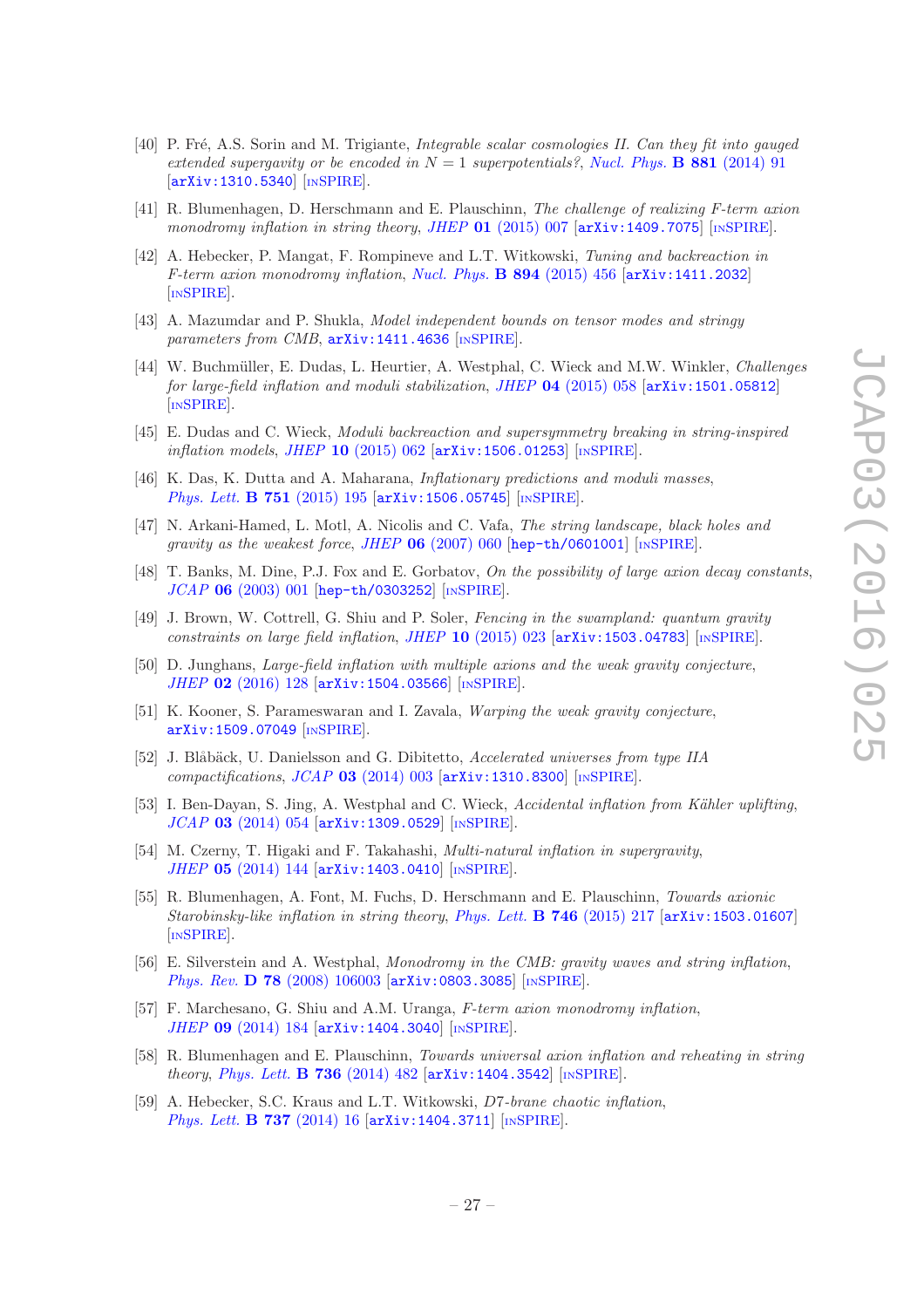- [60] L. McAllister, E. Silverstein, A. Westphal and T. Wrase, *The powers of monodromy*, *JHEP* 09 [\(2014\) 123](http://dx.doi.org/10.1007/JHEP09(2014)123) [[arXiv:1405.3652](http://arxiv.org/abs/1405.3652)] [IN[SPIRE](http://inspirehep.net/search?p=find+EPRINT+arXiv:1405.3652)].
- [61] I. Ben-Dayan, F.G. Pedro and A. Westphal, *Towards natural inflation in string theory*, *Phys. Rev.* **D 92** [\(2015\) 023515](http://dx.doi.org/10.1103/PhysRevD.92.023515) [[arXiv:1407.2562](http://arxiv.org/abs/1407.2562)] [IN[SPIRE](http://inspirehep.net/search?p=find+EPRINT+arXiv:1407.2562)].
- [62] H. Abe, T. Kobayashi and H. Otsuka, *Towards natural inflation from weakly coupled heterotic string theory*, *[Prog. Theor. Exp. Phys.](http://dx.doi.org/10.1093/ptep/ptv075)* 2015 (2014) 063E02 [[arXiv:1409.8436](http://arxiv.org/abs/1409.8436)] [IN[SPIRE](http://inspirehep.net/search?p=find+EPRINT+arXiv:1409.8436)].
- [63] Y.-F. Cai, F. Chen, E.G.M. Ferreira and J. Quintin, *A new model of axion monodromy inflation and its cosmological implications*,  $arXiv:1412.4298$  [IN[SPIRE](http://inspirehep.net/search?p=find+EPRINT+arXiv:1412.4298)].
- <span id="page-29-0"></span>[64] D. Escobar, A. Landete, F. Marchesano and D. Regalado, *Large field inflation from D-branes*, [arXiv:1505.07871](http://arxiv.org/abs/1505.07871) [IN[SPIRE](http://inspirehep.net/search?p=find+EPRINT+arXiv:1505.07871)].
- <span id="page-29-1"></span>[65] J.E. Kim, H.P. Nilles and M. Peloso, *Completing natural inflation*, *JCAP* 01 [\(2005\) 005](http://dx.doi.org/10.1088/1475-7516/2005/01/005) [[hep-ph/0409138](http://arxiv.org/abs/hep-ph/0409138)] [IN[SPIRE](http://inspirehep.net/search?p=find+EPRINT+hep-ph/0409138)].
- <span id="page-29-2"></span>[66] R. Kappl, S. Krippendorf and H.P. Nilles, *Aligned natural inflation: monodromies of two axions*, *[Phys. Lett.](http://dx.doi.org/10.1016/j.physletb.2014.08.045)* **B 737** (2014) 124  $\left[$ [arXiv:1404.7127](http://arxiv.org/abs/1404.7127) $\right]$   $\left[$ IN[SPIRE](http://inspirehep.net/search?p=find+EPRINT+arXiv:1404.7127).
- <span id="page-29-3"></span>[67] C. Long, L. McAllister and P. McGuirk, *Aligned natural inflation in string theory*, *Phys. Rev.* **D 90** [\(2014\) 023501](http://dx.doi.org/10.1103/PhysRevD.90.023501) [[arXiv:1404.7852](http://arxiv.org/abs/1404.7852)] [IN[SPIRE](http://inspirehep.net/search?p=find+EPRINT+arXiv:1404.7852)].
- [68] X. Gao, T. Li and P. Shukla, *Combining universal and odd* RR *axions for aligned natural inflation*, *JCAP* 10 [\(2014\) 048](http://dx.doi.org/10.1088/1475-7516/2014/10/048) [[arXiv:1406.0341](http://arxiv.org/abs/1406.0341)] [IN[SPIRE](http://inspirehep.net/search?p=find+EPRINT+arXiv:1406.0341)].
- [69] T. Ali, S.S. Haque and V. Jejjala, *Natural inflation from near alignment in heterotic string theory*, *Phys. Rev.* D 91 [\(2015\) 083516](http://dx.doi.org/10.1103/PhysRevD.91.083516) [[arXiv:1410.4660](http://arxiv.org/abs/1410.4660)] [IN[SPIRE](http://inspirehep.net/search?p=find+EPRINT+arXiv:1410.4660)].
- [70] F. Ruehle and C. Wieck, *Natural inflation and moduli stabilization in heterotic orbifolds*, *JHEP* 05 [\(2015\) 112](http://dx.doi.org/10.1007/JHEP05(2015)112) [[arXiv:1503.07183](http://arxiv.org/abs/1503.07183)] [IN[SPIRE](http://inspirehep.net/search?p=find+EPRINT+arXiv:1503.07183)].
- <span id="page-29-4"></span>[71] E. Palti, *On natural inflation and moduli stabilisation in string theory*, *JHEP* 10 [\(2015\) 188](http://dx.doi.org/10.1007/JHEP10(2015)188) [[arXiv:1508.00009](http://arxiv.org/abs/1508.00009)] [IN[SPIRE](http://inspirehep.net/search?p=find+EPRINT+arXiv:1508.00009)].
- <span id="page-29-5"></span>[72] D. Andriot, *New supersymmetric vacua on solvmanifolds*, *JHEP* 02 [\(2016\) 112](http://dx.doi.org/10.1007/JHEP02(2016)112)  $\left[$ [arXiv:1507.00014](http://arxiv.org/abs/1507.00014) $\right]$  $\left[$ IN[SPIRE](http://inspirehep.net/search?p=find+EPRINT+arXiv:1507.00014) $\right]$ .
- <span id="page-29-6"></span>[73] G. Gur-Ari, *Brane inflation and moduli stabilization on twisted tori*, *JHEP* 01 [\(2014\) 179](http://dx.doi.org/10.1007/JHEP01(2014)179) [[arXiv:1310.6787](http://arxiv.org/abs/1310.6787)] [IN[SPIRE](http://inspirehep.net/search?p=find+EPRINT+arXiv:1310.6787)].
- <span id="page-29-7"></span>[74] E. Silverstein, *Simple de Sitter solutions*, *Phys. Rev.* D 77 [\(2008\) 106006](http://dx.doi.org/10.1103/PhysRevD.77.106006) [[arXiv:0712.1196](http://arxiv.org/abs/0712.1196)] [IN[SPIRE](http://inspirehep.net/search?p=find+EPRINT+arXiv:0712.1196)].
- <span id="page-29-8"></span>[75] Ch. Bock, *On low-dimensional solvmanifolds*,  $arXiv:0903.2926$ .
- <span id="page-29-9"></span>[76] D. Andriot, E. Goi, R. Minasian and M. Petrini, *Supersymmetry breaking branes on solvmanifolds and de Sitter vacua in string theory*, *JHEP* 05 [\(2011\) 028](http://dx.doi.org/10.1007/JHEP05(2011)028) [[arXiv:1003.3774](http://arxiv.org/abs/1003.3774)] [IN[SPIRE](http://inspirehep.net/search?p=find+EPRINT+arXiv:1003.3774)].
- <span id="page-29-10"></span>[77] D. Andriot and A. Betz, β*-supergravity: a ten-dimensional theory with non-geometric fluxes and its geometric framework, JHEP* 12 [\(2013\) 083](http://dx.doi.org/10.1007/JHEP12(2013)083) [[arXiv:1306.4381](http://arxiv.org/abs/1306.4381)] [IN[SPIRE](http://inspirehep.net/search?p=find+EPRINT+arXiv:1306.4381)].
- <span id="page-29-11"></span>[78] J.M. Maldacena and C. Núñez, *Supergravity description of field theories on curved manifolds and a no go theorem*, *[Int. J. Mod. Phys.](http://dx.doi.org/10.1142/S0217751X01003935)* A 16 (2001) 822 [[hep-th/0007018](http://arxiv.org/abs/hep-th/0007018)] [IN[SPIRE](http://inspirehep.net/search?p=find+EPRINT+hep-th/0007018)].
- <span id="page-29-12"></span>[79] S.B. Giddings, S. Kachru and J. Polchinski, *Hierarchies from fluxes in string compactifications*, *Phys. Rev.* D 66 [\(2002\) 106006](http://dx.doi.org/10.1103/PhysRevD.66.106006) [[hep-th/0105097](http://arxiv.org/abs/hep-th/0105097)] [IN[SPIRE](http://inspirehep.net/search?p=find+EPRINT+hep-th/0105097)].
- <span id="page-29-13"></span>[80] M. Graña, R. Minasian, M. Petrini and A. Tomasiello, *Generalized structures of*  $N = 1$  *vacua*, *JHEP* 11 [\(2005\) 020](http://dx.doi.org/10.1088/1126-6708/2005/11/020) [[hep-th/0505212](http://arxiv.org/abs/hep-th/0505212)] [IN[SPIRE](http://inspirehep.net/search?p=find+EPRINT+hep-th/0505212)].
- <span id="page-29-14"></span>[81] M. Gra˜na, R. Minasian, M. Petrini and A. Tomasiello, *A scan for new* N = 1 *vacua on twisted tori*, *JHEP* 05 [\(2007\) 031](http://dx.doi.org/10.1088/1126-6708/2007/05/031) [[hep-th/0609124](http://arxiv.org/abs/hep-th/0609124)] [IN[SPIRE](http://inspirehep.net/search?p=find+EPRINT+hep-th/0609124)].